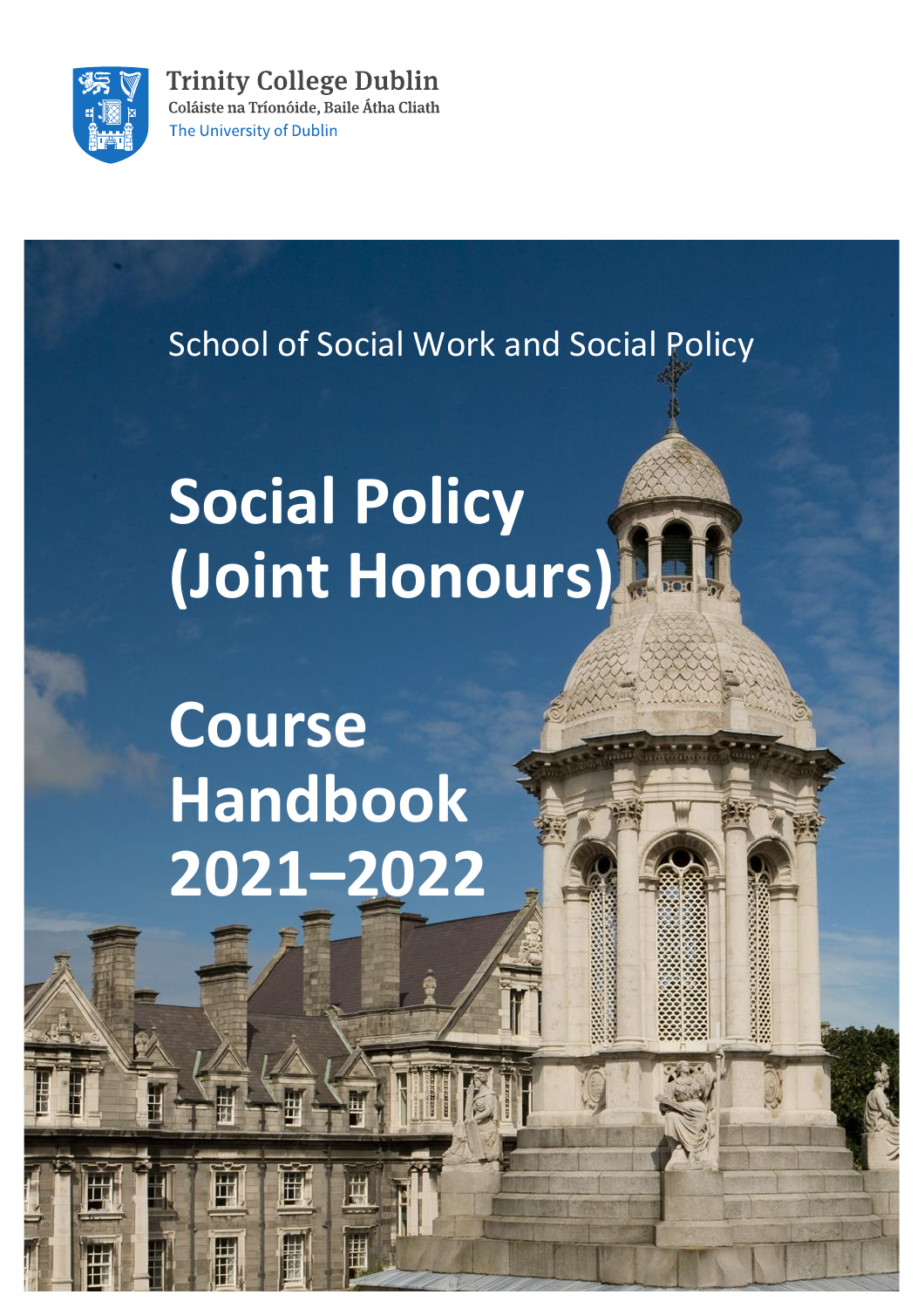# **Table of Contents**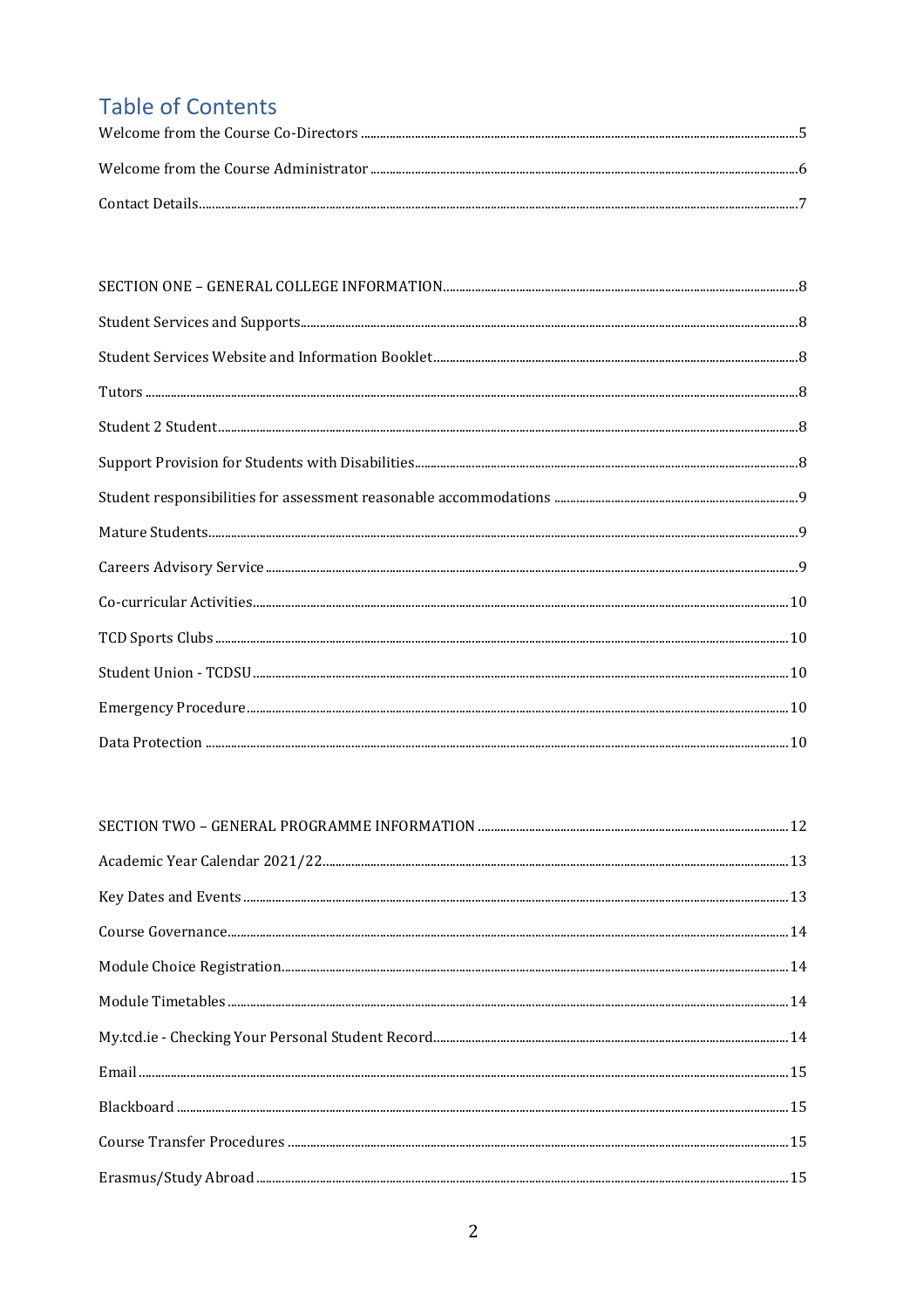| $\begin{minipage}[c]{0.9\linewidth} \textbf{Examination Time tables} \end{minipage} \begin{minipage}[c]{0.9\linewidth} \textbf{Examination Time} \end{minipage} \begin{minipage}[c]{0.9\linewidth} \textbf{Examination Time} \end{minipage} \begin{minipage}[c]{0.9\linewidth} \textbf{Examination Time} \end{minipage} \begin{minipage}[c]{0.9\linewidth} \textbf{Examination Time} \end{minipage} \begin{minipage}[c]{0.9\linewidth} \textbf{Examination Time} \end{minipage} \begin{minipage}[c]{0.9\linewidth} \textbf{Examination Time} \end{minipage} \begin{minipage}[c]{$ |  |
|-----------------------------------------------------------------------------------------------------------------------------------------------------------------------------------------------------------------------------------------------------------------------------------------------------------------------------------------------------------------------------------------------------------------------------------------------------------------------------------------------------------------------------------------------------------------------------------|--|
|                                                                                                                                                                                                                                                                                                                                                                                                                                                                                                                                                                                   |  |
|                                                                                                                                                                                                                                                                                                                                                                                                                                                                                                                                                                                   |  |
|                                                                                                                                                                                                                                                                                                                                                                                                                                                                                                                                                                                   |  |
|                                                                                                                                                                                                                                                                                                                                                                                                                                                                                                                                                                                   |  |
|                                                                                                                                                                                                                                                                                                                                                                                                                                                                                                                                                                                   |  |
|                                                                                                                                                                                                                                                                                                                                                                                                                                                                                                                                                                                   |  |
|                                                                                                                                                                                                                                                                                                                                                                                                                                                                                                                                                                                   |  |
|                                                                                                                                                                                                                                                                                                                                                                                                                                                                                                                                                                                   |  |
|                                                                                                                                                                                                                                                                                                                                                                                                                                                                                                                                                                                   |  |
|                                                                                                                                                                                                                                                                                                                                                                                                                                                                                                                                                                                   |  |
|                                                                                                                                                                                                                                                                                                                                                                                                                                                                                                                                                                                   |  |
|                                                                                                                                                                                                                                                                                                                                                                                                                                                                                                                                                                                   |  |
|                                                                                                                                                                                                                                                                                                                                                                                                                                                                                                                                                                                   |  |
|                                                                                                                                                                                                                                                                                                                                                                                                                                                                                                                                                                                   |  |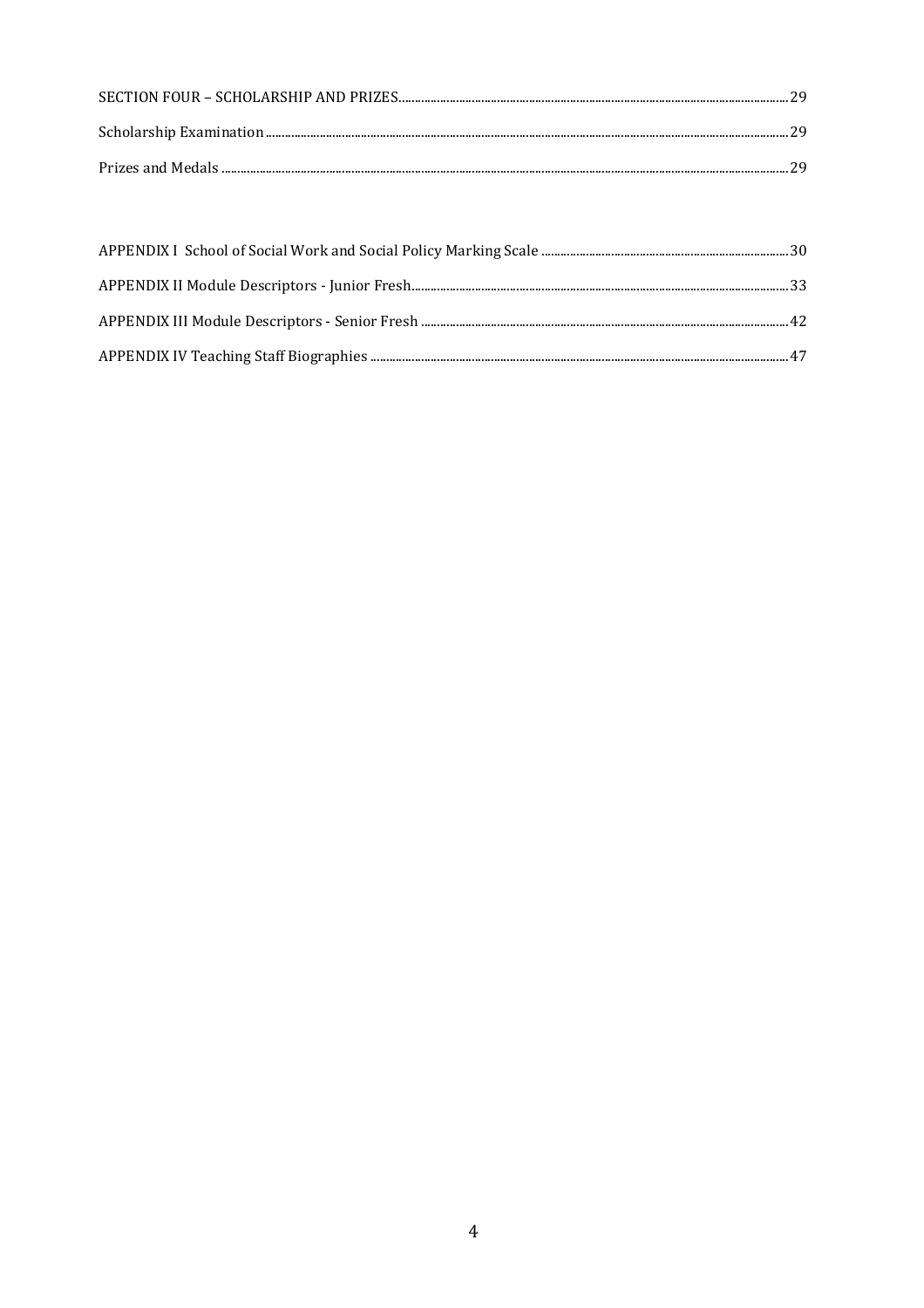#### <span id="page-4-0"></span>Welcome from the Course Co-Directors

Dear Student,

We're delighted to welcome you to Trinity and to this first year of the Social Policy Joint Honours course. Like you, we think that social policy matters. Social policy uses theory but is fundamentally about enhancing people's lives. This means it is applied, focused on real social issues and how policy affects real people, real families and real groups and communities in their day to day lives.

Social policy is interdisciplinary- it uses insights from disciplines such as economics, sociology, psychology, geography, history, law, philosophy and political science. This is why social policy is called a *field* of study as opposed to a discipline. An understanding of these diverse disciplines is necessary to address the complexity of many social issues and to formulate social policies which work.

As Social Policy scholars and graduates you will have the potential to impact the lives of many and contribute to realising a more inclusive, just and knowledge-based society. As such, social policy students must be rigorous and professional. We expect high standards in the quality of your thinking, research, analysis and writing. However, we also hope that you will feel inspired by the potential of social policy to make a difference and find satisfaction in applying your social policy skillset to the topics and issues that matter to you.

We would like to wish you all the very best during your time on the course and encourage you to reach out to us should you need any further support or advice.

\_\_\_\_\_\_\_\_\_\_\_\_\_\_\_\_\_\_\_\_\_\_\_\_\_\_\_\_\_\_\_ \_\_\_\_\_\_\_\_\_\_\_\_\_\_\_\_\_\_\_\_\_\_\_\_\_\_\_\_\_\_\_

Yours sincerely,

*Julie Byrne Catherine Conlon*

Dr Julie Byrne Dr Catherine Conlon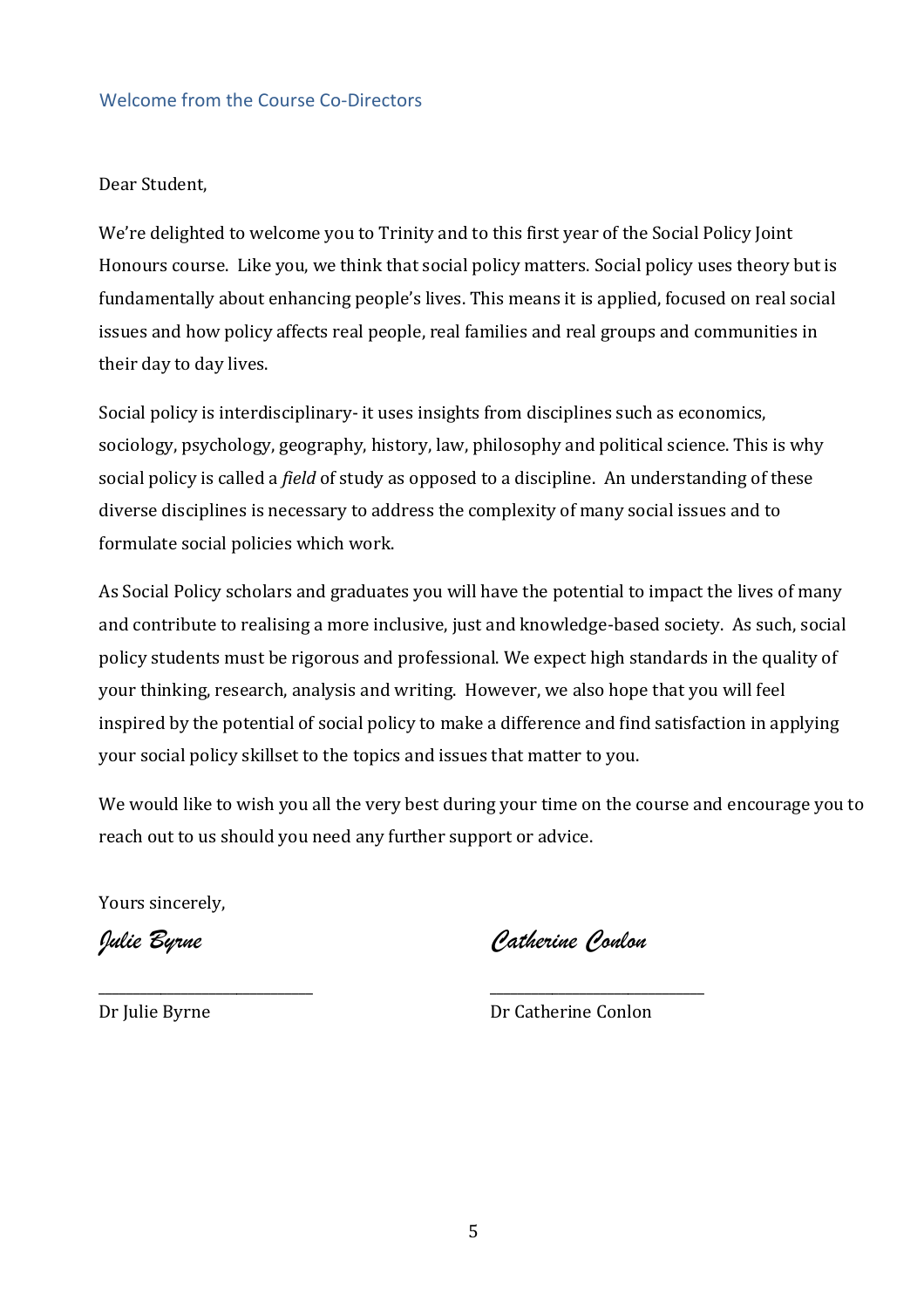# <span id="page-5-0"></span>Welcome from the Course Administrator

Welcome,

My name is Catherine O Rourke and I am the Course Administrator for the Social Policy Joint Honours course. You can contact me by email, Teams or drop into me in the office (see contact details below).

I would recommend that you take some time to read through this handbook. It has been carefully prepared to give you the information you need in order to help you make the most of your time here in Trinity as you study on the course. You will find useful contact details, key dates for your diary, information on regulations and of course, information on sources of support.

Please keep an eye out for any emails I send during the year as they will be of particular relevance to you.

I hope you enjoy the year and, please, do not hesitate to make contact with me if you have any queries, questions or concerns.

Good luck with the year ahead,

*Catherine.*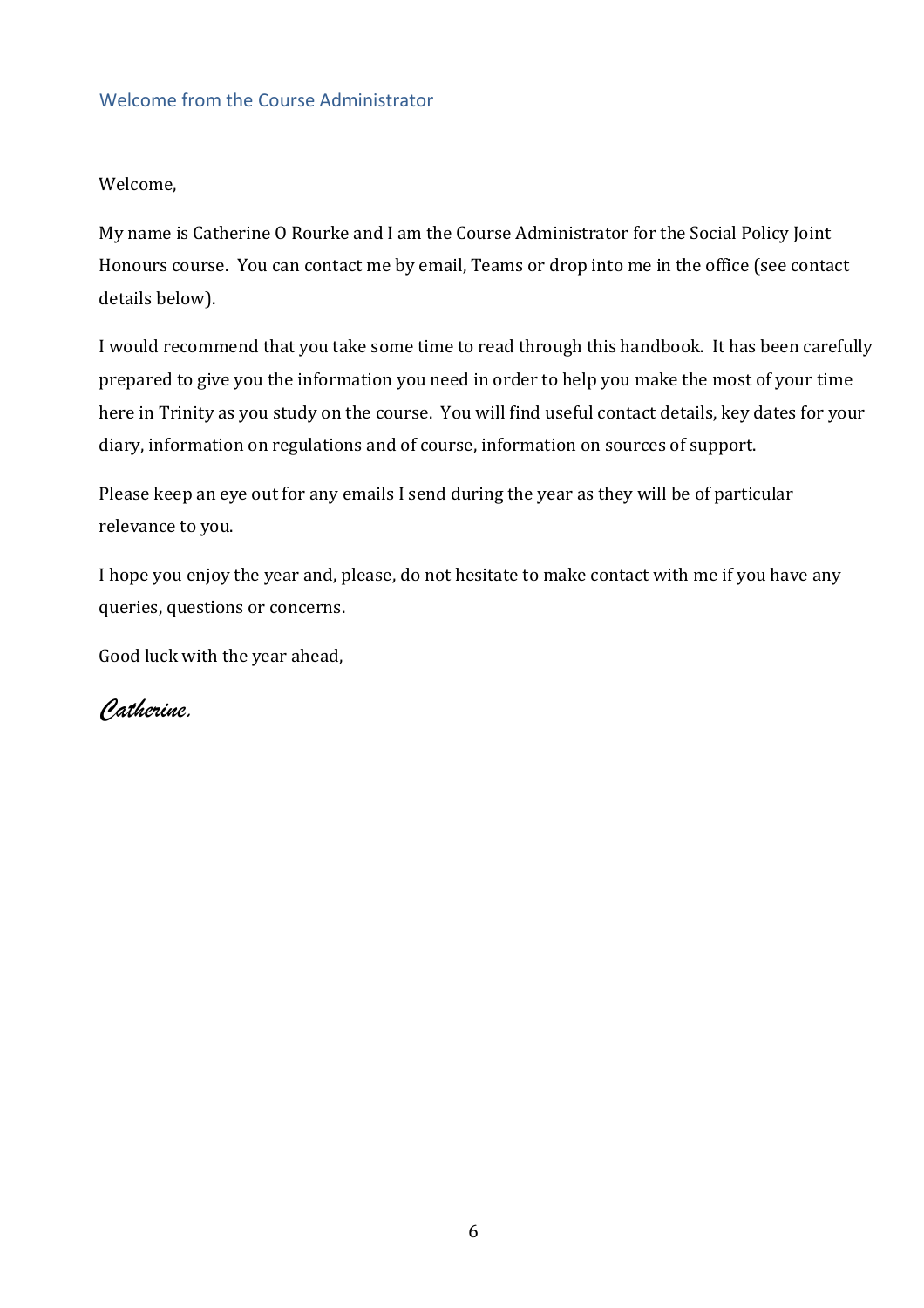# <span id="page-6-0"></span>Contact Details

# **Course Co-Directors**

| <b>Dr Catherine Conlon</b>              |
|-----------------------------------------|
| Room 3060 Arts Building,                |
| Office Hours: Tues 11am-1pm during term |
| (Teams/in-person)                       |
| Email: conlonce@tcd.ie                  |
|                                         |

# **Administration**

| <b>Catherine O Rourke</b>                  | <b>Trinity Joint Honours Programme Office</b> |
|--------------------------------------------|-----------------------------------------------|
| Room 3063, Arts Building                   |                                               |
| Office hours: In person: Mo, Th, 10am-4pm; |                                               |
| Teams only: Tues, Wed 10-3.00pm            |                                               |
| Email: caorourk@tcd.ie                     |                                               |
|                                            | Email: jointhonours@tcd.ie                    |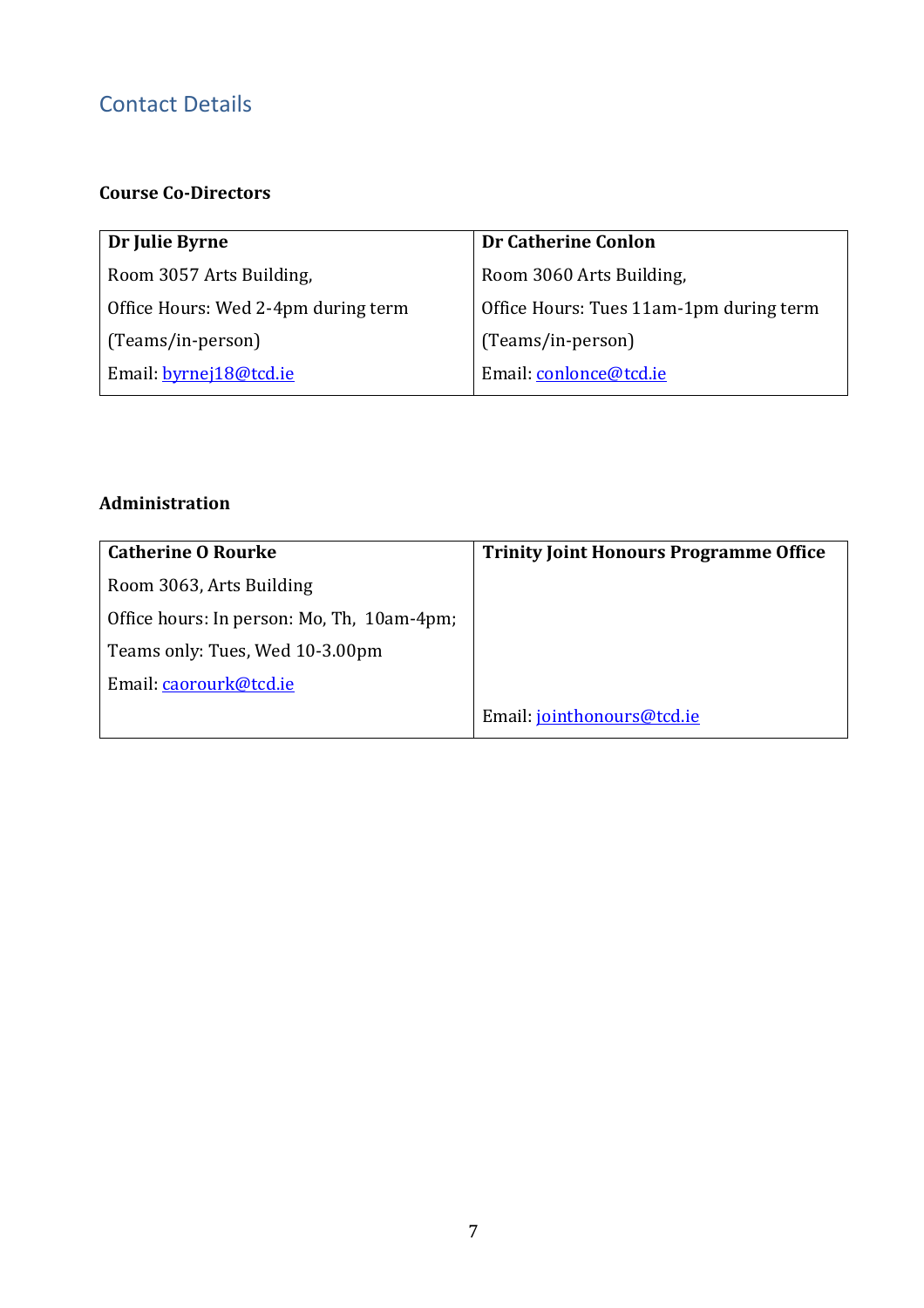# <span id="page-7-0"></span>SECTION ONE – GENERAL COLLEGE INFORMATION

#### <span id="page-7-1"></span>Student Services and Supports

The Course Administrator, Jason O'Callaghan is your first port of call for all general queries. College also provides a range of administrative, academic and wellbeing supports and services to help you should the need arise:

#### <span id="page-7-2"></span>Student Services Website and Information Booklet

Further information please se[e www.tcd.ie/studentservices,](http://www.tcd.ie/studentservices) [http://www.tcd.ie/students/assets/pdf/Student Services Booklet \(web version\).pdf.](http://www.tcd.ie/students/assets/pdf/Student%20Services%20Booklet%20(web%20version).pdf)

#### <span id="page-7-3"></span>**Tutors**

All undergraduate students are assigned a tutor when they are admitted to College. Your tutor, who is a member of the teaching staff, will give confidential advice on courses, discipline, examinations, fees and other matters and will represent you before the College authorities should the need arise. You will find the name and email address of your tutor on your student record in SITS. If, for some reason, you cannot contact your tutor, you should contact the Senior Tutor's Office. They can be reached at<https://www.tcd.ie/seniortutor/>

# <span id="page-7-4"></span>Student 2 Student

From the moment that you arrive in College, right the way to your end of exams, Student 2 Student (S2S) is here to make sure that your first year is fun, engaging and a great foundation for the rest of your time in Trinity. You will meet S2S mentors in Freshers' Week. They will keep in regular touch with you throughout your first year and invite you to events. They will also provide useful information about your course and what to look out for. Mentors are students who have been through the first year and know exactly what it feels like. S2S also offers trained Peer Supporters if you want to talk confidentially to another student, or just to meet a friendly face for coffee and a chat. S2S is supported by the Senior Tutor's Office and the Student Counselling Service. Se[e http://student2student.tcd.ie](http://student2student.tcd.ie/); email: [student2student@tcd.ie;](mailto:student2student@tcd.ie) telephone: (+353) 1 896 2438

#### <span id="page-7-5"></span>Support Provision for Students with Disabilities

Trinity has adopted a Reasonable Accommodation Policy that outlines how supports are implemented in Trinity. Student seeking reasonable accommodation whilst studying in Trinity must apply [for reasonable accommodations](https://www.tcd.ie/disability/current/RAApplication.php) with the Disability Service in their student portal my.tcd.ie. Based on appropriate evidence of a disability and information obtained from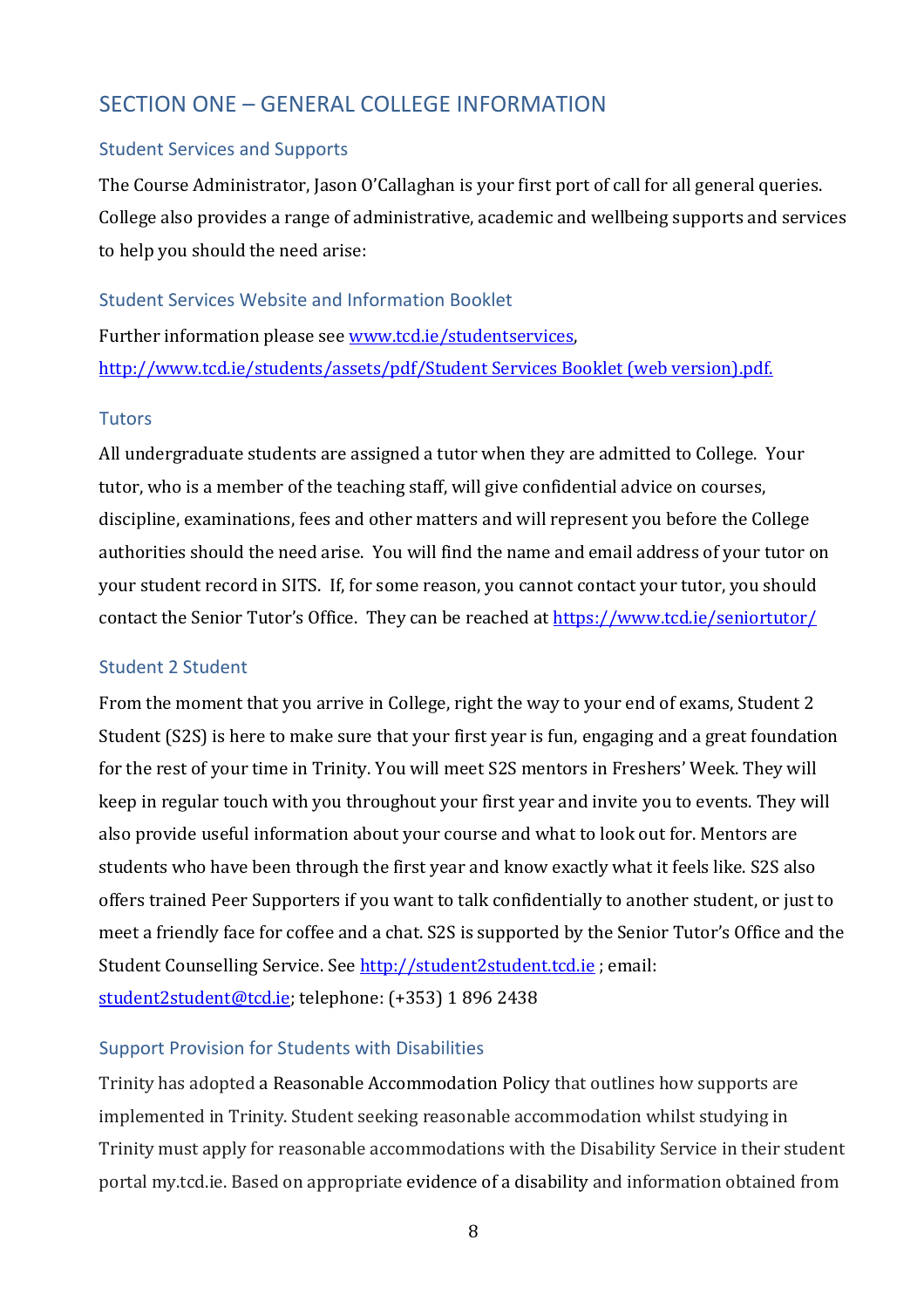the student on the impact of their disability and their academic course requirements, the Disability Staff member will identify supports designed to meet the student's disability support needs. Following the Needs Assessment, the student's Disability Officer prepares an Individual Learning Educational Needs Summary **(LENS)**detailing the Reasonable Accommodations to be implemented. The information outlined in the LENS is communicated to the relevant School via the student record in SITS.

# See [https://www.tcd.ie/disability/.](https://www.tcd.ie/disability/)

# <span id="page-8-0"></span>Student responsibilities for assessment reasonable accommodations

Students are required to initiate contact with the School/Department and request reasonable accommodations as per their LENS report, or email received following their needs assessment for particular assessments for School/ Department administered assessment. Students are advised to make contact at least two weeks prior to the assessment date to enable adjustments to be implemented.

#### <span id="page-8-1"></span>Mature Students

Further information please se[e https://www.tcd.ie/maturestudents/.](https://www.tcd.ie/maturestudents/)

# <span id="page-8-2"></span>Careers Advisory Service

The College [Careers Service](http://www.tcd.ie/Careers/) supports students to explore their career ambitions and plan how to achieve them using a wide variety of activities, services and resources:

- [MyCareer,](https://www.tcd.ie/Careers/mycareer/index.php) our online career management portal which includes booking appointments and viewing job vacancies
- how to plan your career and prepare for your job search through individual advice and guidance sessions, CV/LinkedIn clinics, practice interviews
- credit and non-credit bearing programmes to develop key skills and personal and career insight
- access to employers and alumni through careers fairs, sectoral fora and events
- mentoring and networking
- awards and scholarship programmes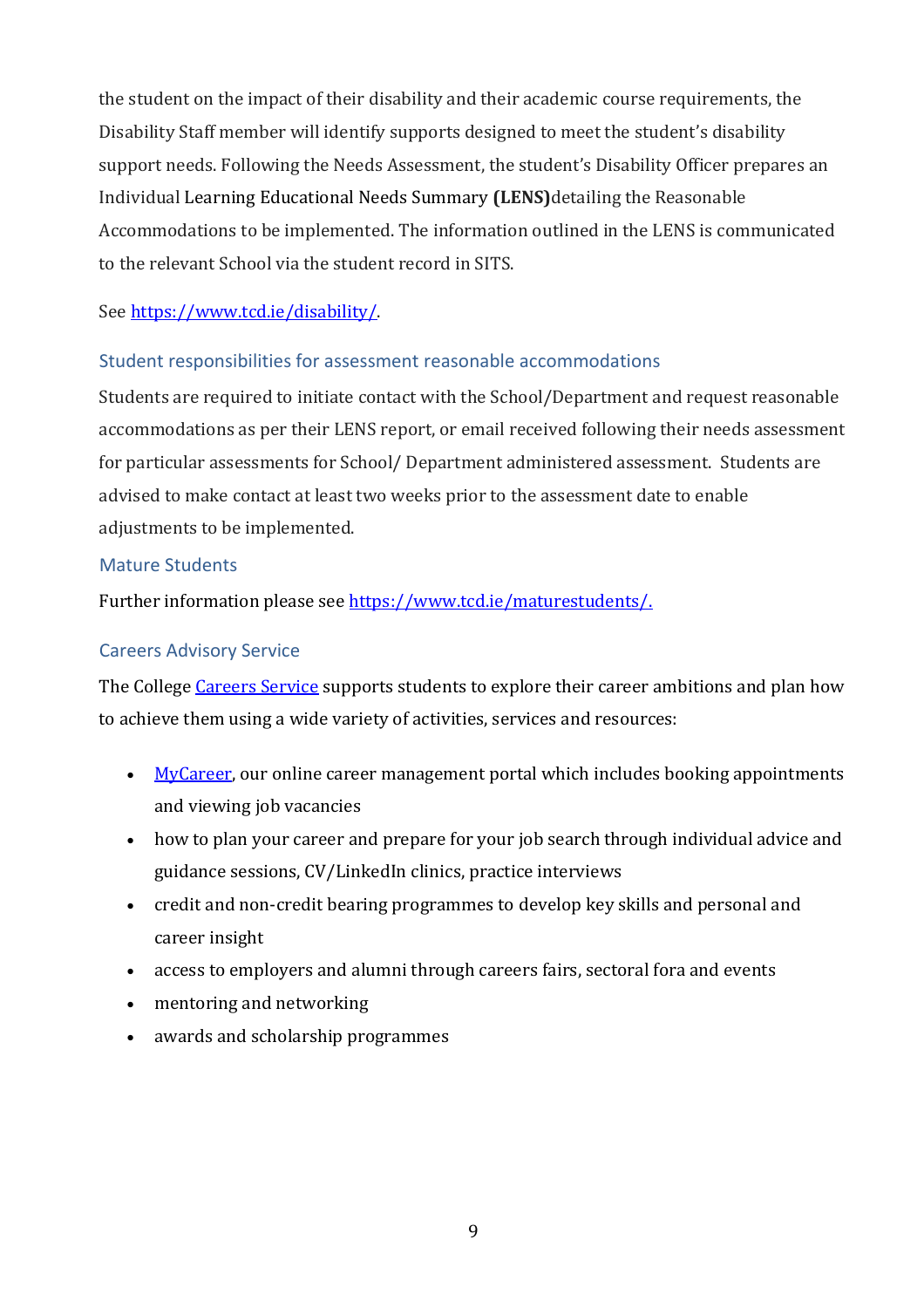# <span id="page-9-0"></span>Co-curricular Activities

# <span id="page-9-1"></span>TCD Sports Clubs

College has 50 sports clubs covering a diverse range of disciplines from basketball to archery. You can find information on all of the clubs on the Trinity Sport website [https://www.tcd.ie/Sport/student-sport/clubs/.](https://www.tcd.ie/Sport/student-sport/clubs/)

# <span id="page-9-2"></span>Student Union - TCDSU

The Trinity College Students Union is a union for students, by students. TCDSU represents the undergraduate student body at College level. You can find further information about the Union, and how to get involved, on their website <https://www.tcdsu.org/> and can find information on the student representation structures on the following site [https://www.tcdsu.org/aboutus.](https://www.tcdsu.org/aboutus)

# <span id="page-9-3"></span>Emergency Procedure

In the event of an emergency dial Security Services on extension 1999. Security Services provide a 24-hour service to the college community, 365 days of the year. They are the liaison link to the Fire, Garda and Ambulance services and should be contacted by all staff and students in case of any emergency on campus, for example, personal injury, risk of injury, first aid assistance, chemical spills etc. They can be reached by dialling 1999 from a college telephone or, alternatively, dialling +353 1 896 1999. It is recommended that this number be saved in your mobile phone under ICE (In Case of Emergency).

# <span id="page-9-4"></span>Data Protection

Please note that due to data protection requirements, staff in the School of Social Work and Social Policy cannot discuss individual students with parents/ guardians or other family members without the permission of the student.

As the University considers students, even if they are not yet 18, to have the maturity to give consent for the use of their data, in normal circumstances, the University will not disclose personal data to the parents, guardians or other representatives of a student without the student's consent. The University's preference is to receive written consent by way of email from the student where possible. Without such consent the University will not release any details regarding students including details of their registration, attendance, results, fee payments etc.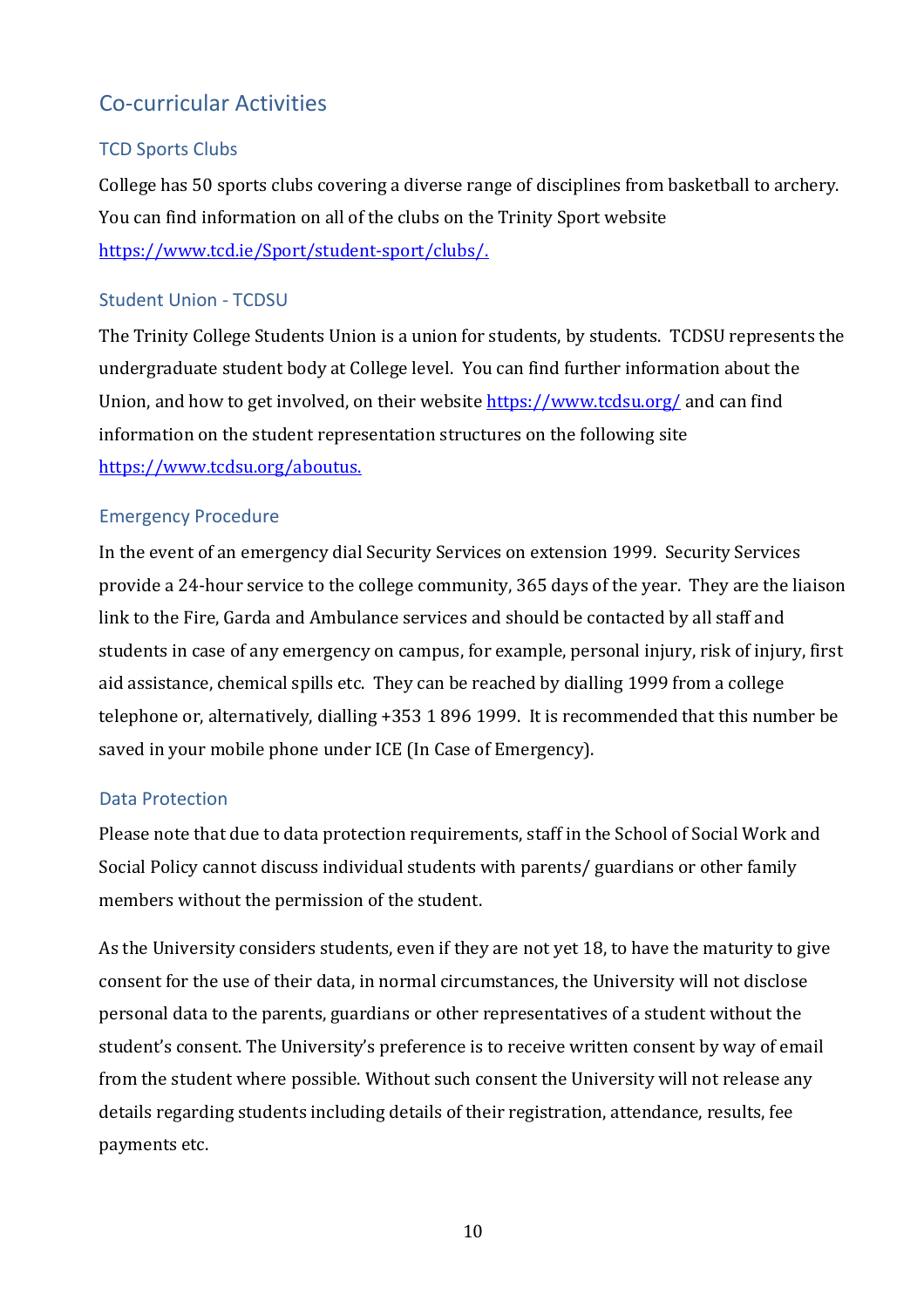Trinity College Dublin uses personal data relating to students for a variety of purposes. College are careful to comply within their obligations under data protection laws. You can find further information on how College obtain, use and disclose student data via the following site [https://www.tcd.ie/info\\_compliance/data-protection/student-data/](https://www.tcd.ie/info_compliance/data-protection/student-data/)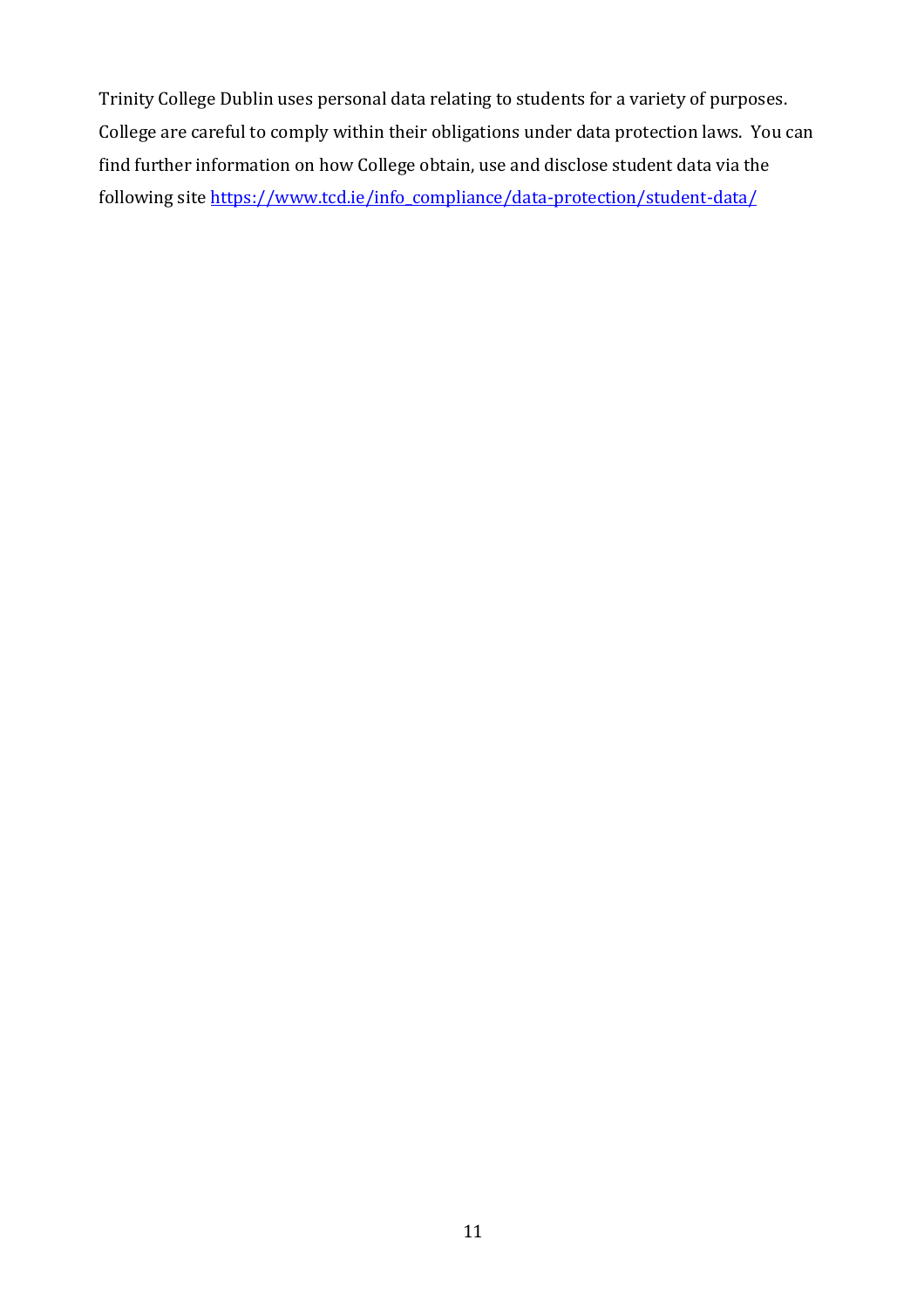<span id="page-11-0"></span>SECTION TWO – GENERAL PROGRAMME INFORMATION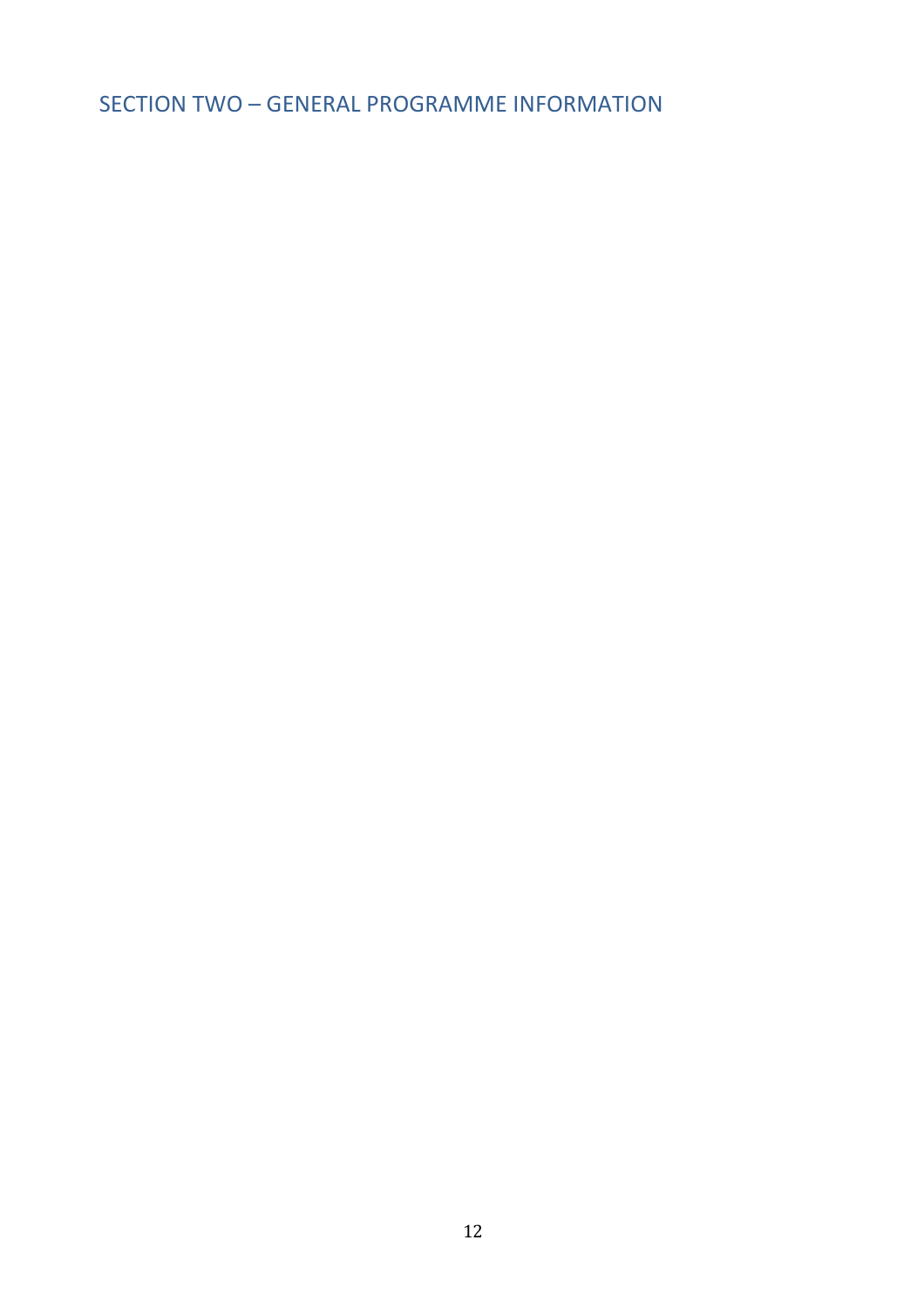<span id="page-12-0"></span>Academic Year Calendar 2021/22

<https://www.tcd.ie/calendar/academic-year-structure/academic-year-structure.pdf>

- semester 1 (Michaelmas term) teaching patterns have been adjusted to avoid overlapping teaching and assessment. Teaching on Social Policy Joint Honours modules will finish on **3 December 2021.**

# <span id="page-12-1"></span>Key Dates and Events

Please note that these dates are based on information provided by the Trinity Joint Honours (TJH) office.

| <b>Date</b>                | <b>Event</b>                                     |
|----------------------------|--------------------------------------------------|
| 20 - 24 September 2021     | Orientation Week for Undergraduates              |
| 27 September 2021          | Semester 1 Teaching Begins                       |
| 25 October 2021            | October Bank Holiday                             |
| 25 - 29 October 2021       | Study/Re-orientation Week                        |
| 3 December 2021            | Semester 1 Teaching Ends for most TJH programmes |
| 6 - 10 December 2021       | <b>Revision Week</b>                             |
| 13 - 19 December 2021      | Semester 1 Assessment Period                     |
| 24 Dec. 2021 - 2 Jan. 2022 | <b>College Offices Closed</b>                    |
| 24 January 2022            | Semester 2 Teaching Begins                       |
| <b>TBC</b>                 | Semester 1 Provisional Results                   |
| 7 - 11 March 2022          | Study/Review Week                                |
| 15 - 18 April 2022         | <b>College Offices Closed</b>                    |
| 10 April 2022              | Semester 2 Teaching Ends                         |
| 18 - 22 April 2022         | <b>Revision Week</b>                             |
| 25-29 April 2022           | <b>Trinity Week</b>                              |
| 3 - 7 May 2022             | Semester 2 Assessment Period                     |
| <b>TBC</b>                 | Semester 2 and End of Year Results               |
| <b>TBC</b>                 | Submission Deadline for Annual Court of Appeal   |
| <b>TBC</b>                 | <b>Annual Court of Appeal</b>                    |
| <b>TBC</b>                 | Registration for Academic Year 22/23             |
| <b>TBC</b>                 | <b>Reassessment Period</b>                       |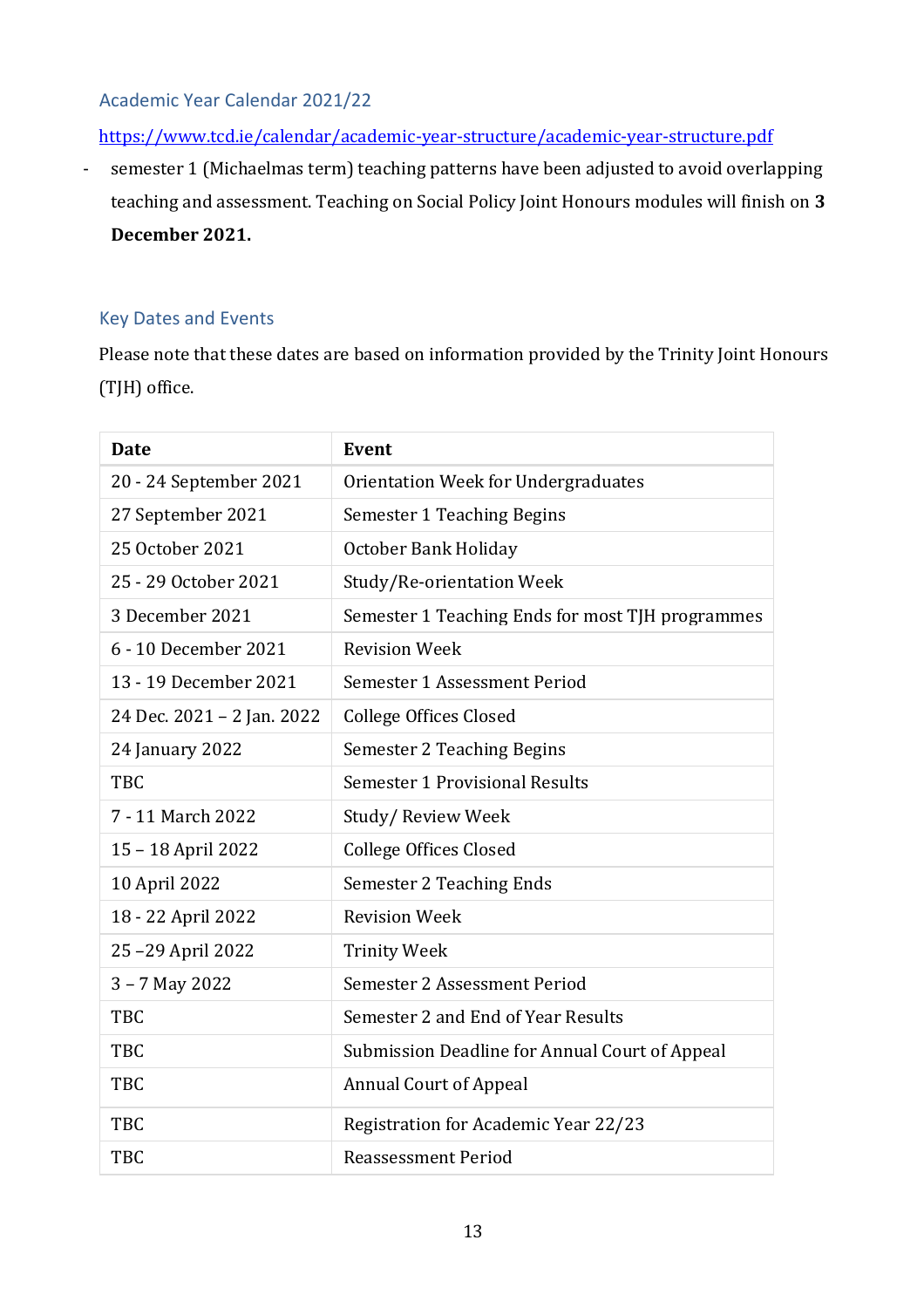# <span id="page-13-0"></span>Course Governance

The course is governed by the Social Policy Joint Honours Course Committee which is a subcommittee of the School of Social Work and Social Policy. Membership of the Course Committee includes the Courses Directors (Chairs), Course Administrator (Secretary), module co-ordinators from the course, a Student Representative and the Director of Undergraduate Teaching and Learning.

#### <span id="page-13-1"></span>Module Choice Registration

It is the responsibility of each student to ensure that they take sufficient modules amounting to 60 ECTS during an academic year, that their selected modules meet the programme requirements of the particular year for which they are registered, and that they have taken account of any prerequisites from previous years associated with the modules.

During Trinity Term of the student's first year, they will be invited by the Central Timetabling Unit/Academic Registry to register their module preferences for the following years, Senior Fresh and Junior Sophister years, including Trinity Electives and/or Designated Open Modules.

Several weeks before they are invited to register, students will be advised on how to access this process. Timetabling may restrict the availability of some modules to individual students.

# <span id="page-13-2"></span>Module Timetables

Timetables are published to student portals **my.tcd.ie** 0nce a student is registered, they can view their timetable on their student portal. The onus is on students to check their timetable at regular intervals to identify any changes to venues or lecture times. Pay attention to the *weeks* listed in each of your timetabled slots and check the first column of the academic year calendar above to find the date for the corresponding calendar week. Some tutorials will happen at two weekly intervals for example or won't start until after you have done one week of lectures.

#### <span id="page-13-3"></span>My.tcd.ie - Checking Your Personal Student Record

My.tcd.ie allows students to view their own central student record containing all relevant information related to the programme for which you are registered, including details of your tutor To access the system you will need your College username and network password. To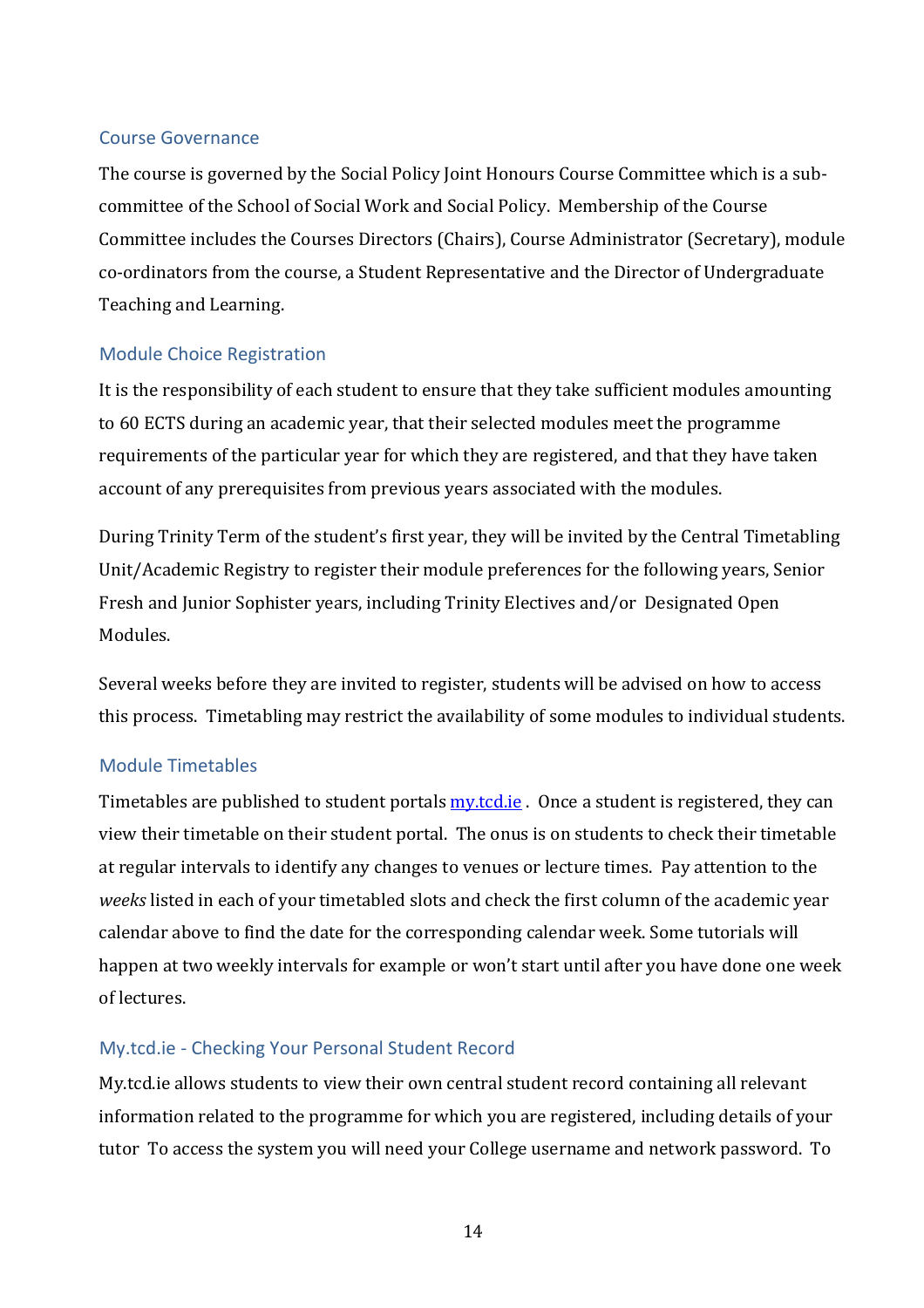access my.tcd.ie go to the College local home page<https://www.tcd.ie/local/> and select my.tcd.ie.

If your personal student information is incorrect you should contact the Academic Registry (via email – [academic.registry@tcd.ie\)](mailto:academic.registry@tcd.ie) stating your full name and student ID number. If your timetable module list is incorrect then you should notify the Course Administrator.

#### <span id="page-14-0"></span>Email

All email correspondence from the Course Administrator and Directors will be sent to TCD email addresses only. Students should check their email on a regular basis. When emailing TCD staff, students should include their TCD Student ID Number at all times.

#### <span id="page-14-1"></span>**Blackboard**

Blackboard is the College online learning environment where lecturers will give access to materials, resources and activities. The use of Blackboard varies from module to module and individual lecturers will speak to you about how they use Blackboard and what tasks you are expected to complete for each module.

It is worth getting to grips with Blackboard early in your studies and seeking advice if you are having difficulties.

In order to access a module on Blackboard you must be registered to the module. Blackboard can be accessed via<https://tcd.blackboard.com/webapps/login/>

#### <span id="page-14-2"></span>Course Transfer Procedures

Should you wish to consider a transfer out of the programme and into another please consult <http://www.tcd.ie/Admissions/undergraduate/apply/transferred/within-trinity/>

Students may apply, through their tutor, to the Senior Lecturer for permission to transfer to another course.

#### <span id="page-14-3"></span>Erasmus/Study Abroad

To facilitate student mobility, students may be permitted to satisfy the requirements of their year, in whole or in part, by study abroad under an approved ERASMUS exchange or other exchange programme approved by the Vice-President for Global Relations with the assessment at the host university counting as part of the student's academic record in College. More information on the options and requirements for Erasmus/Study Abroad will be made available later in the year.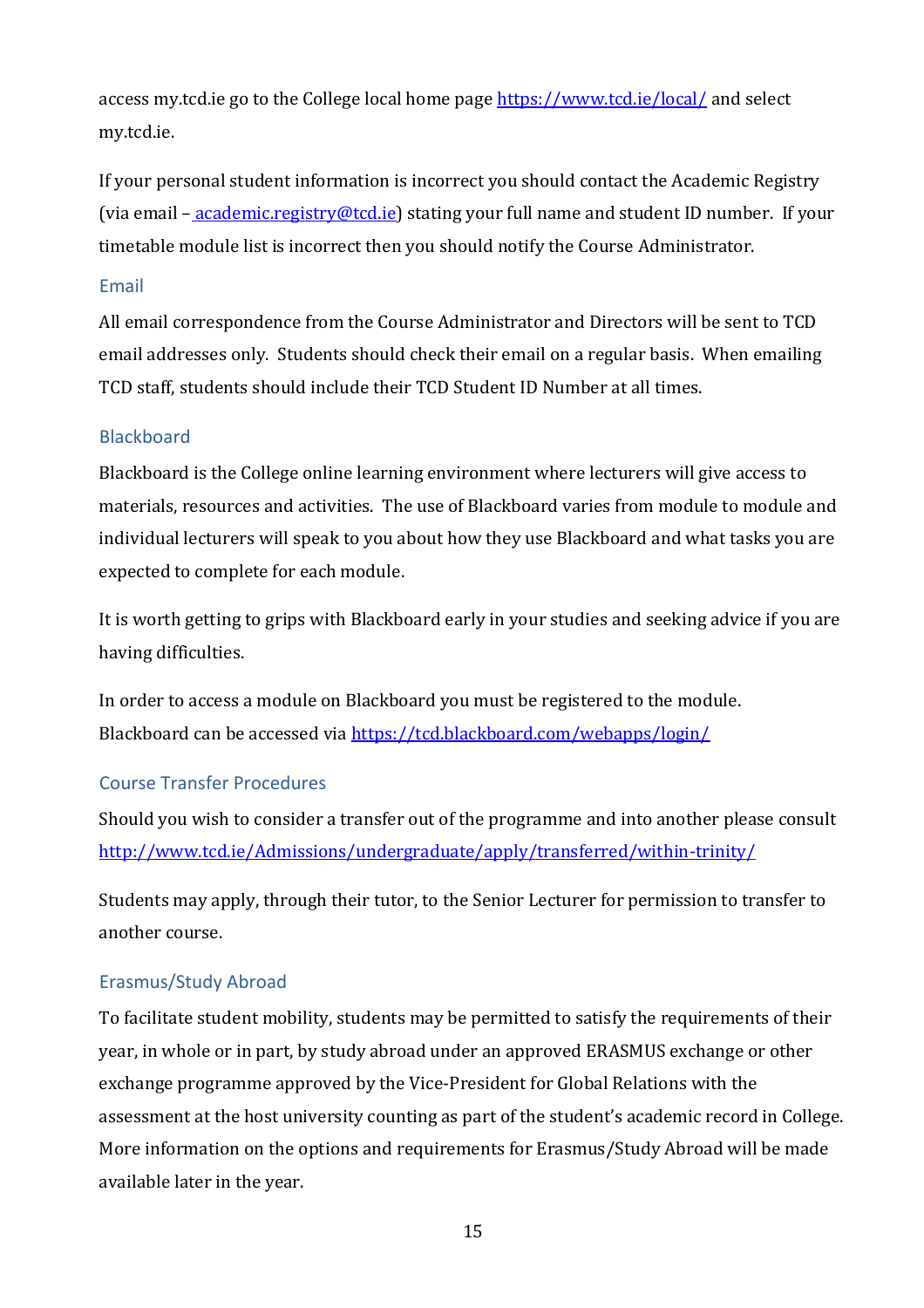# <span id="page-15-0"></span>SECTION THREE – TEACHING AND LEARNING

# <span id="page-15-1"></span>Teaching and Learning Models during Semester 1

In order to offer taught programmes in line with government health and safety advice, teaching and learning in Semester 1 for your programme will follow a blended model that combines online and in-person elements to be attended on campus. Information on the modes of teaching and learning in Semester 2 will be available closer to the time.

# <span id="page-15-2"></span>Programme Architecture

In the 1st year of Trinity Joint Honours programmes, students study two subjects equally at 30 credits (ECTS) each. Before 2nd year students select one of three available pathways:

- Joint Honours Pathway equal time on both subject
- Major with Minor Pathway more time on the major subject
- Single Honours Pathway only study one subject (please note Social Policy is not available as a Single Honours Pathway)

It is important to note that the pathway you choose can impact the award you will be able to graduate with, as per the image below. The **Joint Honours Pathway Selection Tool** [\(https://www.tcd.ie/courses/undergraduate/your-trinity-pathways/assets/Explore-your](https://www.tcd.ie/courses/undergraduate/your-trinity-pathways/assets/Explore-your-pathways-JH.pdf)[pathways-JH.pdf\)](https://www.tcd.ie/courses/undergraduate/your-trinity-pathways/assets/Explore-your-pathways-JH.pdf) can also be helpful in exploring your options and seeing what impact they will have on your degree.

# <span id="page-15-3"></span>European Credit Transfer System (ECTS)

The European Credit Transfer and Accumulation System (ECTS) is an academic credit system based on the estimated student workload required to achieve the objectives of a module or programme of study. It is designed to enable academic recognition for periods of study, to facilitate student mobility and credit accumulation and transfer. The ECTS is the recommended credit system for higher education in Ireland and across the European Higher Education Area. The ECTS weighting for a module is a measure of the student input or workload required for that module, based on factors such as the number of contact hours, the number and length of written or verbally presented assessment exercises, class preparation and private study time, laboratory classes, examinations, clinical attendance, professional training placements, and so on as appropriate. There is no intrinsic relationship between the credit volume of a module and its level of difficulty. The European norm for fulltime study over one academic year is 60 credits. 1 credit represents 20-25 hours estimated student input,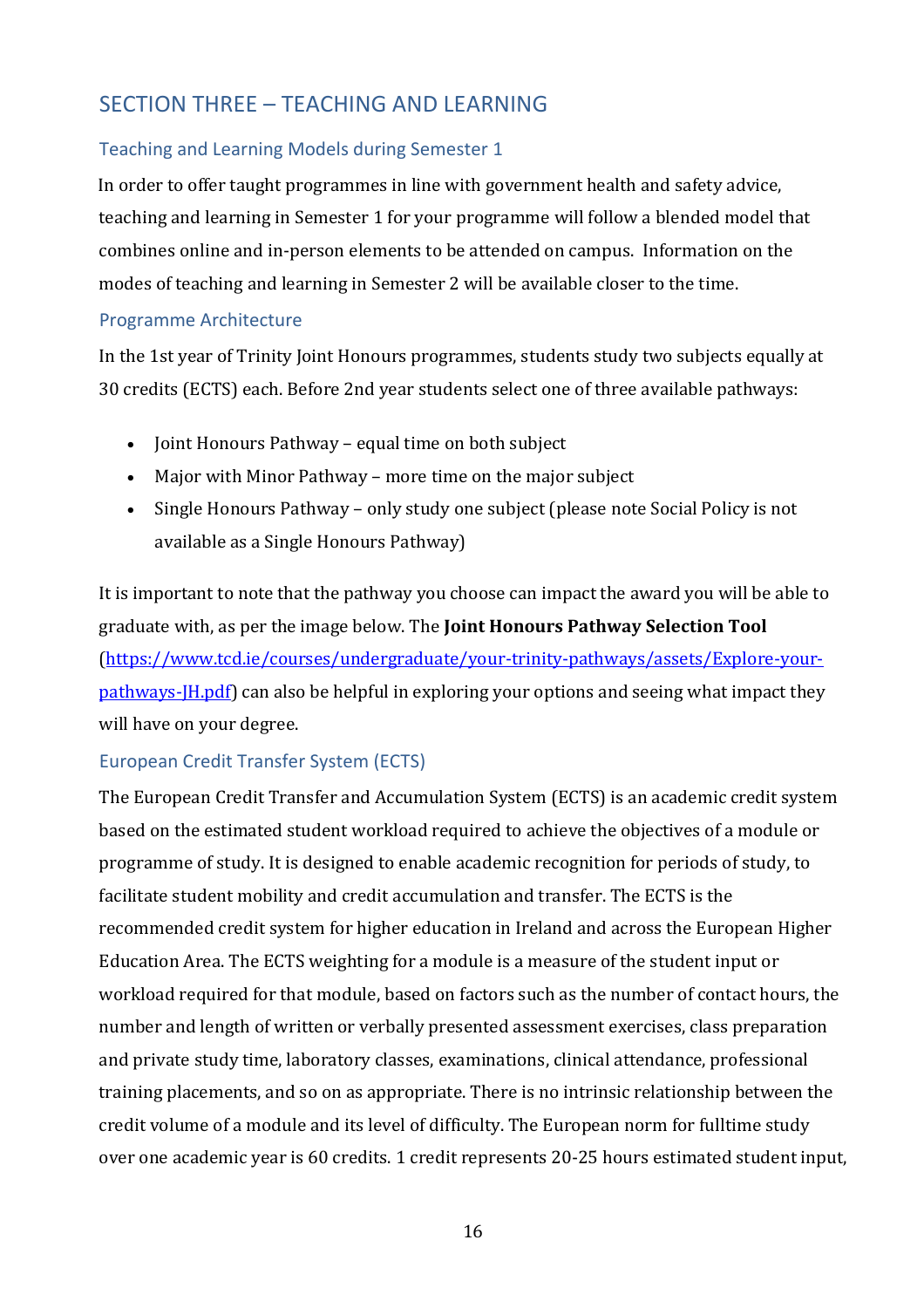so a 10-credit module will be designed to require 200-250 hours of student input including class contact time, assessments, and examinations. ECTS credits are awarded to a student only upon successful completion of the programme year. Progression from one year to the next is determined by the programme regulations. Students who fail a year of their programme will not obtain credit for that year even if they have passed certain components. Exceptions to this rule are one-year and part-year visiting students, who are awarded credit for individual modules successfully completed.



**Common Architecture** 

KEY: S1 - Subject 1 | S2 - Subject 2 | OM - Open Modules | TE - Trinity Electives | JF - Junior Freshman | SF - Senior Freshman

Pathway selection will take place shortly after marks are published at the end of the academic year around mid-June 2022. If you have any queries about pathways and module selection, please contact the TJH office.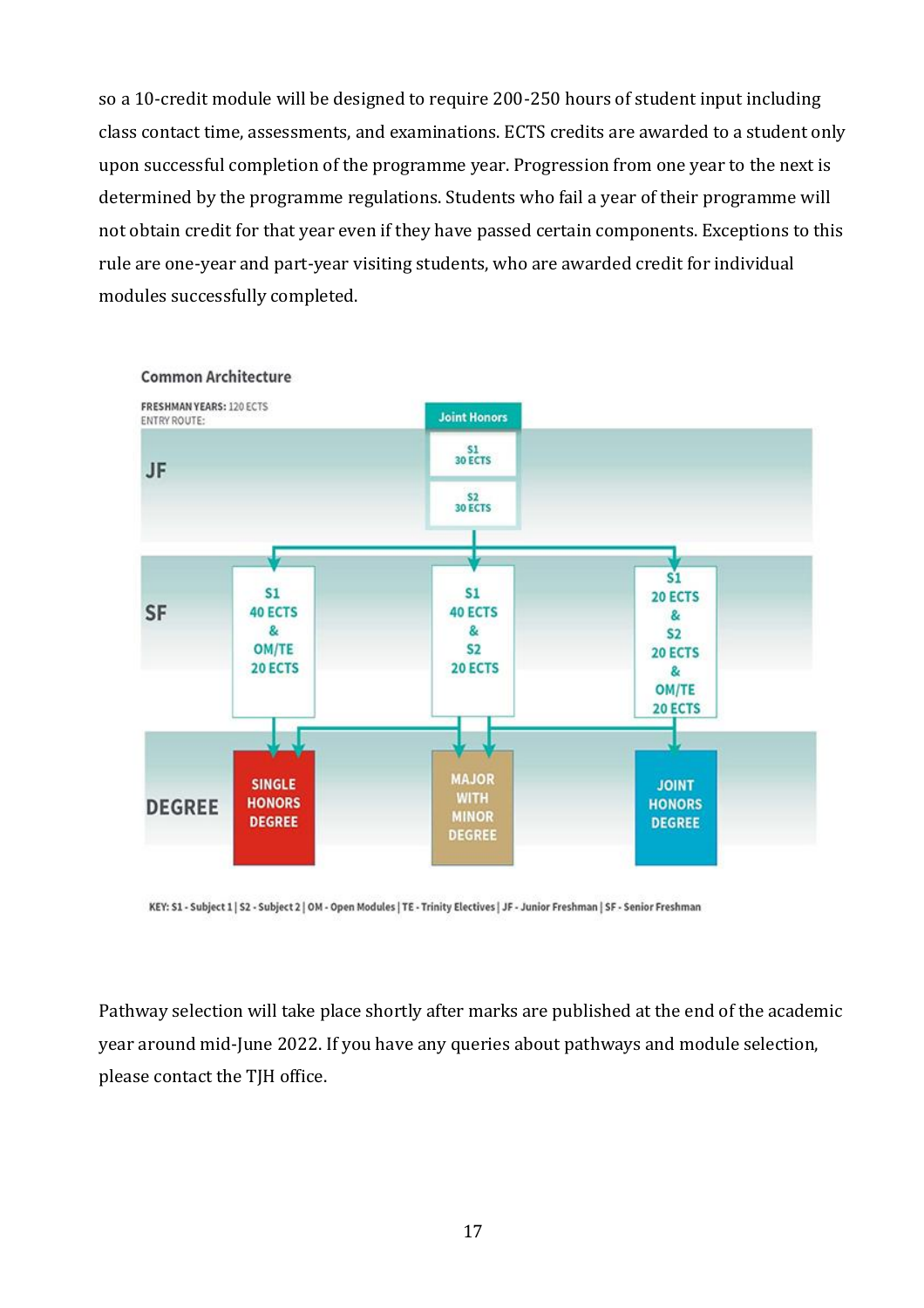# <span id="page-17-0"></span>Course Structure and Workload – Junior Fresh (First Year) 2021/22

# All Pathways

Students take 30 ECTS credits - 15 ECTS credits in Michaelmas and Hilary terms

The following modules are mandatory:

| SSU11051 | <b>Introduction to Social Policy Concepts</b> | Michaelmas Term    | 10 ECTS |
|----------|-----------------------------------------------|--------------------|---------|
| SSU11071 | Accessing and Reviewing Literature            | Michaelmas Term    | 5 ECTS  |
| SSU11082 | Critical Analysis & Argument Development      | <b>Hilary Term</b> | 10 ECTS |
| SSU11052 | Introducing Social Policy in Action           | <b>Hilary Term</b> | 5 ECTS  |

See Appendix II for Junior Fresh module descriptors

# <span id="page-17-1"></span>Course Structure and Workload – Senior Fresh (Second Year) 2021/22

#### New Minor Subject Pathway

Students take 20 ECTS credits - 10 ECTS credits in Michaelmas and Hilary terms

The following modules are mandatory:

| SSU11051 | Introduction to Social Policy Concepts | Michaelmas Term | 10 ECTS |
|----------|----------------------------------------|-----------------|---------|
| SSU11062 | Introducing Social Policy in Action    | Hilary Term     | 10 ECTS |

See Appendix III for Senior Fresh module descriptors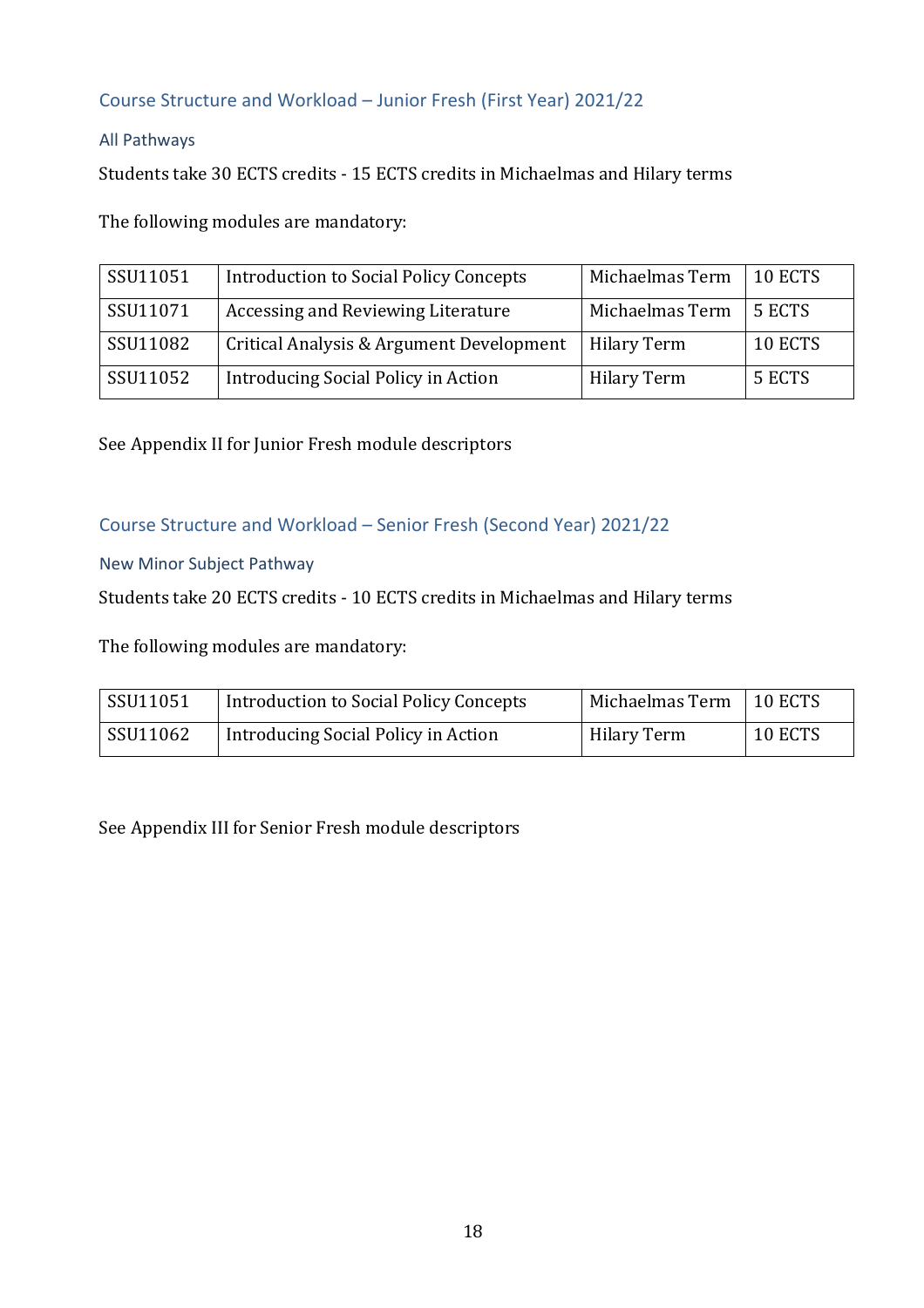#### <span id="page-18-0"></span>Fitness to Study

The University is committed to supporting and responding to student needs, seeking to ensure a positive student experience, and promoting opportunities for students to develop to their full potential. The primary purpose of the Fitness to Study policy is to support students by identifying concerns and putting in place actions and supports, where possible, to help the student continue in College. For further details see

[https://www.tcd.ie/dean\\_students/Fitness-to-Study/](https://www.tcd.ie/dean_students/Fitness-to-Study/)

#### <span id="page-18-1"></span>Plagiarism

If you copy another student's coursework, engage someone to write your work, quote material from any published or electronic source without acknowledgement, or extensively paraphrase such material without acknowledgement, you have committed plagiarism.

The College's definition of plagiarism and specification of its consequences can be viewed her[e http://tcd-ie.libguides.com/plagiarism.](http://tcd-ie.libguides.com/plagiarism) These webpages are designed to help you to understand what plagiarism is and to employ the principles of academic integrity so as to avoid plagiarising. They also set out the regulations in Trinity relating to plagiarism offences and how they are dealt with. The College Calendar defines plagiarism, gives examples of the kinds of actions that are deemed to constitute plagiarism, and elaborates on the procedures for dealing with plagiarism cases. It is essential that you read the Calendar entry that is relevant to you as an undergraduate or postgraduate student. You should also look at the [matrix](http://tcd-ie.libguides.com/plagiarism/levels-and-consequences#s-lg-box-wrapper-9089155) that explains the different levels of plagiarism and how they are dealt with.

The webpages also contain materials and advice on citation styles <https://libguides.tcd.ie/plagiarism/citation-styles> which are used to reference properly. You should familiarise yourself with the content of these pages. Your course handbook may also contain specific examples of referencing conventions in your discipline.

All students must complete the Ready Steady Write plagiarism tutorial <https://libguides.tcd.ie/plagiarism/ready-steady-write> and sign a [declaration](http://tcd-ie.libguides.com/plagiarism/declaration) when submitting course work, confirming that you understand what plagiarism is and have completed the tutorial**.** If you read the information on plagiarism, complete the tutorial and still have difficulty understanding what plagiarism is and how to avoid it, please seek advice from your College tutor, your Course Directors or from Student Learning Development [https://www.tcd.ie/Student\\_Counselling/student-learning/](https://www.tcd.ie/Student_Counselling/student-learning/)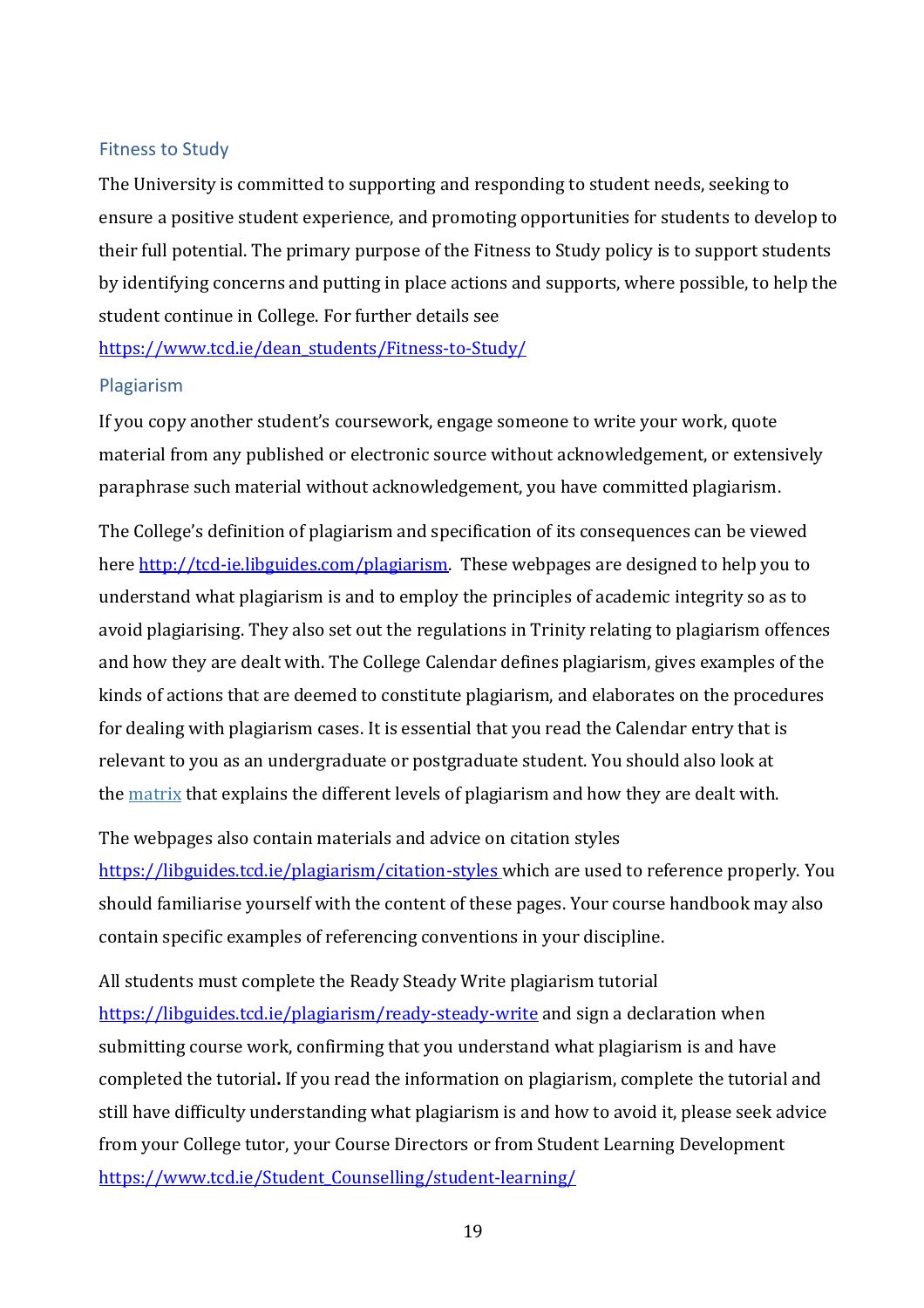#### <span id="page-19-0"></span>Plagiarism Declaration

The Course Administrator will email this declaration to you for completion and submission with assessments. All assessments should have the declaration attached.

#### <span id="page-19-1"></span>Plagiarism Policy

If plagiarism, as referred to in the Calendar [\(https://www.tcd.ie/calendar/undergraduate](https://www.tcd.ie/calendar/undergraduate-studies/)[studies/\)](https://www.tcd.ie/calendar/undergraduate-studies/) is suspected, the lecturer informs the Course Director and Director of Teaching and Learning (Undergraduate) (DUTL). The DUTL, or their designate, will write to the student, and the student's tutor, advising them of the concerns raised. The student and tutor (or representative from the Student's Union) will be invited to attend an informal meeting with the DUTL, or their designate, and the lecturer concerned, in order to put their suspicions to the student and given the student the opportunity to respond. The student will be requested to respond in writing stating his/her agreement to attend such a meeting and confirming on which of the suggested dates and times it will be possible for them to attend. If the student does not agree to attend such a meeting, the DUTL, or their designate, may refer the case directly to the Junior Dean who will interview the student and may implement the procedure as referred to under conduct and college regulations.

If the DUTL, or designate, forms the view that plagiarism has taken place, he/she must decide if the offence can be dealt with under the summary procedure set out below. In order for this summary procedure to be followed, all parties attending the information meeting above must state their agreement in writing to the DUTL or designate.

If the offence can be dealt with under the summary procedure, the DUTL, or designate, will recommend one of the following penalties:

Level 1: The student receives an informal verbal warning. The piece of work in question is inadmissible. The student is required to rephrase and correctly reference all plagiarized elements. Other content should not be altered. The resubmitted work will be assessed and marked without penalty. The DUTL should inform the course directors and, where appropriate, the course administrator. The offence is recorded.

**Level 2:** The student receives a formal written warning. The piece of work in question is inadmissible. The student is required to rephrase and correctly reference all plagiarized elements. Other content should not be altered. The resubmitted work will receive a reduced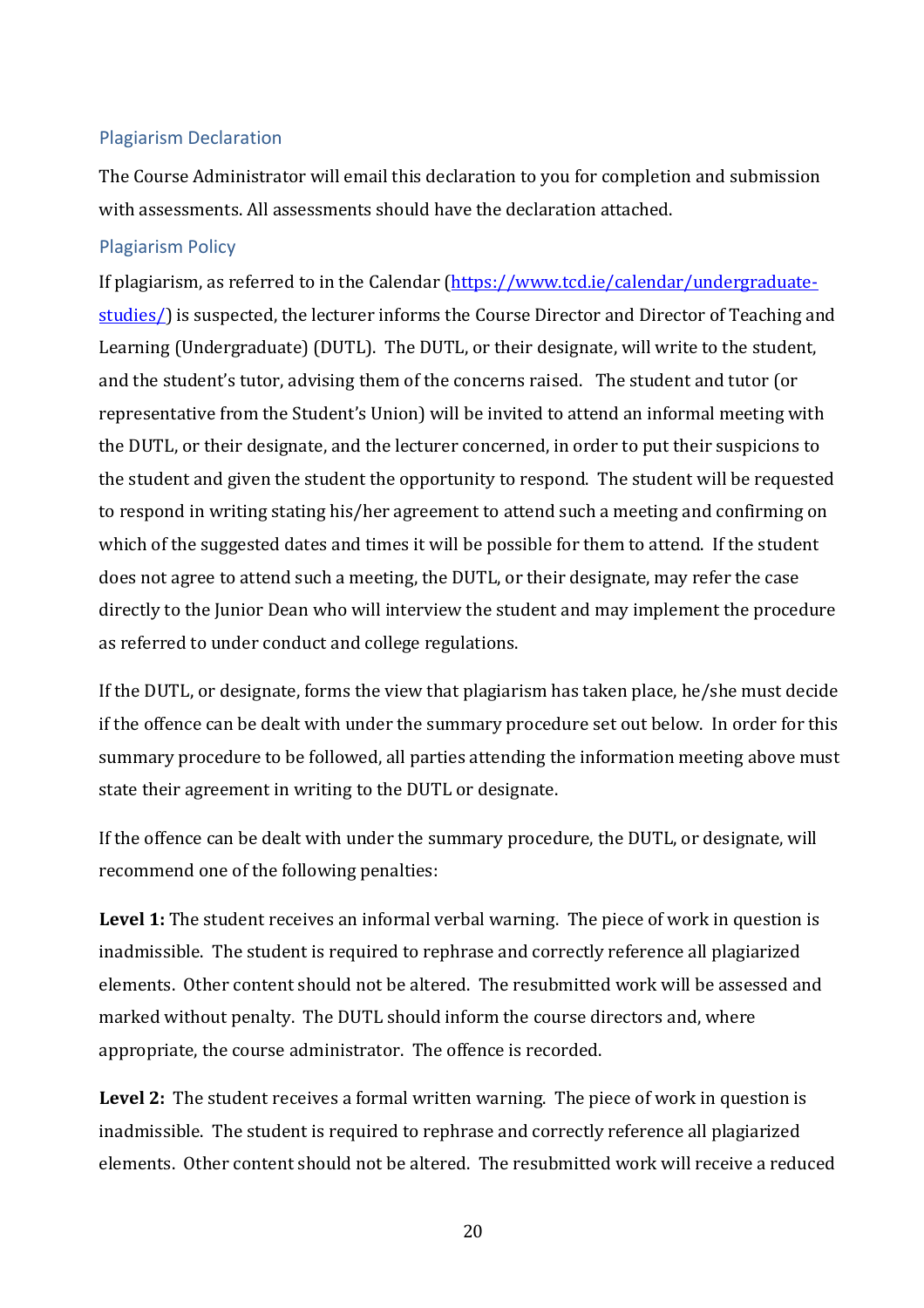or capped mark depending on the seriousness/extent of plagiarism. In the case of a Level 2 offence, the Senior Lecturer must be notified and requested to approve the recommended penalty. The DUTL should inform the course directors and, where appropriate, the course administrator. The offence is recorded.

**Level 3:** The student receives a formal written warning. The piece of work in question is inadmissible. There is no opportunity for resubmission with corrections. Instead, the student is required to submit a new piece of work as a reassessment during the next available session. Provided the work is of a passing standard, both the assessment mark and the overall module mark will be capped at the pass mark. Discretion lies with the Senior Lecturer in cases where there is no standard opportunity for reassessment in that year. In the case of a Level 3 offence, the Senior Lecturer must be notified and requested to approve the recommended penalty. The Senior Lecturer will inform the Junior Dean accordingly. The Junior Dean may, nevertheless, implement the procedures as referred to under conduct and college regulations. The DUTL should inform the course directors and, where appropriate, the course administrator. The offence is recorded.

**Level 4:** If the case cannot normally be dealt with under the summary procedures, it is deemed to be a Level 4 offence and will be referred directly to the Junior Dean. Nothing provided for under the summary procedure diminishes or prejudices the disciplinary powers of the Junior Dean under the 2010 Consolidated Statutes.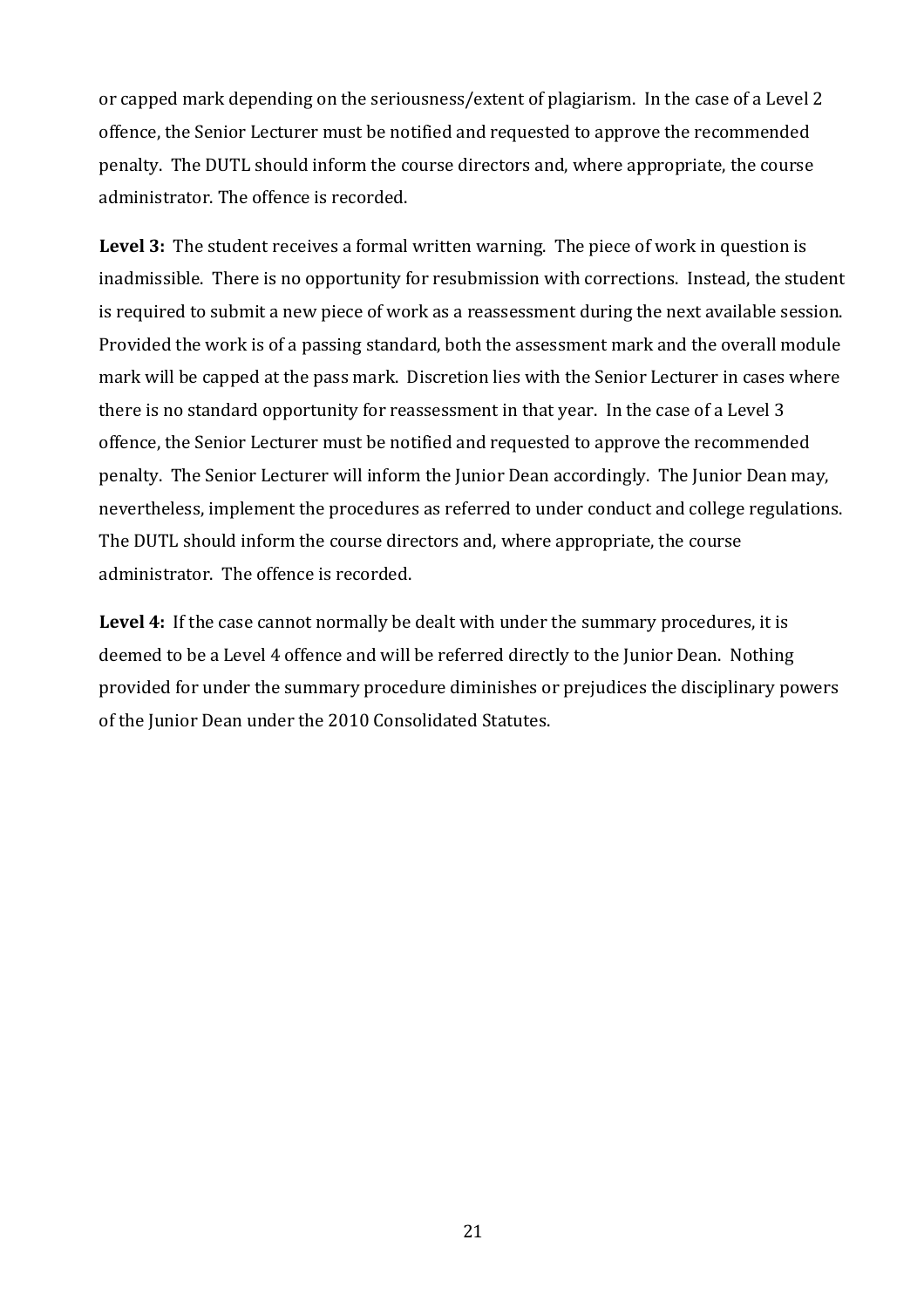# <span id="page-21-0"></span>Examination Regulations – General

This section supplements examination information available in the University calendar [http://www.tcd.ie/calendar/undergraduate-studies/general-regulations-and](http://www.tcd.ie/calendar/undergraduate-studies/general-regulations-and-information.pdf)[information.pdf.](http://www.tcd.ie/calendar/undergraduate-studies/general-regulations-and-information.pdf)

In the event of conflict or inconsistency between the General Regulations and information provided in this handbook, the College General Regulations prevail. In addition, specific guidance on individual modules is provided in relevant descriptors.

#### <span id="page-21-1"></span>Sitting Examinations/Submitting Assessments

Students are required to take the annual examinations and submit assessments for all modules for which they are registered unless specially exempted by permission from the Senior Lecturer.

#### <span id="page-21-2"></span>Attendance at Classes

Students are required to attend classes in all modules. A student is deemed *non-satisfactory* in a term when more than a third of required work/attendance in that term is missed. Any student who is deemed *non-satisfactory* in each of the two terms may, in accordance with the regulations laid down by the University Council, be refused permission to take examinations and assessments in that year.

To be allowed to complete assessment for the year a student must have paid the relevant College annual fees and must be in good standing.

#### <span id="page-21-3"></span>Late Assessment Submission and Absence from Examinations

It is expected that all students submit assessments by the deadline communicated by the module coordinator and attend for all scheduled examinations. Students who consider that illness may prevent them from submitting assessments on time or attending an examination (or any part thereof) should consult their medical adviser. If a certificate is granted, the student is advised to contact their tutor immediately who will advise them on the course of action required. For illness: medical certificates must state that the student is unfit to sit examinations/ complete assessments and specify the date(s) of the illness and the date(s) on which the student is not fit to sit examinations/complete assessments. Medical certificates must be submitted to the student's tutor within three days of the beginning of the period of absence from the assessment/examination. Assessment submitted after the deadline will be subject to a penalty.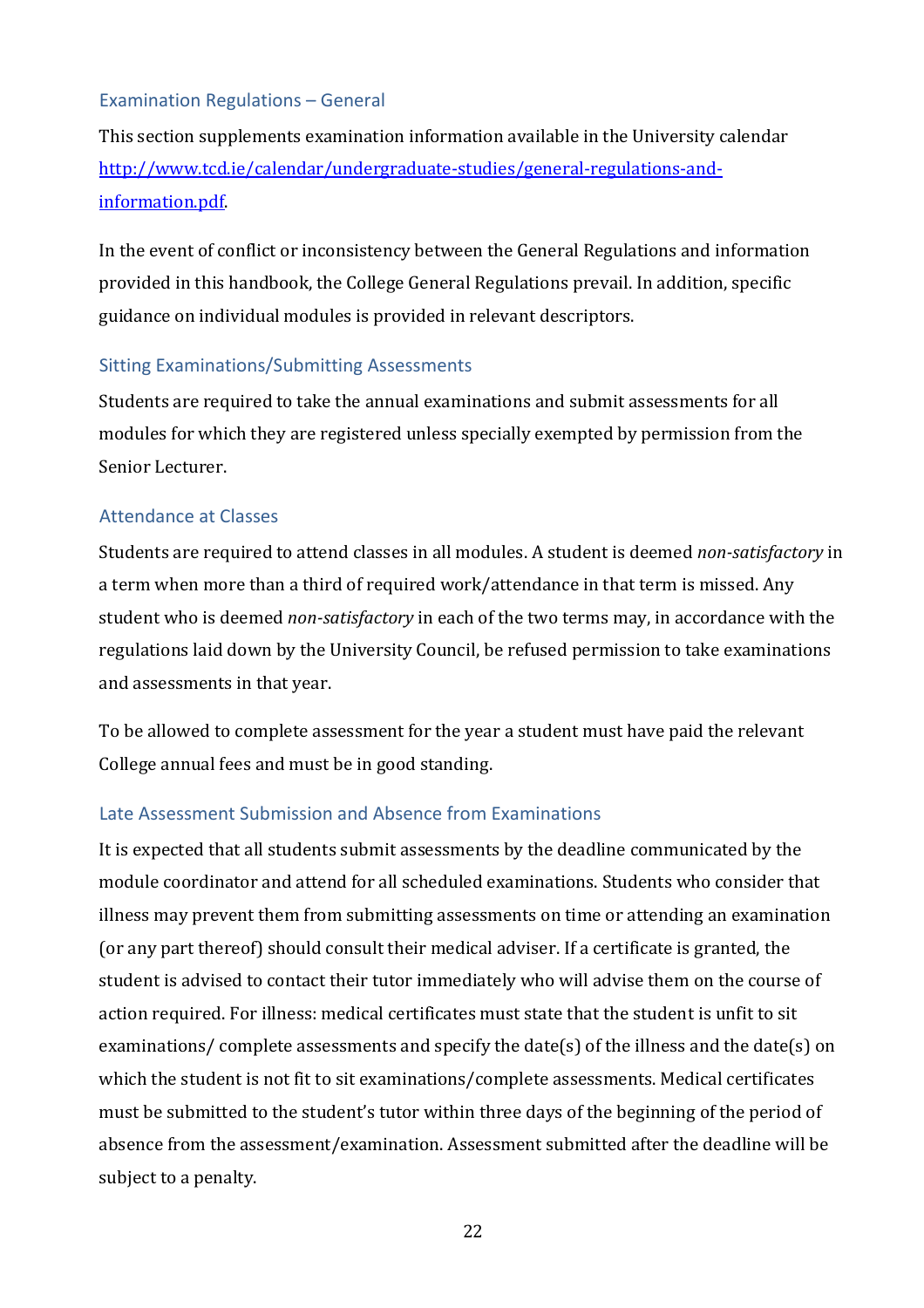# <span id="page-22-0"></span>Examination Timetables

Annual and Supplemental Examination timetables are generated by the Examinations Office, situated within the Academic Registry, and made available to students approximately three weeks before the commencement of examinations. Once available, a personalised examination timetable will be available to students via their student portal my.tcd.ie under the 'My Exams' option menu. If you do not have access to the my.tcd.ie student portal, module timetables are available on the Examinations Office website. Students must ensure that they are available for examinations for the duration of the examination session. The onus lies with each student to establish the dates, times, and venues of examinations. No timetable or reminder will be sent to individual students by any office.

#### <span id="page-22-1"></span>Examination Venues

Maps are available advising examination venues and their location within the College. See [www.tcd.ie/maps/](http://www.tcd.ie/maps/)

#### <span id="page-22-2"></span>Academic Progress

The Court of Examiners confirm the marks for all students on the programme and award examination grades. It comprises all those teaching on the programme, including staff from outside the immediate Schools/Departments.

All work is subject to review by an external examiner.

To rise with their class students must pass the relevant assessment. Each successful candidate is, according to merit, awarded one of three grades: first class honors, second class honors (with two divisions, first and second) and pass. Students who are unsuccessful at the annual assessments are permitted to present themselves at the supplemental assessment. Supplemental assessment will normally be granted only to students who are considered to have made a serious attempt at the annual assessment.

# <span id="page-22-3"></span>Grading Conventions

The Court of Examiners determines the overall grade awarded to a particular student taking into account whatever other evidence of an academic nature is deemed appropriate.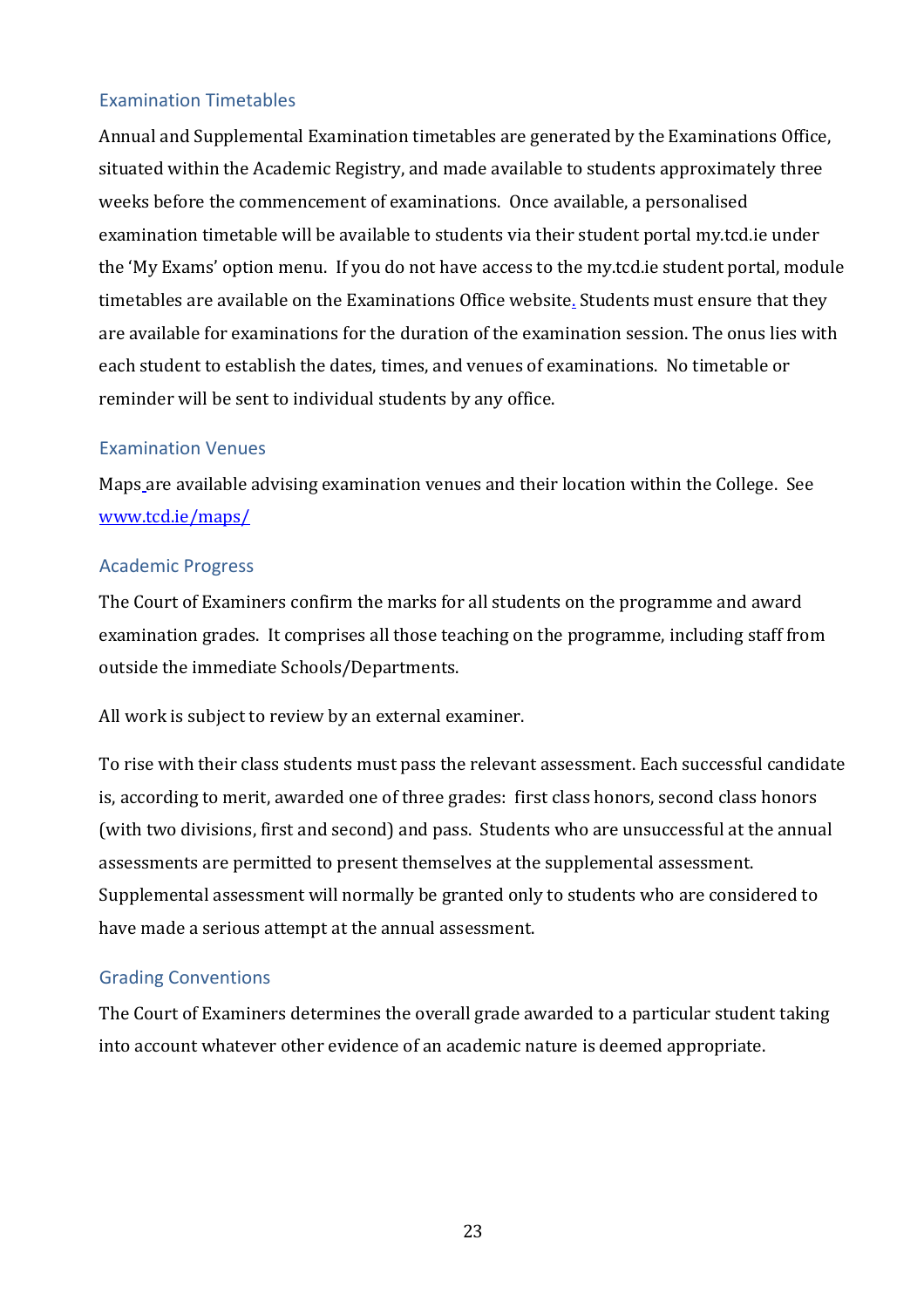#### <span id="page-23-0"></span>Grading Classifications

Individual assessments are graded using the following classifications.

|     | $1 \t 70 - 100$   | F1 30 - 39  |
|-----|-------------------|-------------|
|     | $II.1 \t 60 - 69$ | $F2 \t< 30$ |
|     | $II.2$ 50 - 59    |             |
| III | 40 - 49           |             |

The detailed marking scale is available in appendix I of this document.

#### <span id="page-23-1"></span>Overall Grade: General

The following conventions apply to all years.

- i. The overall mark (and associated grade) for a year is the weighted average of all module results, using the ECTS credit rating for the weighting of each module.
- ii. In order to rise with their year, a student must  $_{2.00}$  (>40%) all modules worth in total 60 credits or pass by compensation. In order to pass by compensation a student must have an overall arithmetic mean of 40+ and pass modules totaling 50 credits and get a mark of 35+ (Qualified Pass) in any failed module(s).
- iii. If a student has achieved both Fail and Qualified Pass marks in the Semester 1 and 2 assessments, they must present in the supplemental session for reassessment in the modules for which they obtained a Qualified Pass or Fail.
- iv. The marks of the assessments passed in the Semester 1 and 2 examinations are considered together with those obtained in the Supplemental assessments. The standard compensation rules apply to this combined set of results.
- v. In the case of students who have been given permission to withdraw from or defer all or part of the annual assessments and to sit a supplemental assessment in that year, the overall result in the Autumn will be graded.
- vi. In the case of students who are reassessed in Semester 1 or Semester 2, the overall result in the autumn will be graded. Two attempts at the assessment will be recorded on Transcripts of Results.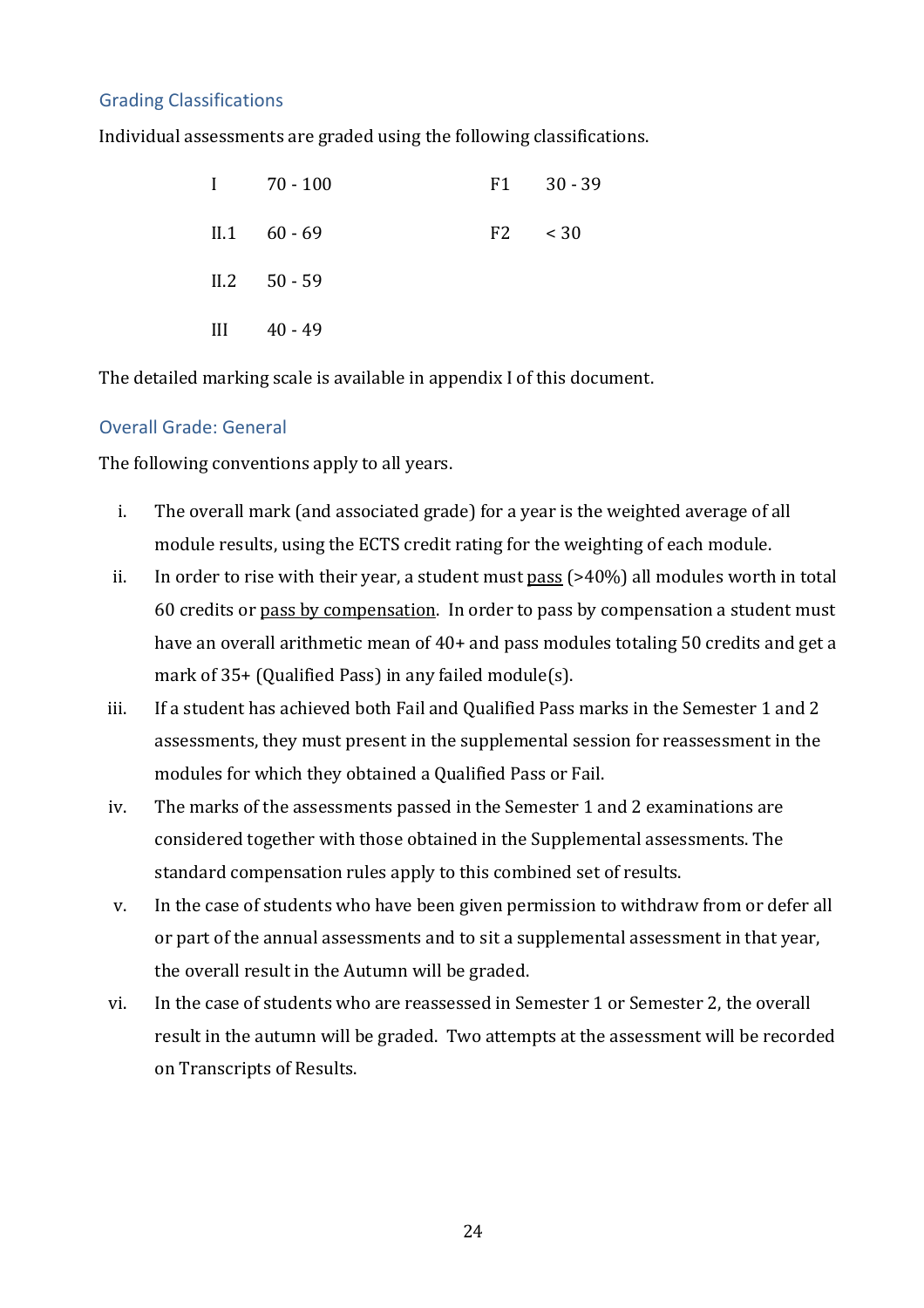# <span id="page-24-0"></span>Publication of Results

Publication of results take place on dates as specified and agreed by the Course Committee and are advised by the Course Administrator. Results are published to the Student Portal my.tcd.ie.

# <span id="page-24-1"></span>Re-checks

Having received information about their final results at the court of examiners in Trinity term and having discussed these and their performance with the Director of Teaching and Learning (Undergraduate) or the head of discipline and/or the appropriate staff, students may ask that their results be reconsidered if they have reason to believe: (a) that the grade is incorrect because of an error in calculation of results; (b) that the examination paper or other assessment specific to the student's course contained questions on subjects which were not part of the course prescribed for the examination or other assessment; or (c) that bias was shown by an examiner in marking. See section 68 of the calendar for further information <https://www.tcd.ie/calendar/undergraduate-studies/complete-part-II.pdf>

# <span id="page-24-2"></span>Appeals

Students may appeal a decision of the Court of Examiners. Please see section 69 and 70 for further details<https://www.tcd.ie/calendar/undergraduate-studies/complete-part-II.pdf>

# <span id="page-24-3"></span>**Transcripts**

Transcript requests may be made by applying to the Course Administrator. Due to the large volume of requests, transcripts can take up to three weeks for completion, longer in June through to September*.*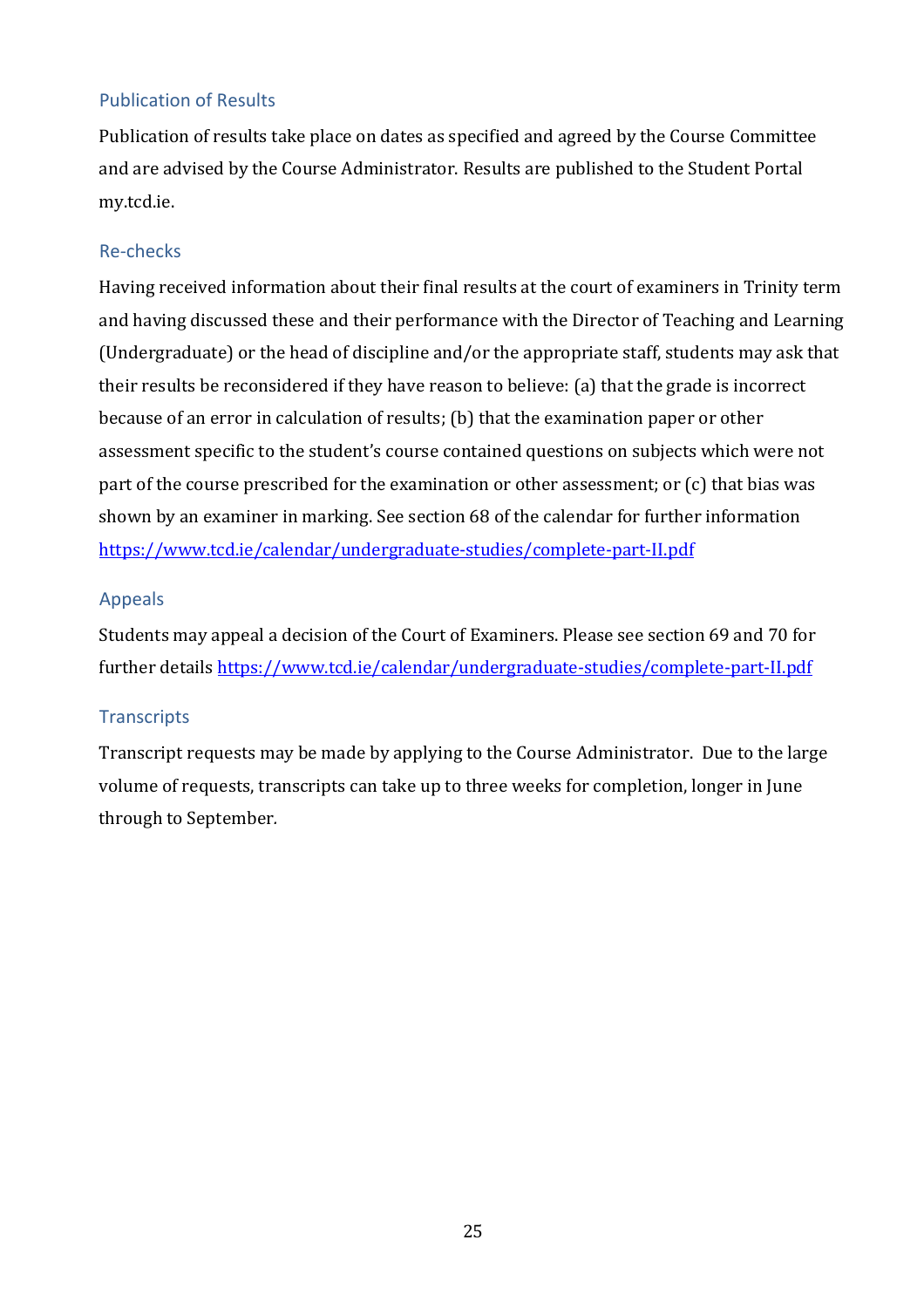# <span id="page-25-0"></span>University Regulations

Please reference the links below for College regulations, policies, and procedures:

- Academic Policies <http://www.tcd.ie/teaching-learning/academic-policies/>
- Student Complaints Procedure [https://www.tcd.ie/about/policies/160722\\_Student%20Complaints%20Procedur](https://www.tcd.ie/about/policies/160722_Student%20Complaints%20Procedure_PUB.pdf) [e\\_PUB.pdf](https://www.tcd.ie/about/policies/160722_Student%20Complaints%20Procedure_PUB.pdf)
- Dignity and Respect Policy- [https://www.tcd.ie/equality/policy/dignity-respect](https://www.tcd.ie/equality/policy/dignity-respect-policy/)[policy/](https://www.tcd.ie/equality/policy/dignity-respect-policy/)

# <span id="page-25-1"></span>Careers Information and Events

Here is the link to the Careers Office website [http://www.tcd.ie/Careers/.](http://www.tcd.ie/Careers/) This website guides you through how to construct your CV, update your online profile, interviews, finding a job, planning your career, how to connect with graduates, what TCD graduates do.

During the year the School arranges information sessions and speaker events that are of interest to Social Policy students. These will be advised and advertised on the School news page.

# <span id="page-25-2"></span>Graduate Attributes

The Trinity Graduate Attributes represent the qualities, skills, and behaviours that you will have the opportunity to develop as a Trinity student over your entire university experience, in other words, not only in the classroom, but also through engagement in co- and extracurricular activities (such as summer work placements, internships, or volunteering).

The four Trinity Graduate Attributes are:

- To Think Independently
- To Act Responsibly
- To Develop Continuously
- To Communicate Effectively

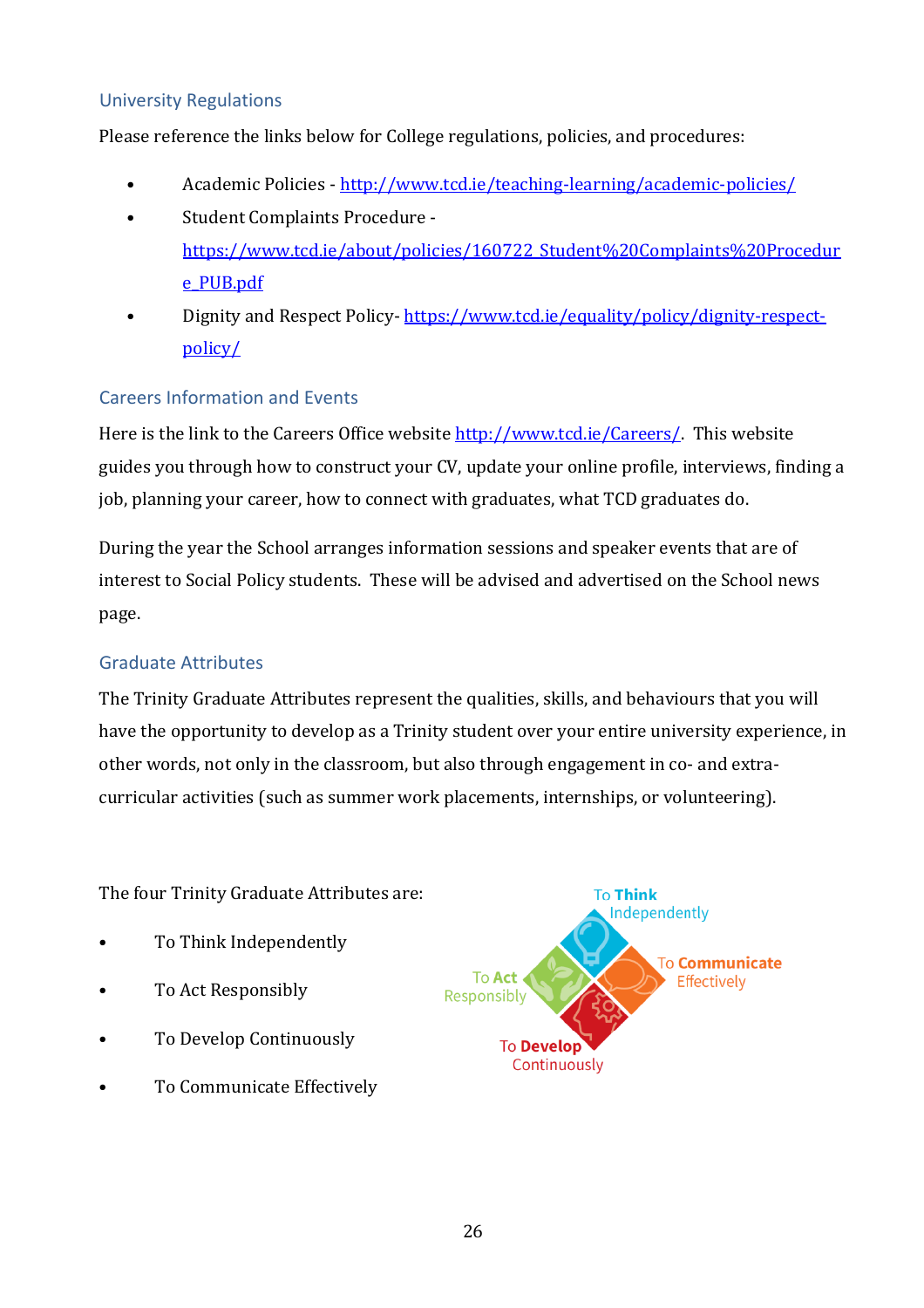#### *Why are the Graduate Attributes important?*

The Trinity Graduate Attributes will enhance your personal, professional, and intellectual development. They will also help to prepare you for lifelong learning and for the challenges of living and working in an increasingly complex and changing world.

The Graduate Attributes will enhance your employability. Whilst your degree remains fundamental, also being able to demonstrate these Graduate Attributes will help you to differentiate yourself as they encapsulate the kinds of transversal skills and abilities, which employers are looking for.

#### *How will I develop these Graduate Attributes?*

Many of the Graduate Attributes are 'slow learned', in other words, you will develop them over the four or five years of your programme of study.

They are embedded in the curriculum and in assessments, for example, giving presentations and engaging in group work.

You will also develop them through the co-curricular and extra-curricular activities. If you help to run a club or society you will be improving your leadership skills, or if you play a sport you are building your communication and team-work skills.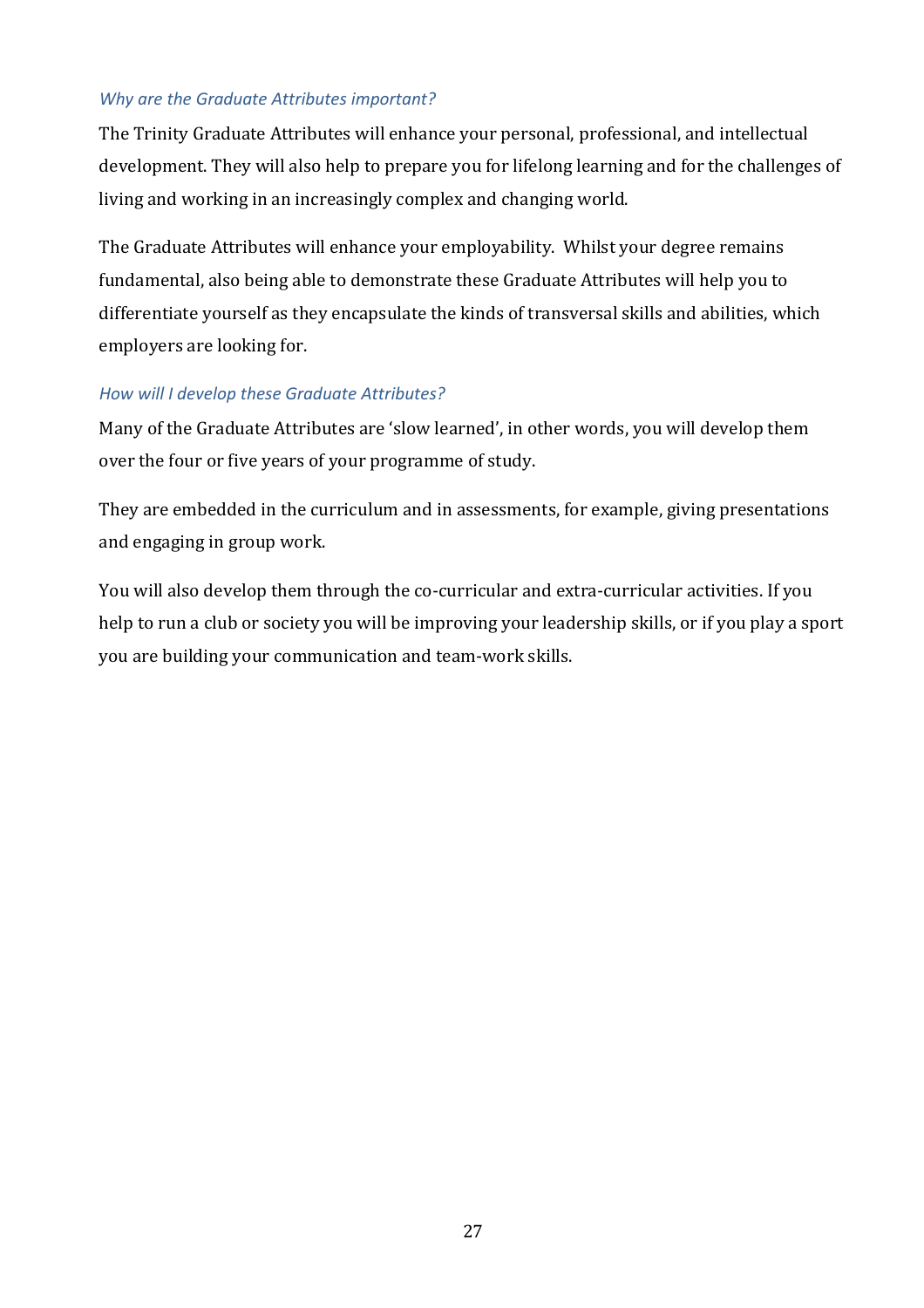#### <span id="page-27-0"></span>Programme Learning Outcomes

On successful completion of the course as a major subject, students should be able to:

**LO1.** Critically analyze the process of social policy formation through the lens of relevant social science disciplines.

**LO2.** Apply knowledge in key social policy domains.

**LO3.** Reflect on and critically appraise major social policy challenges.

**LO4.** Reflect upon the ethical implications of different social policies and approaches to policy.

**LO5.** Analyze social policy at a national and international level.

**LO6.** Conduct independent social research.

**LO7.** Identify the wide variety of social policy related career paths and the skills required to pursue them.

**LO8.** Communicate effectively using written, oral, and digital means.

**LO9.** Appreciate the contribution that different social science disciplines have to offer to the understanding of social policy.

**LO10.** Investigate the process of policy making beyond the scope of the taught program.

# <span id="page-27-1"></span>Feedback and Evaluation

Evaluation of courses and their constituent modules is an important component of College's commitment towards improving the quality of teaching and the support of learning. To this end, all undergraduate modules are evaluated on a yearly basis using an online survey. The survey is anonymous, and the results are used in reviewing and improving aspects of each module and its delivery. We particularly want to hear what students think was good about a module and what needs to be improved.

All results for each survey are collated and made available to the lecturer who taught the module, the Head of School, the School's Director Undergraduate Teaching and Learning and the School Manager. Teaching Assistants receive their feedback through communication with the course lecturer. Student feedback forms an important part of the evaluation and review process.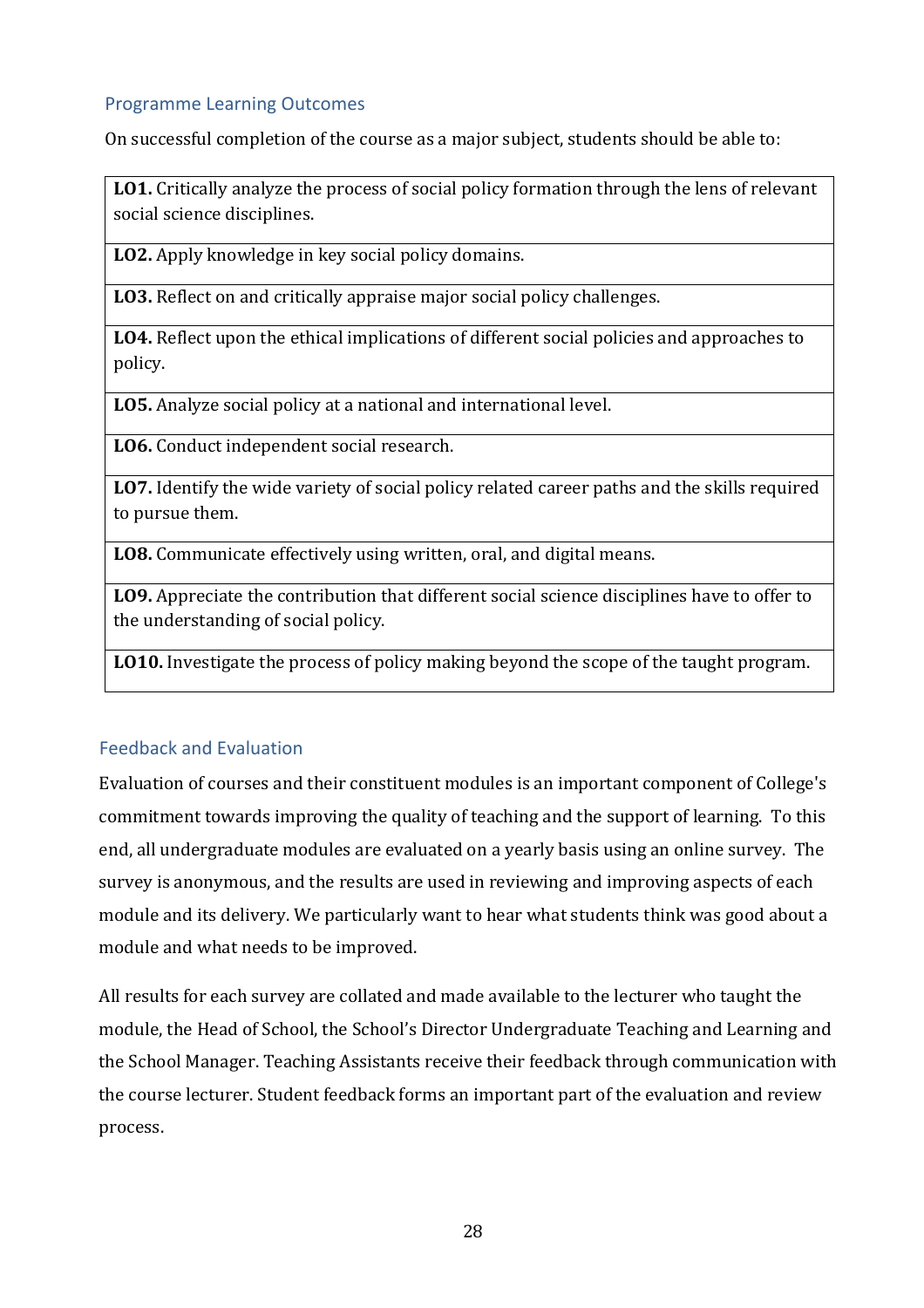# <span id="page-28-0"></span>SECTION FOUR – SCHOLARSHIP AND PRIZES

# <span id="page-28-1"></span>Scholarship Examination

Details on the College regulations for the achievement of Scholarship can be found here: [http://www.tcd.ie/calendar/undergraduate-studies/foundation-and-non-foundation](http://www.tcd.ie/calendar/undergraduate-studies/foundation-and-non-foundation-scholarships.pdf)[scholarships.pdf](http://www.tcd.ie/calendar/undergraduate-studies/foundation-and-non-foundation-scholarships.pdf)

Candidates are examined in the modules of their course up to the end of Michaelmas term of the Senior Fresh year.

#### <span id="page-28-2"></span>Prizes and Medals

The College Calendar provides a list of all college-wide **prizes** available to students of Trinity, and the courses, and their students, to which the various prizes apply to [https://www.tcd.ie/calendar/undergraduate-studies/.](https://www.tcd.ie/calendar/undergraduate-studies/)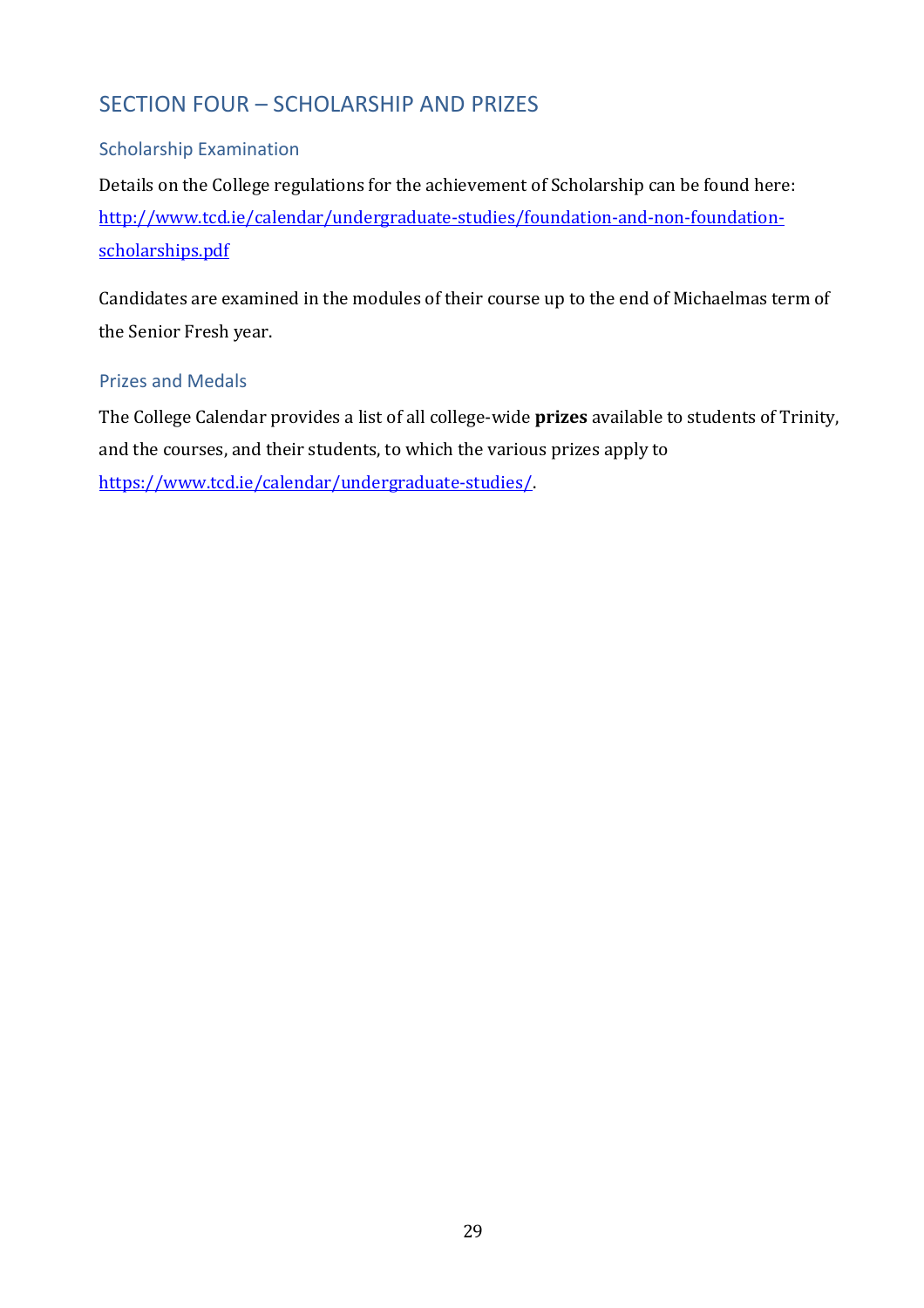# APPENDIX I School of Social Work and Social Policy Marking Scale

# <span id="page-29-0"></span>**First class honors I 70-100**

First class honors in the School of Social Work and Social Policy is divided into grade bands which represent excellent, outstanding, and extraordinary performances.

*A first class answer demonstrates a comprehensive and accurate answer to the question, which exhibits a detailed knowledge of the relevant material as well as a broad base of knowledge. Theory and evidence will be well integrated and the selection of sources, ideas, methods or techniques will be well judged and appropriately organised to address the relevant issue or problem. It will demonstrate a high level of ability to evaluate and integrate information and ideas, to deal with knowledge in a critical way, and to reason and argue in a logical way.* 

# **70-76 EXCELLENT**

First class answers (excellent) demonstrate a number of the following criteria:

- comprehensiveness and accuracy;
- clarity of argument and quality of expression;
- excellent structure and organization;
- integration of a range of relevant materials;
- evidence of wide reading;
- critical evaluation;
- lacks errors of any significant kind;
- shows some original connections of concepts and theories;
- contains reasoned argument and comes to a logical conclusion.

This answer does not demonstrate outstanding performance in terms of independence and originality.

# **77-84 OUTSTANDING**

In addition to the above criteria, an outstanding answer will show frequent original treatment of material. Work at this level shows independence of judgement, exhibits sound critical thinking. It will frequently demonstrate characteristics such as imagination, originality and creativity. This answer does not demonstrate exceptional performance in terms of insight and contribution to new knowledge.

# **85-100 EXTRAORDINARY**

This answer is of a standard far in excess of what is expected of an undergraduate student. It will show frequent originality of thought, a sophisticated insight into the subject and make new connections between pieces of evidence beyond those presented in lectures. It demonstrates an ability to apply learning to new situations and to solve problems. What differentiates a first class piece of work from one awarded an upper second is a greater lucidity, a greater independence of judgement, a greater depth of insight and degree of originality, more evidence of an ability to integrate material, and evidence of a greater breadth of reading and research.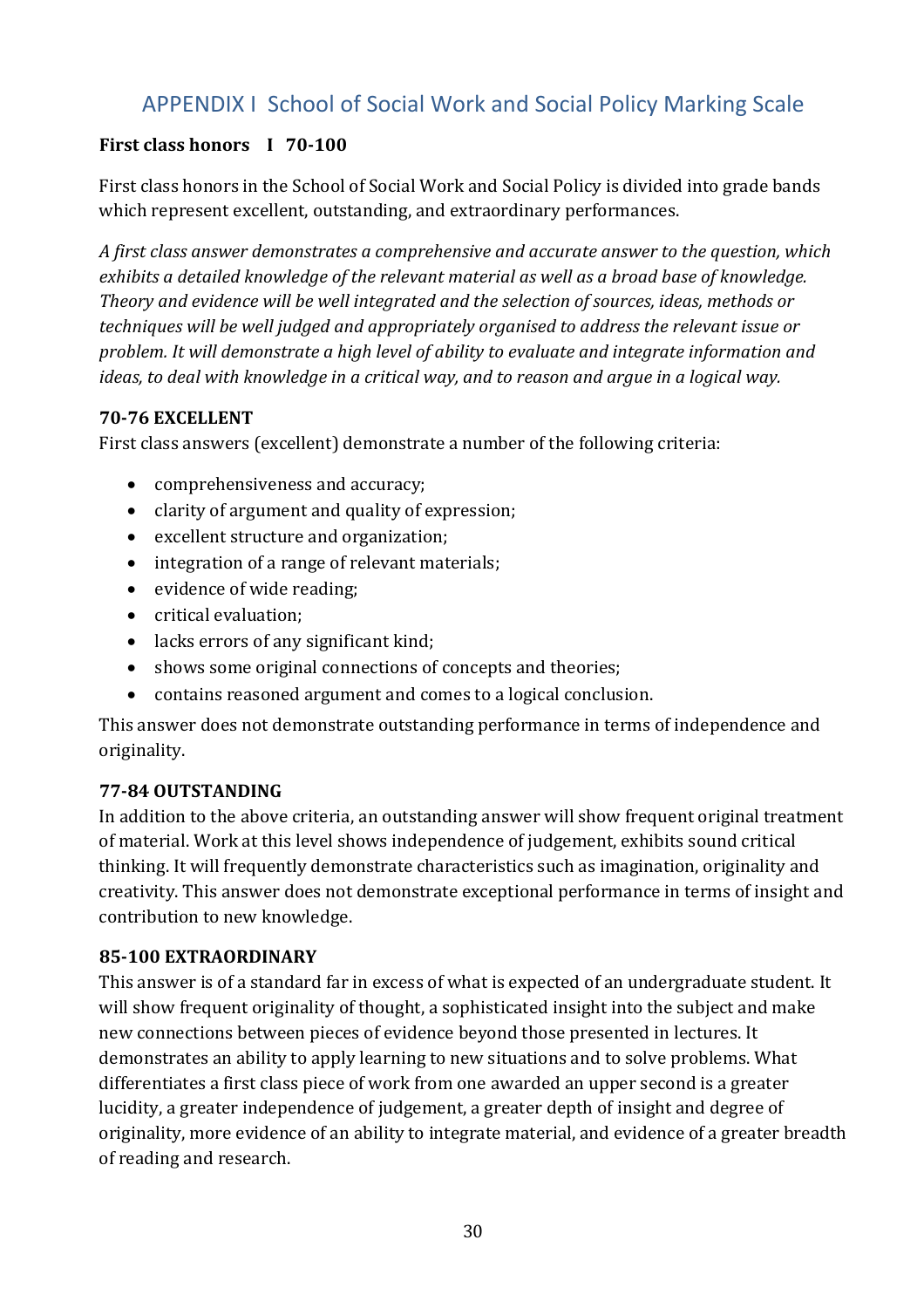#### ------------------------------------------------------------- o ---------------------------------------------

#### **Second Class, First Division II.1 60-69**

*An upper second class answer generally shows a sound understanding of both the basic principles and relevant details, supported by examples, which are demonstrably well understood, and which are presented in a coherent and logical fashion. The answer should be well presented, display some analytical ability and contain no major errors of omissions. Not necessarily excellent in any area.*

Upper second class answers cover a wider band of students. Such answers are clearly highly competent and typically possess the following qualities:

- accurate and well-informed;
- comprehensive;
- well-organised and structured;
- evidence of reading;
- a sound grasp of basic principles;
- understanding of the relevant details;
- succinct and cogent presentation; and
- evaluation of material although these evaluations may be derivative.

One essential aspect of an upper second class answer is that is must have completely dealt with the question asked by the examiner. In questions:

- all the major issues and most of the minor issues must have been identified;
- the application of basic principles must be accurate and comprehensive; and
- there should be a conclusion that weighs up the pros and cons of the arguments.

------------------------------------------------------------- o ----------------------------------------------

# **Second Class. Second Division II.2 50-59**

*A substantially correct answer which shows an understanding of the basic principles.* Lower second class answers display an acceptable level of competence, as indicated by the following qualities:

generally accurate;

- an adequate answer to the question based largely on textbooks and lecture notes;
- clearly presentation; and
- no real development of arguments.

------------------------------------------------------------- o -----------------------------------------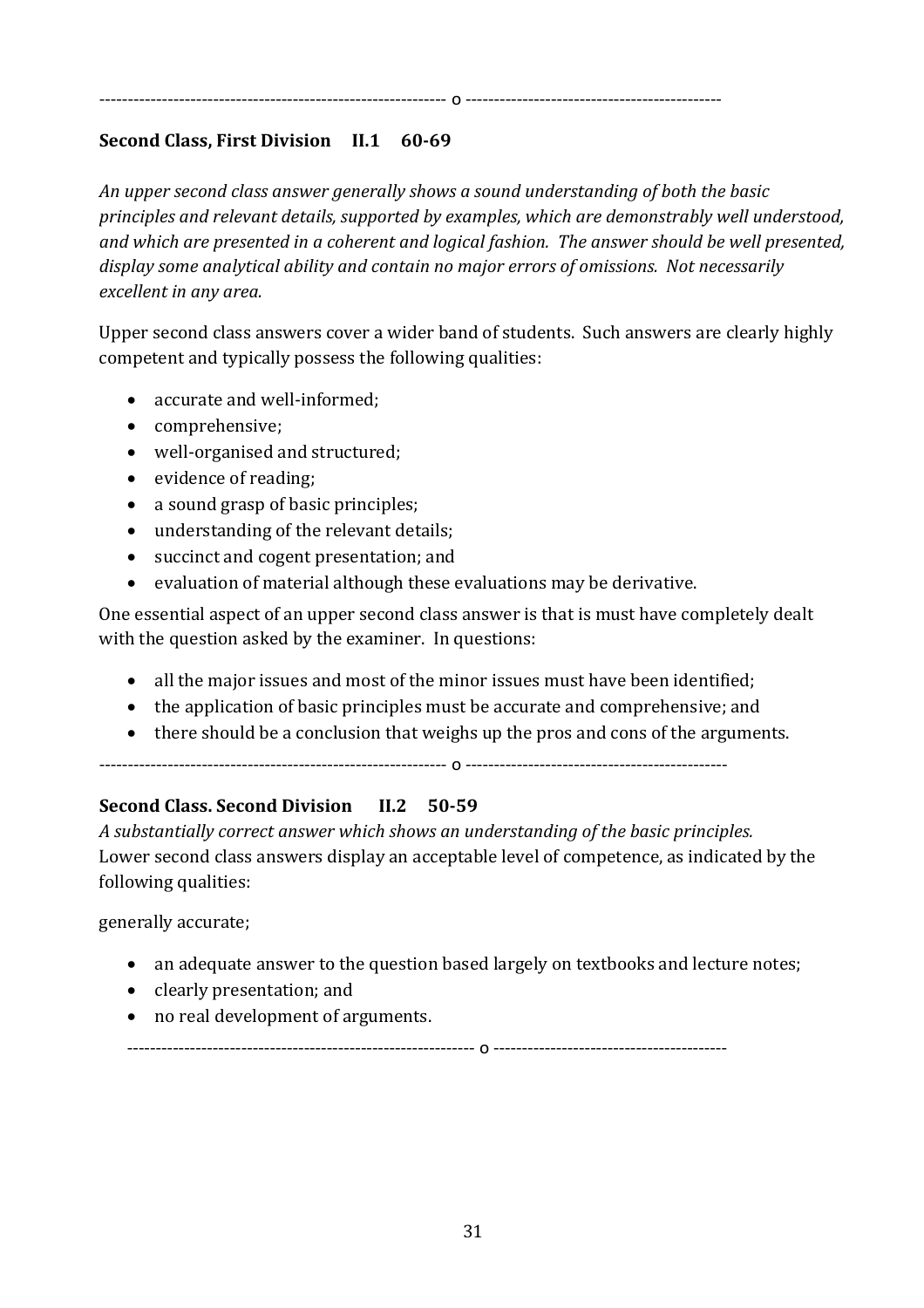# **Third Class Honors III 40-49**

*A basic understanding of the main issues if not necessarily coherently or correctly presented.*

Third class answers demonstrate some knowledge of understanding of the general area but a third class answer tends to be weak in the following ways:

- descriptive only;
- does not answer the question directly;
- misses key points of information and interpretation
- contains serious inaccuracies;
- sparse coverage of material; and
- assertions not supported by argument or evidence.

------------------------------------------------------------- o ---------------------------------------------

# **Fail F1 30-39**

*Answers in the range usually contain some appropriate material (poorly organised) and some evidence that the student has attended lectures and done a bare minimum of reading. The characteristics of a fail grade include:*

- misunderstanding of basic material;
- failure to answer the question set;
- totally inadequate information; and
- incoherent presentation.

------------------------------------------------------------- o ----------------------------------------------

# **Bad Fail F2 0-29**

Answers in this range contain virtually no appropriate material and an inadequate understanding of basic concepts.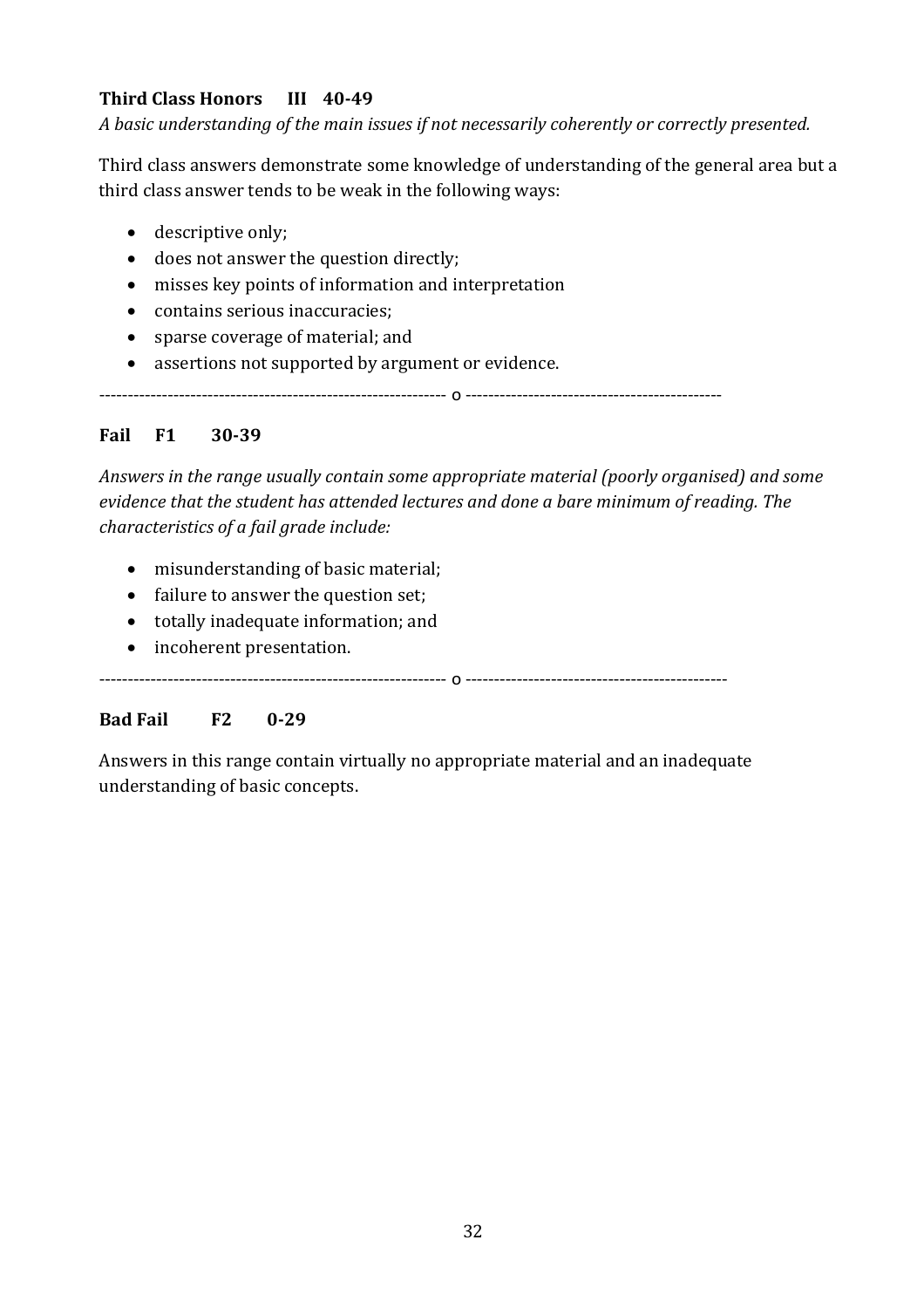# APPENDIX II Module Descriptors - Junior Fresh

<span id="page-32-0"></span>

| <b>Module Code</b>         | SSU11051                                      |
|----------------------------|-----------------------------------------------|
| <b>Module Name</b>         | <b>Introduction to Social Policy Concepts</b> |
| <b>ECTS Weighting</b>      | 10 ECTS                                       |
| Year                       | JF (Social Policy Joint Honours)              |
| <b>Semester Taught</b>     | Semester 1                                    |
| <b>Module Co-ordinator</b> | Dr Catherine Conlon                           |

#### **Module Content**

The Principles of Social Policy module introduces you to the dynamic field of Social Policy and is designed to provide you with a critical knowledge and understanding of the principles that underpin social policy affecting all citizens' lives.

Throughout this module, you will develop an appreciation of the influences that have shaped the development of social policy to allow you understand directions being taken by diverse governments in relation to policies targeted at social welfare and well-being.

You will learn to critically examine principles at work in diverse policy contexts and identify differences in approaches to social policy to facilitate a deeper appreciation of the breadth and hybrid nature of the subject area. A key focus will be to examine the interaction of state, market, family and individuals in providing for and enhancing welfare and well-being at the social level.

This module equips students to recognise how ideology, politics and values influence and shape social policy and to question patterns, assumptions and normative concepts and constructs generated by social policy.

You will explore multiple concepts shaping social policy across national and international contexts. The module is designed to provide learners with key foundational concepts to prepare you for deeper exploration of specific policy issues and debates throughout your studies of social policy.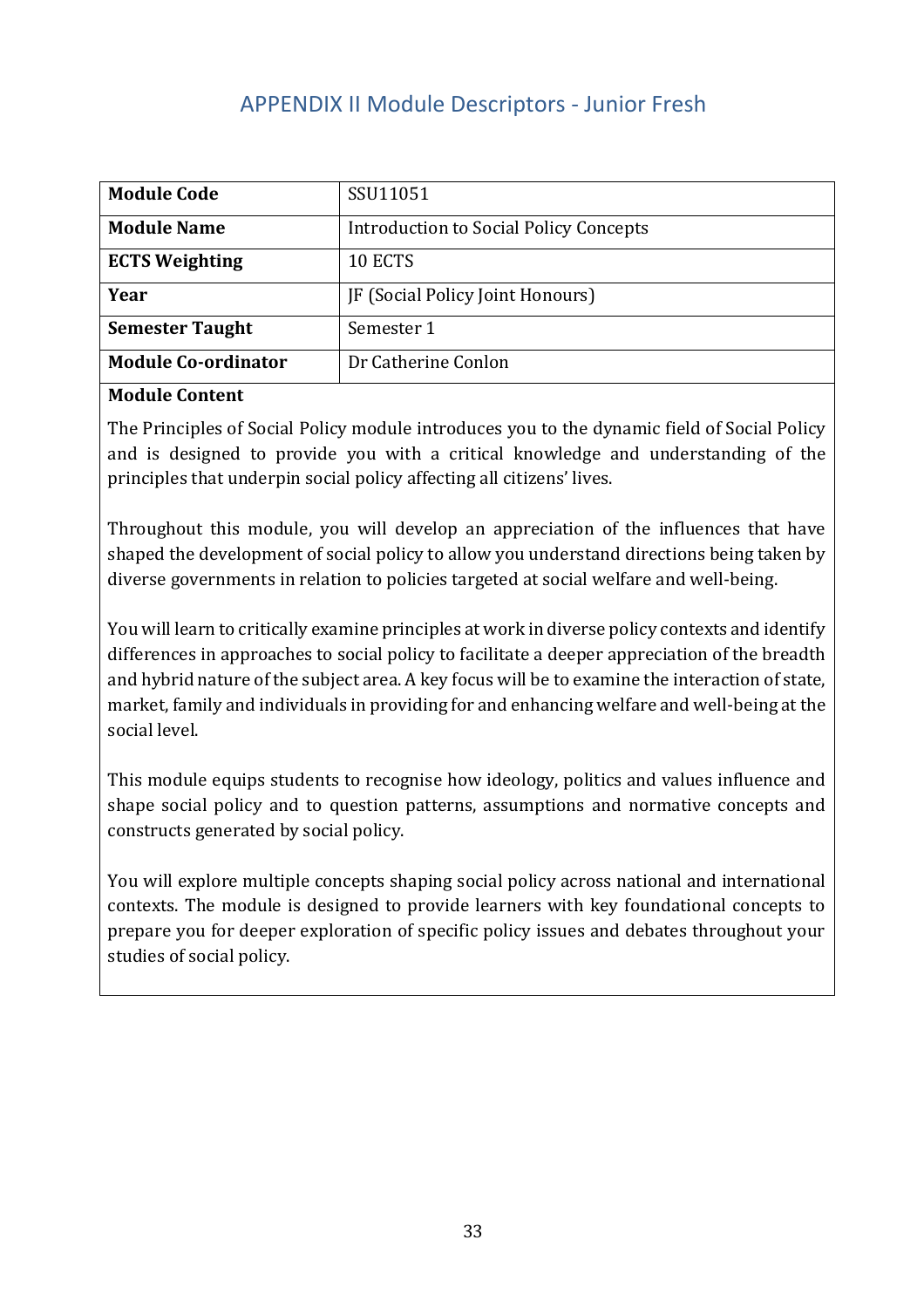#### **Module Learning Outcomes:**

At the end of this module the student should be able to:

- 1. Understand and conceptualise the remit of social policy
- 2. Identify the relationship and interface between historical, social and political developments and the evolution of social policy
- 3. Articulate the contested nature of rights, entitlements, welfare and social justice
- 4. Recognise the extent to which social policies are influenced by social and political values
- 5. Appreciate key ideological, social, cultural and political factors shaping contemporary social policy at national and international level.
- 6. Understand the extent to which history, ideology and politics come together to form normative concepts shaping social practices and policy measures.

| <b>Teaching and Learning</b><br>methods | Lectures, tutorials, practical classes involving students<br>analysing a policy initiative in groups |                                                             |        |                 |
|-----------------------------------------|------------------------------------------------------------------------------------------------------|-------------------------------------------------------------|--------|-----------------|
| <b>Assessment details</b>               | <b>Assessment</b>                                                                                    | Assessment                                                  | $%$ of | Week due        |
|                                         | Component                                                                                            | <b>Description</b>                                          | total  |                 |
|                                         | Presentation                                                                                         | <sub>of</sub><br>Groups<br>4                                | 10     | 6-8 & 10-14     |
|                                         |                                                                                                      | leading<br>tutorial                                         |        | (as per TCD     |
|                                         |                                                                                                      | discussion<br>on                                            |        | academic        |
|                                         |                                                                                                      | assigned reading.                                           |        | year            |
|                                         |                                                                                                      |                                                             |        | calendar)       |
|                                         | Essay                                                                                                | 3000 word end of                                            | 90     | <b>16 (TCD)</b> |
|                                         |                                                                                                      | semester essay.                                             |        | academic        |
|                                         |                                                                                                      |                                                             |        | year            |
|                                         |                                                                                                      |                                                             |        | calendar)       |
| <b>Reassessment</b>                     |                                                                                                      | Students who fail the module will be reassessed by an essay |        |                 |
| requirements                            |                                                                                                      | of 3000 words in the supplemental period.                   |        |                 |
|                                         | All supplemental assessments must be resubmitted during                                              |                                                             |        |                 |
|                                         |                                                                                                      | the college supplemental examination period by the date     |        |                 |
|                                         | specified.                                                                                           |                                                             |        |                 |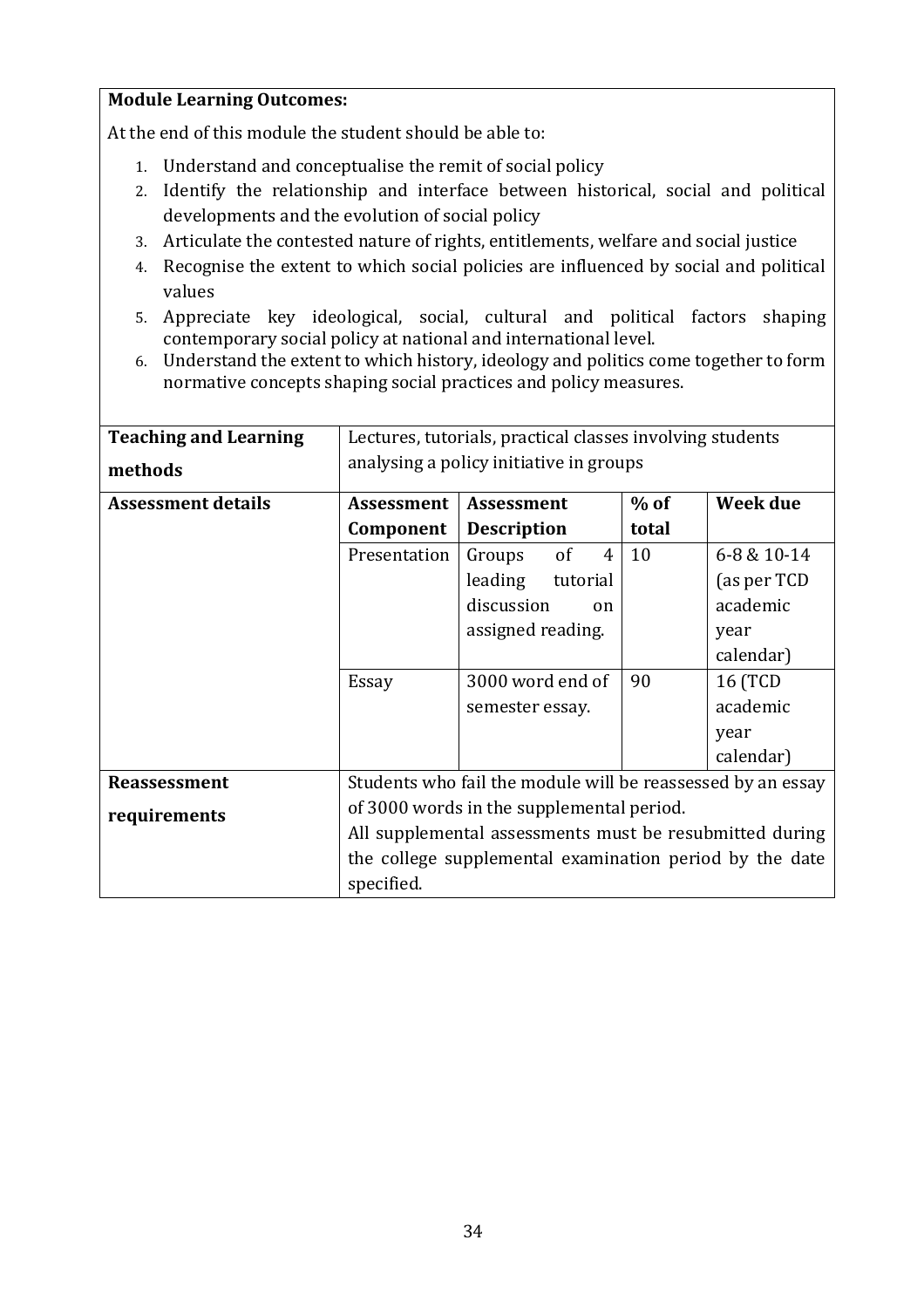| <b>Contact Hours and</b>    | For this module, the guidelines for student inputs are as                                                                                                                                                                                                                                                                                                                                                                                                                                                                                                                                                                                          |
|-----------------------------|----------------------------------------------------------------------------------------------------------------------------------------------------------------------------------------------------------------------------------------------------------------------------------------------------------------------------------------------------------------------------------------------------------------------------------------------------------------------------------------------------------------------------------------------------------------------------------------------------------------------------------------------------|
| <b>Indicative Student</b>   | follows - these represent the minimum number of hours                                                                                                                                                                                                                                                                                                                                                                                                                                                                                                                                                                                              |
|                             | that students are expected to invest:                                                                                                                                                                                                                                                                                                                                                                                                                                                                                                                                                                                                              |
| Workload                    | Class (lecture & tutorial) attendance and participation:<br>27 hours<br>Time spent reviewing instructional material (notes &<br>assigned readings): 60 hours<br>Time spent on further recommended reading: 35 hours<br>Independent sourcing and reading of relevant<br>$\overline{\phantom{a}}$<br>supplementary materials to prepare for assessment: 25<br>Researching current social policy initiatives inform class<br>$\overline{\phantom{a}}$<br>discussion and written assessment: 10<br>Learning academic writing methods including citation<br>styles for written assessment: 15<br>Preparation to lead class discussion for assessment: 3 |
|                             | hours                                                                                                                                                                                                                                                                                                                                                                                                                                                                                                                                                                                                                                              |
|                             | Drafting and finalising writing of essay for written<br>$\overline{\phantom{a}}$                                                                                                                                                                                                                                                                                                                                                                                                                                                                                                                                                                   |
|                             | assessment: 25 hours                                                                                                                                                                                                                                                                                                                                                                                                                                                                                                                                                                                                                               |
|                             | <b>TOTAL: 205</b>                                                                                                                                                                                                                                                                                                                                                                                                                                                                                                                                                                                                                                  |
| <b>Recommended Reading</b>  | Alcock, P., Haux, T., May, M. and Wright, S. (2016) The                                                                                                                                                                                                                                                                                                                                                                                                                                                                                                                                                                                            |
| list                        | <b>Students Companion to Social Policy. Chichester:</b>                                                                                                                                                                                                                                                                                                                                                                                                                                                                                                                                                                                            |
|                             | Wiley.                                                                                                                                                                                                                                                                                                                                                                                                                                                                                                                                                                                                                                             |
|                             | Considine, M., and Dukelow, F., (2017) Irish Social<br>$\bullet$<br>Policy. A Critical Introduction. 2nd Edition. Bristol:<br>Policy Press.                                                                                                                                                                                                                                                                                                                                                                                                                                                                                                        |
|                             | Dean, H. (2012) Social Policy (2 <sup>nd</sup> Edition).<br>Cambridge: Polity.                                                                                                                                                                                                                                                                                                                                                                                                                                                                                                                                                                     |
|                             | Dwyer, P., and Shaw, S. (2014) An Introduction to<br>$\bullet$<br>Social Policy. London: Sage.<br>Kennedy, P. (2013) Key Themes in Social Policy.<br>London: Routledge.                                                                                                                                                                                                                                                                                                                                                                                                                                                                            |
| <b>Module Pre-requisite</b> | n/a                                                                                                                                                                                                                                                                                                                                                                                                                                                                                                                                                                                                                                                |
| <b>Module Co-requiste</b>   | n/a                                                                                                                                                                                                                                                                                                                                                                                                                                                                                                                                                                                                                                                |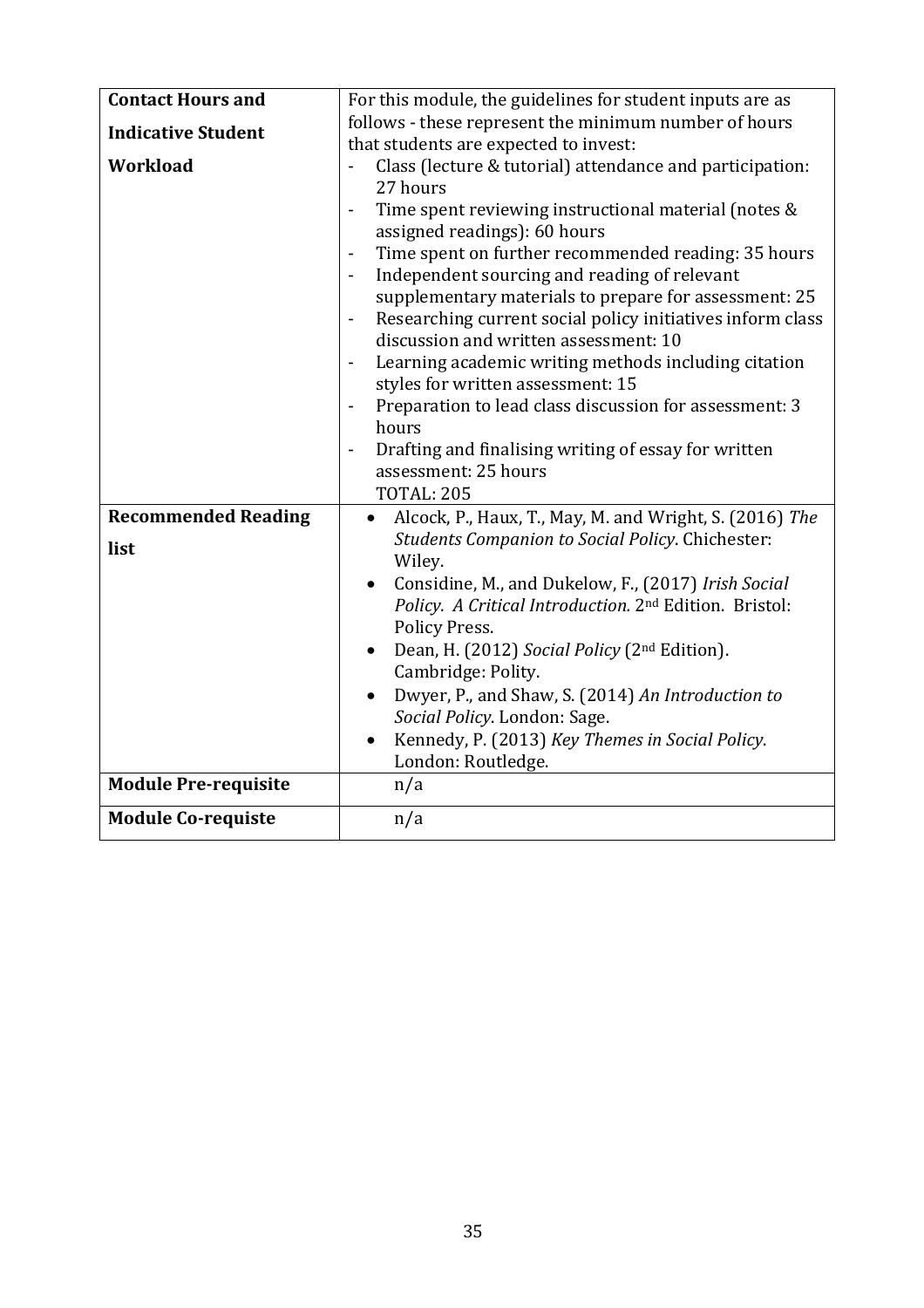| <b>Module Code</b>          | SSU11071                           |
|-----------------------------|------------------------------------|
| <b>Module Name</b>          | Accessing and Reviewing Literature |
| <b>ECTS Weighting</b>       | 5 ECTS                             |
| Year                        | JF (Social Policy Joint Honours)   |
| <b>Semester Taught</b>      | Semester 1                         |
| <b>Module Co-ordinators</b> | Dr Julie Byrne and Dr Lynne Cahill |

# **Module Content**

The course aims to teach students skills which are vital to a successful academic career - literature search and review. Literature search and review are crucial skills in the study and practice of social policy and the module commences the student's development on the research skills pathway developed for the social policy joint honours programme. Students will learn about the variety of data sources available, search strategies, the use of search terms and best practice in documenting search protocols and results. This course also covers the process of writing literature review, issues in evaluating and organising evidence, and academic writing style. The module will introduce students to the principles of academic integrity so that they can ensure that their review of literature is free of plagiarism.

# **Module Learning Outcomes:**

On successful completion of this module, students should be able to:

- 1. Conduct computerised searches for relevant research and literature on a given topic
- 2. Evaluate evidence from different research sources
- 3. Write a focused review of that literature/research
- 4. Adhere to the principles of academic integrity and complete a review free of plagiarism

# **Indicative Content**

- Literature and the research skills pathway in social policy
- Managing your learning
- Starting the Literature Review Process: Sources, Planning & Database Searching
- Literature Review Writing: Evaluating & Organising Evidence
- Academic integrity

| <b>Teaching and Learning</b> | Lectures, demonstrations and practical classes involving the |
|------------------------------|--------------------------------------------------------------|
| methods                      | application of literature search.                            |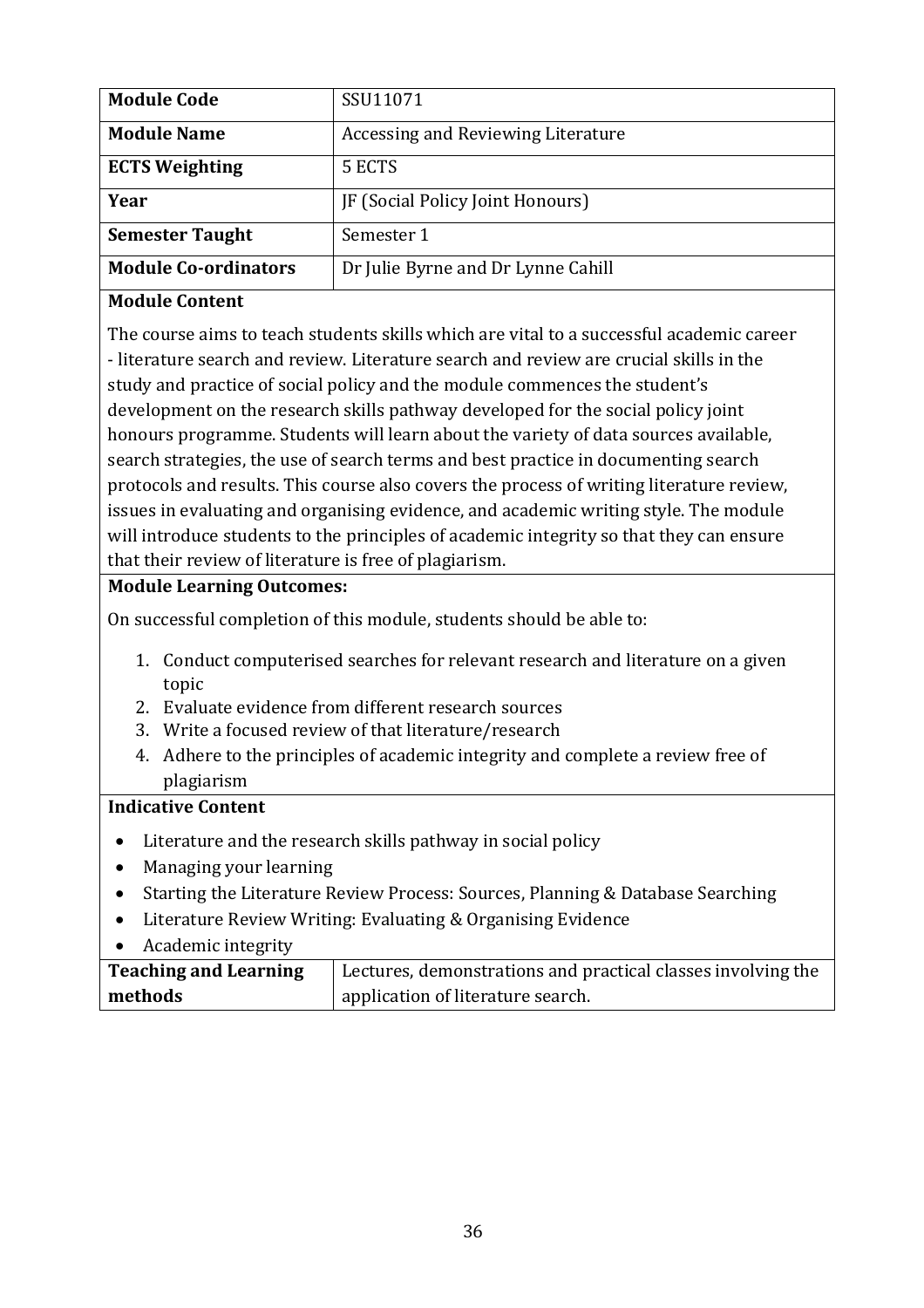| <b>Assessment details</b>   | <b>Assessment</b>                                                | <b>Assessment</b>                                          | $%$ of | <b>Week due</b> |
|-----------------------------|------------------------------------------------------------------|------------------------------------------------------------|--------|-----------------|
|                             | Component                                                        | <b>Description</b>                                         | total  |                 |
|                             | Literature                                                       | 1. Write and implement                                     | 100%   | 16 (TCD         |
|                             | search and                                                       | a search strategy on                                       |        | academic        |
|                             | review                                                           | any Social Policy                                          |        | year            |
|                             | project                                                          | topic (c. 750 words).                                      |        | calendar)       |
|                             | $(100\%)$                                                        | [LO 1 assessed]                                            |        |                 |
|                             |                                                                  | 2. Taking four of the                                      |        |                 |
|                             |                                                                  | best quality sources                                       |        |                 |
|                             |                                                                  | identified in the                                          |        |                 |
|                             |                                                                  | literature search                                          |        |                 |
|                             |                                                                  | exercise, write a                                          |        |                 |
|                             |                                                                  | c.1,000 word review                                        |        |                 |
|                             |                                                                  | [LO 2, 3 & 4 assessed]                                     |        |                 |
|                             |                                                                  |                                                            |        |                 |
| <b>Reassessment</b>         |                                                                  | Students who fail the module will be reassessed using the  |        |                 |
| requirements                |                                                                  | same assessment in the supplemental period. Supplemental   |        |                 |
|                             |                                                                  | assessments must be resubmitted during the college         |        |                 |
|                             |                                                                  | supplemental examination period by the date specified.     |        |                 |
| <b>Contact Hours and</b>    | For this module, the guidelines for student inputs are as        |                                                            |        |                 |
| <b>Indicative Student</b>   |                                                                  | follows - these represent the minimum number of hours that |        |                 |
| <b>Workload</b>             |                                                                  | students are expected to invest:                           |        |                 |
|                             |                                                                  | Lecture attendance and participation: 18 hours             |        |                 |
|                             |                                                                  | Time spent on further recommended reading and other        |        |                 |
|                             |                                                                  | resources such as videos, instructional guides: 25 hours   |        |                 |
|                             | Practising search skills in databases 12 hours<br>$\blacksquare$ |                                                            |        |                 |
|                             | Independent sourcing & reading of relevant materials to          |                                                            |        |                 |
|                             |                                                                  | prepare for assessment: 25 hours                           |        |                 |
|                             |                                                                  | Drafting and finalising written assessment: 25 hours       |        |                 |
|                             | <b>TOTAL: 117</b>                                                |                                                            |        |                 |
| <b>Recommended Reading</b>  | $\bullet$                                                        | Aveyard, H., (2014) Doing a Literature Review in Health    |        |                 |
| list                        |                                                                  | and Social Care: A Practical Guide. (3rd. ed.) Open        |        |                 |
|                             | <b>University Press.</b>                                         |                                                            |        |                 |
|                             | $\bullet$                                                        | Ridley, Diana. (2012) The Literature Review. A step by     |        |                 |
|                             | Publications Ltd.                                                | step guide for students. (2nd ed.) London: Sage            |        |                 |
|                             | $\bullet$                                                        | Avoiding Plagiarism https://libguides.tcd.ie/plagiarism    |        |                 |
|                             | $\bullet$                                                        | Handbook of Academic Writing                               |        |                 |
|                             |                                                                  | https://libguides.tcd.ie/ld.php?content_id=15747502        |        |                 |
|                             | $\bullet$                                                        | <b>Student Learning and Development Resources -</b>        |        |                 |
|                             |                                                                  | https://student-learning.tcd.ie/                           |        |                 |
| <b>Module Pre-requisite</b> | n/a                                                              |                                                            |        |                 |
| <b>Module Co-requiste</b>   | n/a                                                              |                                                            |        |                 |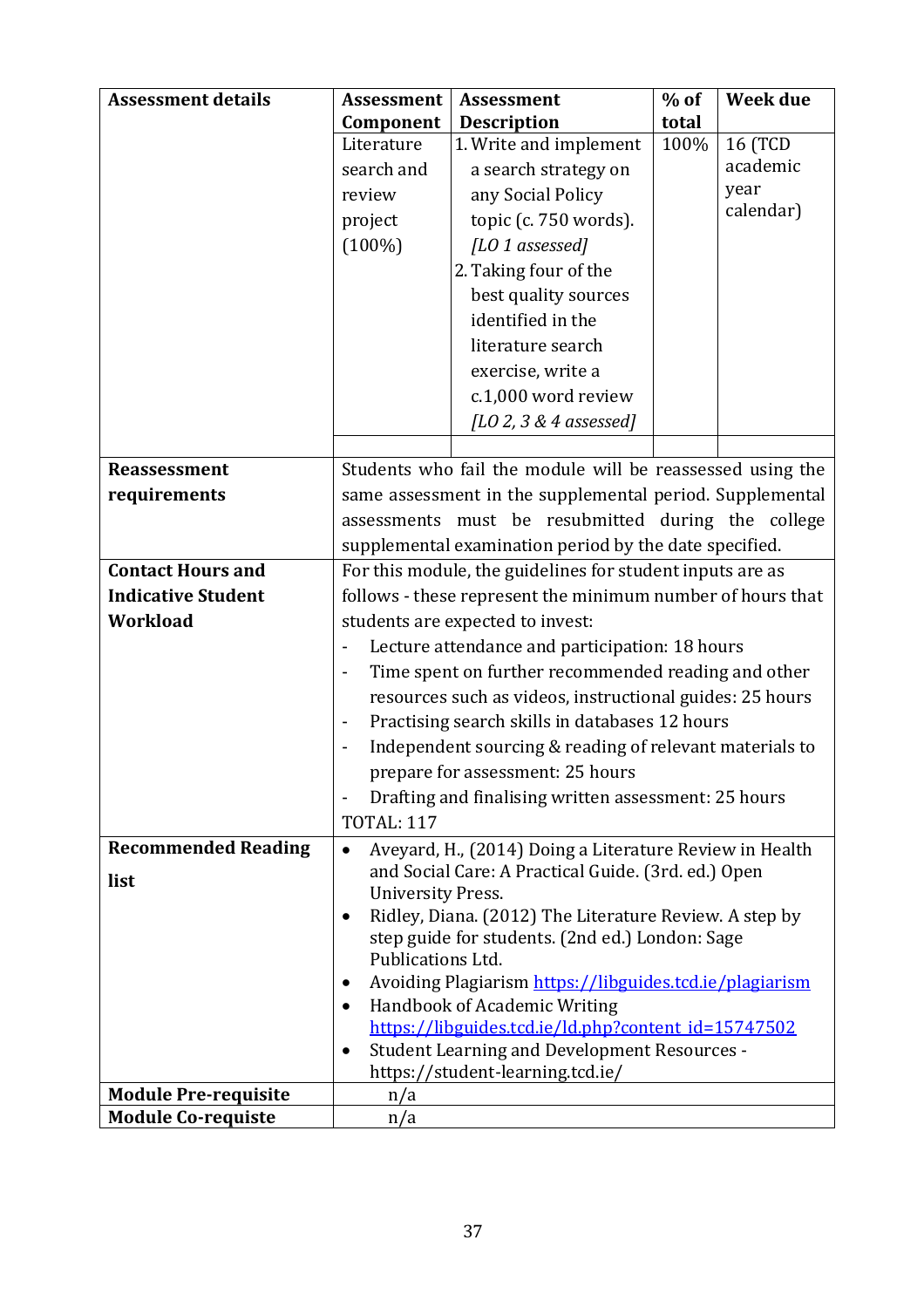| <b>Module Code</b>         | SS11052                             |
|----------------------------|-------------------------------------|
| <b>Module Name</b>         | Introducing Social Policy in Action |
| <b>ECTS Weighting</b>      | 5 ECTS                              |
| Year                       | JF (Social Policy Joint Honours)    |
| <b>Semester Taught</b>     | Semester 2                          |
| <b>Module Co-ordinator</b> | Dr Catherine Conlon                 |

#### **Module Content**

This module looks at social policy *in action*. It considers how social policy is devised and implemented, asking: how do issues come onto the agenda? Who are key policy actors? How do principles and ideologies encountered in the first semester feature in policy responses? What are the key national and supra-national institutions framing policy, and how is policy reviewed and evaluated? Students gain an insight into models for analysing the policy making process. They are introduced to a range of current social policy issues and instruments in place within the Irish, EU or international context addressing these issues to which they can apply this analytical model.

This module will equip students for deeper exploration of specific policy issues and debates as they progress in their study of social policy

# **Module Learning Outcomes:**

On successful completion of this module, students should be able to:

- 1. Delineate the key stages involved in the policy making process.
- 2. Explain how key stages in the policy making process feature in selected policy areas.
- 3. Analyse specific policy initiatives to identify specific elements involved in each policy making stage featuring within that initiative.
- 4. Critically assess how adequately frameworks offered within policy science capture policy action through selected case studies.
- 5. Use the conventions of essay writing to explain the stages model of policy making illustrated with reference to applied policy examples.

| <b>Teaching and Learning</b> | Lectures, tutorials, practical classes involving students |                                         |            |          |
|------------------------------|-----------------------------------------------------------|-----------------------------------------|------------|----------|
| methods                      |                                                           | analysing a policy initiative in groups |            |          |
| <b>Assessment details</b>    | Assessment                                                | Assessment                              | $%$ of $ $ | Week due |
|                              | Component                                                 | <b>Description</b>                      | total      |          |
|                              | Presentation                                              | Groups presenting a                     | 20         | 23-33    |
|                              |                                                           | case study                              |            |          |
|                              | Essay                                                     | 2500 word end of                        | 80         | 36       |
|                              |                                                           | semester essay.                         |            |          |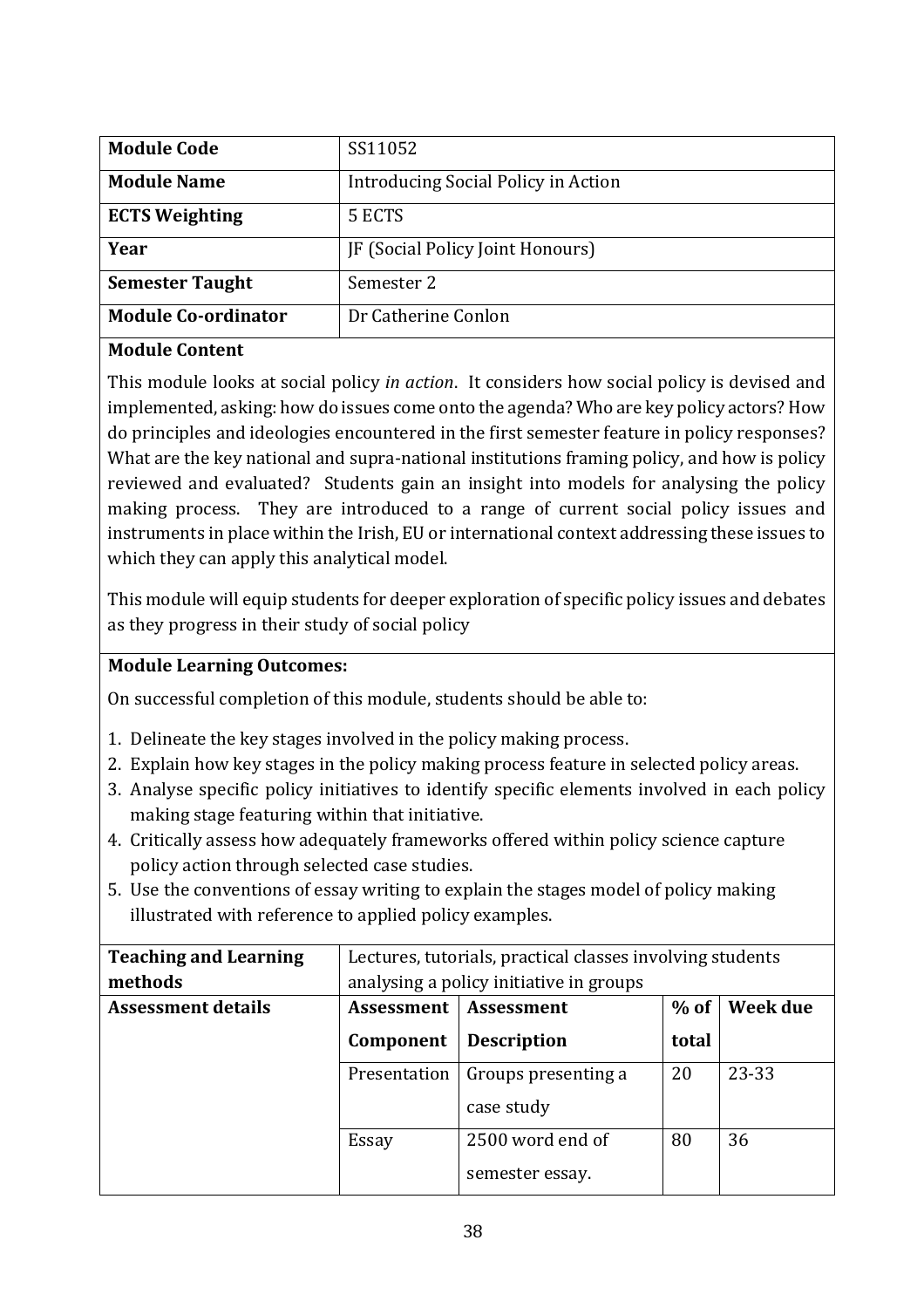| <b>Reassessment</b>         | Students who fail the modules will be reassessed by an essay                                                 |  |  |
|-----------------------------|--------------------------------------------------------------------------------------------------------------|--|--|
| requirements                | of 2500 words in the supplemental period. Supplemental                                                       |  |  |
|                             | assessments must be resubmitted during the college                                                           |  |  |
|                             | supplemental examination period by the date specified.                                                       |  |  |
| <b>Contact Hours and</b>    | For this module, the guidelines for student inputs are as                                                    |  |  |
|                             | follows - these represent the minimum number of hours                                                        |  |  |
| <b>Indicative Student</b>   | that students are expected to invest:                                                                        |  |  |
| <b>Workload</b>             | Class (lecture & tutorial) attendance and participation:                                                     |  |  |
|                             | 32 hours                                                                                                     |  |  |
|                             | Time spent reviewing instructional material (notes &<br>$\qquad \qquad \blacksquare$                         |  |  |
|                             | assigned readings): 20 hours                                                                                 |  |  |
|                             | Time spent on further recommended reading: 20 hours<br>$\qquad \qquad \blacksquare$                          |  |  |
|                             | Independent sourcing and reading of relevant<br>$\qquad \qquad \blacksquare$                                 |  |  |
|                             | supplementary materials to prepare for assessment: 10                                                        |  |  |
|                             | Researching current social policy issues to inform class<br>$\blacksquare$                                   |  |  |
|                             | discussion and written assessment: 10                                                                        |  |  |
|                             | Preparation to lead class discussion for assessment: 3<br>$\blacksquare$                                     |  |  |
|                             | hours                                                                                                        |  |  |
|                             | Drafting and finalising writing of essay for written<br>$\qquad \qquad \blacksquare$<br>assessment: 15 hours |  |  |
|                             | <b>TOTAL: 110</b>                                                                                            |  |  |
| <b>Recommended Reading</b>  | Alcock, P., Haux, T., May, M. and Wright, S. (2016) The<br>$\bullet$                                         |  |  |
| list                        | <b>Students Companion to Social Policy. Chichester:</b>                                                      |  |  |
|                             | Wiley.                                                                                                       |  |  |
|                             | Considine, M., and Dukelow, F., (2017) Irish Social                                                          |  |  |
|                             | Policy. A Critical Introduction. 2nd Edition. Bristol:                                                       |  |  |
|                             | Policy Press.                                                                                                |  |  |
|                             | Dean, H. (2012) Social Policy (2 <sup>nd</sup> Edition).<br>٠                                                |  |  |
|                             | Cambridge: Polity.                                                                                           |  |  |
|                             | Dwyer, P., and Shaw, S. (2014) An Introduction to                                                            |  |  |
|                             | Social Policy. London: Sage                                                                                  |  |  |
|                             | Kennedy, P. (2013) Key Themes in Social Policy.                                                              |  |  |
|                             | London: Routledge.                                                                                           |  |  |
|                             | McCashin, A (2019) Continuity and Change in the<br>$\bullet$                                                 |  |  |
|                             | Welfare State. Cham: Palgrave Macmillan.                                                                     |  |  |
| <b>Module Pre-requisite</b> | n/a                                                                                                          |  |  |
| <b>Module Co-requiste</b>   | n/a                                                                                                          |  |  |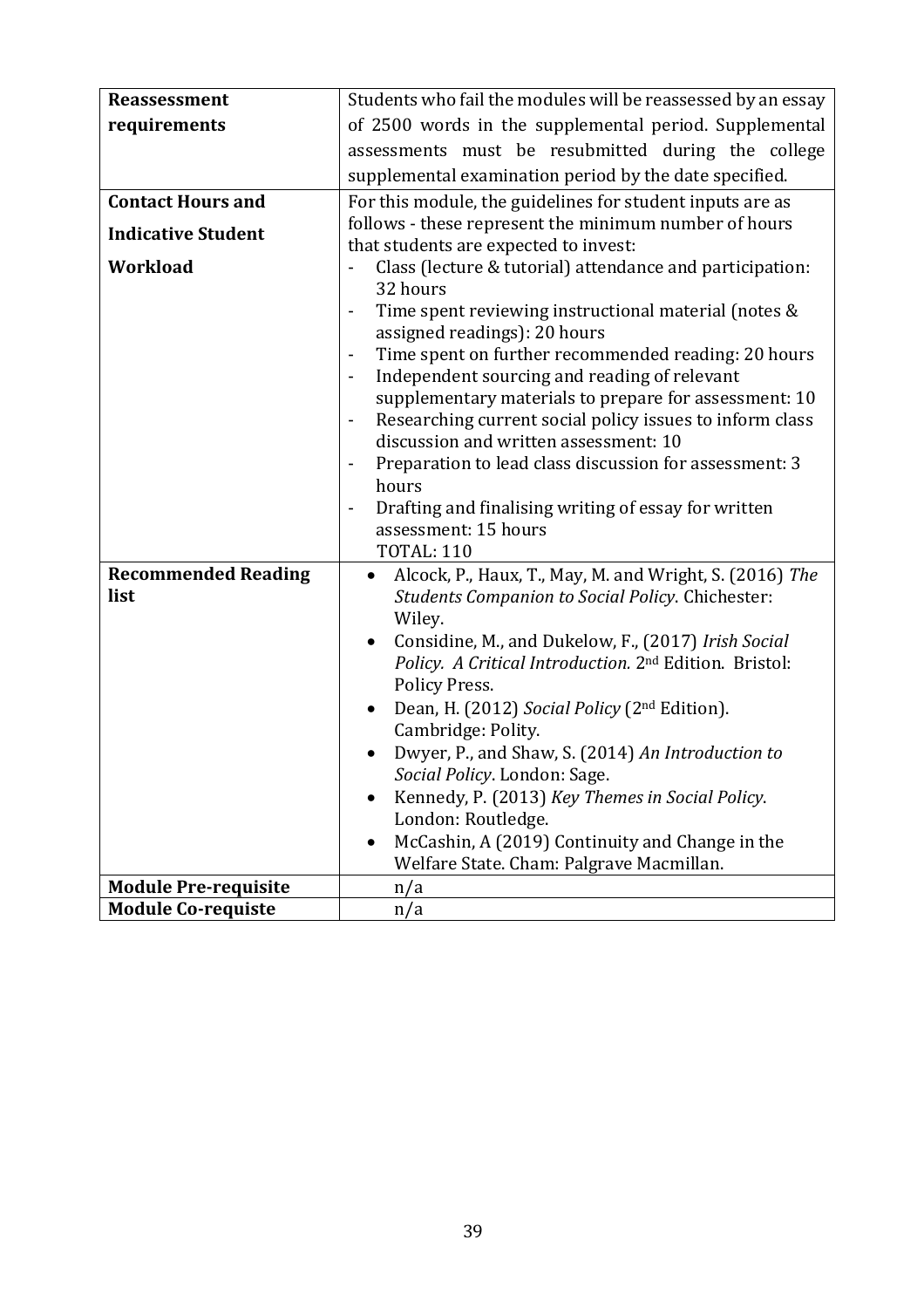| <b>Module Code</b>                        | SSU11082                                                                                                                                                                                                                                                                                                                                                                                                                                                                                                                                                                                                                                   |  |
|-------------------------------------------|--------------------------------------------------------------------------------------------------------------------------------------------------------------------------------------------------------------------------------------------------------------------------------------------------------------------------------------------------------------------------------------------------------------------------------------------------------------------------------------------------------------------------------------------------------------------------------------------------------------------------------------------|--|
| <b>Module Name</b>                        | Critical Analysis & Argument Development                                                                                                                                                                                                                                                                                                                                                                                                                                                                                                                                                                                                   |  |
| <b>ECTS Weighting</b>                     | 10 ECTS                                                                                                                                                                                                                                                                                                                                                                                                                                                                                                                                                                                                                                    |  |
| Year                                      | JF (Social Policy Joint Honours)                                                                                                                                                                                                                                                                                                                                                                                                                                                                                                                                                                                                           |  |
| <b>Semester Taught</b>                    | Semester 2                                                                                                                                                                                                                                                                                                                                                                                                                                                                                                                                                                                                                                 |  |
| <b>Module Co-ordinator</b>                | Dr Louise Caffrey                                                                                                                                                                                                                                                                                                                                                                                                                                                                                                                                                                                                                          |  |
| <b>Module aims</b>                        | This module aims to develop students' core social policy<br>skills, including critical analysis, argument development and<br>the use of an evidence-informed approach. The module<br>introduces students to key social policy issues including<br>activation policy, universal basic income and the gender pay<br>gap. Students are challenged to practice and develop the skills<br>they have learnt by engaging critically with these topics.<br>supported to critically appraise how<br>Students are<br>explanations of and solutions to social issues may be<br>influenced by analysis of evidence<br>and<br>competing<br>perspectives |  |
| <b>Module learning</b><br><b>Outcomes</b> | On successful completion of this module, students should be<br>able to:<br>1. Recall definitions of key concepts including critical<br>analysis, academic argument and theoretical framework:<br>2. Identify competing perspectives on social policy issues<br>Critically evaluate competing explanations using an<br>3.<br>evidence-informed approach<br>4. Develop balanced arguments on social policy issues<br>5. Recall knowledge on key social policy debates including,<br>the changing context of work, activation policy, universal<br>basic income and the gender pay gap.                                                       |  |
| <b>Module Content</b>                     | Defining critical analysis<br>Structuring argument<br>Assessing evidence<br>The gender pay gap<br>$\bullet$<br>The changing context of work<br><b>Active Labour Market Policies</b><br>$\bullet$<br><b>Universal Basic Income</b>                                                                                                                                                                                                                                                                                                                                                                                                          |  |
| <b>Teaching and learning</b><br>format    | Weekly pre-recorded lecture, interactive tasks and live/in-<br>person classes                                                                                                                                                                                                                                                                                                                                                                                                                                                                                                                                                              |  |
| <b>Assessment</b>                         | 2000 word essay (90%) and responses to 10 learning tasks<br>$(10\%)$                                                                                                                                                                                                                                                                                                                                                                                                                                                                                                                                                                       |  |
| <b>Reassessment</b><br>requirements       | Students who fail the module will be reassessed by essay in<br>the supplemental period. Supplemental assessments must be<br>resubmitted during the college supplemental examination<br>period by the date specified.                                                                                                                                                                                                                                                                                                                                                                                                                       |  |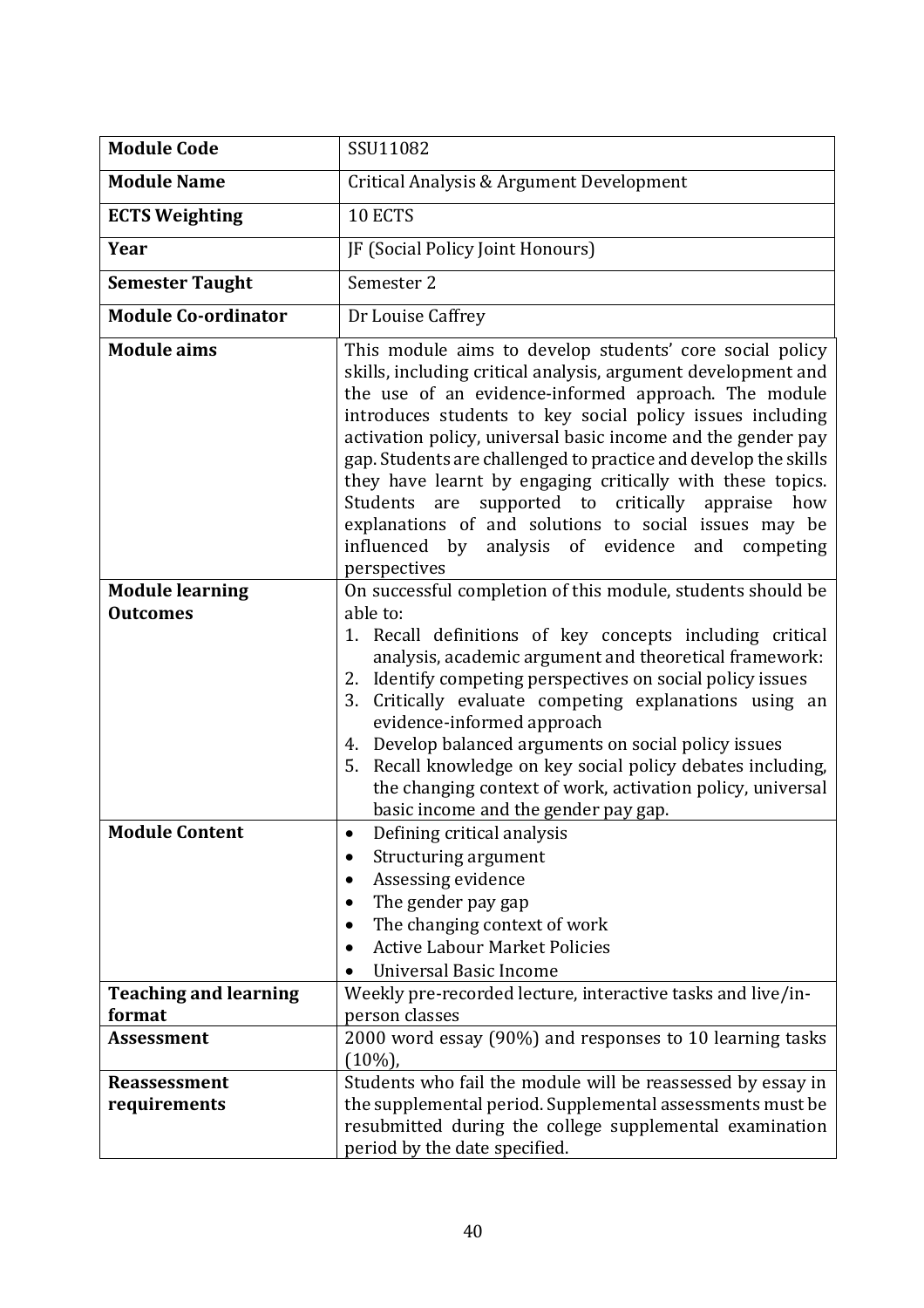| <b>Indicative bibliography</b>  | Cottrell, S. (2011). <i>Critical thinking skills: Developing</i>   |
|---------------------------------|--------------------------------------------------------------------|
| (if available) 4-5 titles       | effective analysis and argument. Basingstoke Palgrave              |
|                                 | Macmillan.                                                         |
| max.                            |                                                                    |
|                                 |                                                                    |
|                                 | European Commission (2009). Gender segregation in the              |
|                                 | labour market: Root causes, implications and policy                |
|                                 | responses in the EU.                                               |
|                                 |                                                                    |
|                                 | Luxembourg: Publications Office of the European Union              |
|                                 |                                                                    |
|                                 | Standing, G. (2011) The Precariat: The New Dangerous               |
|                                 | Class. London: Bloomsbury.                                         |
|                                 |                                                                    |
|                                 | Standing, G. (2011) <i>The Precariat: The New Dangerous Class.</i> |
|                                 | London: Bloomsbury.                                                |
|                                 | Van Parijs, P. (2016) Basic Income and Social Democracy.           |
|                                 | Social Europe.                                                     |
|                                 | Martin (2014), <b>Activation and Active Labour Market Policies</b> |
|                                 | in OECD Countries: Stylized Facts and Evidence on their            |
|                                 | Effectiveness, IZA Policy Paper No. 84.                            |
| <b>Useful web-based content</b> | <b>EU Commission Gender Equality</b>                               |
|                                 | https://ec.europa.eu/info/policies/justice-and-                    |
|                                 | fundamental-rights/gender-equality en                              |
|                                 |                                                                    |
|                                 | CSO Women and Men in Ireland. CSO: Dublin.                         |
|                                 | CSO Survey on Income & Living Conditions (SILC): 2014              |
|                                 | Results.                                                           |
|                                 |                                                                    |
| <b>Relevant Journals</b>        | Journal of Social Policy                                           |
|                                 | <b>Critical Social Policy</b>                                      |
|                                 | Social Policy & Society                                            |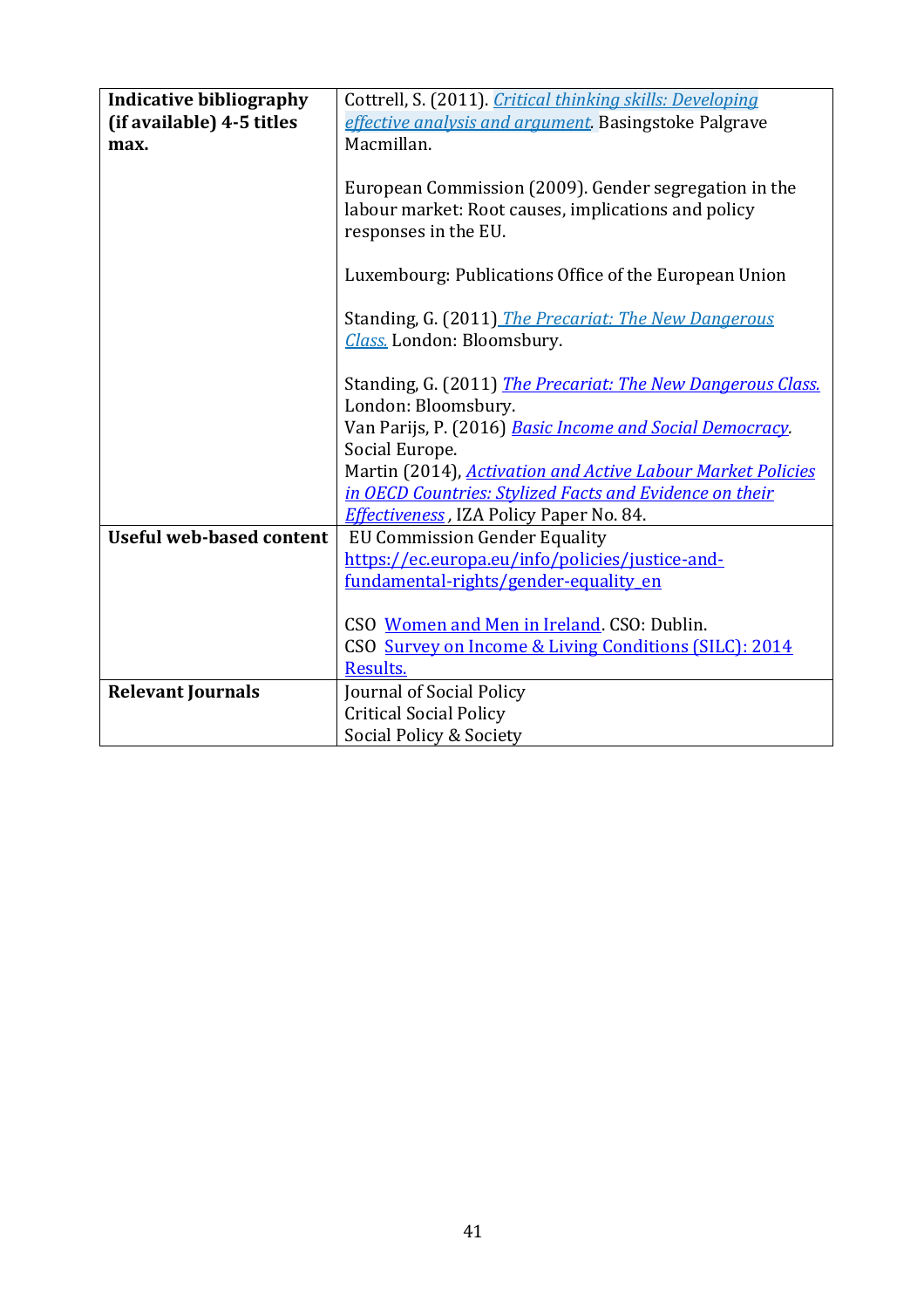# APPENDIX III Module Descriptors - Senior Fresh

<span id="page-41-0"></span>

| <b>Module Code</b>         | SSU11051                                      |
|----------------------------|-----------------------------------------------|
| <b>Module Name</b>         | <b>Introduction to Social Policy Concepts</b> |
| <b>ECTS Weighting</b>      | 10 ECTS                                       |
| Year                       | SF (New Minor Subject)                        |
| <b>Semester Taught</b>     | Semester 1                                    |
| <b>Module Co-ordinator</b> | Dr Catherine Conlon                           |

#### **Module Content**

The Principles of Social Policy module introduces you to the dynamic field of Social Policy and is designed to provide you with a critical knowledge and understanding of the principles that underpin social policy affecting all citizens' lives.

Throughout this module, you will develop an appreciation of the influences that have shaped the development of social policy to allow you understand directions being taken by diverse governments in relation to policies targeted at social welfare and well-being.

You will learn to critically examine principles at work in diverse policy contexts and identify differences in approaches to social policy to facilitate a deeper appreciation of the breadth and hybrid nature of the subject area. A key focus will be to examine the interaction of state, market, family and individuals in providing for and enhancing welfare and well-being at the social level.

This module equips students to recognise how ideology, politics and values influence and shape social policy and to question patterns, assumptions and normative concepts and constructs generated by social policy.

You will explore multiple concepts shaping social policy across national and international contexts. The module is designed to provide learners with key foundational concepts to prepare you for deeper exploration of specific policy issues and debates throughout your studies of social policy.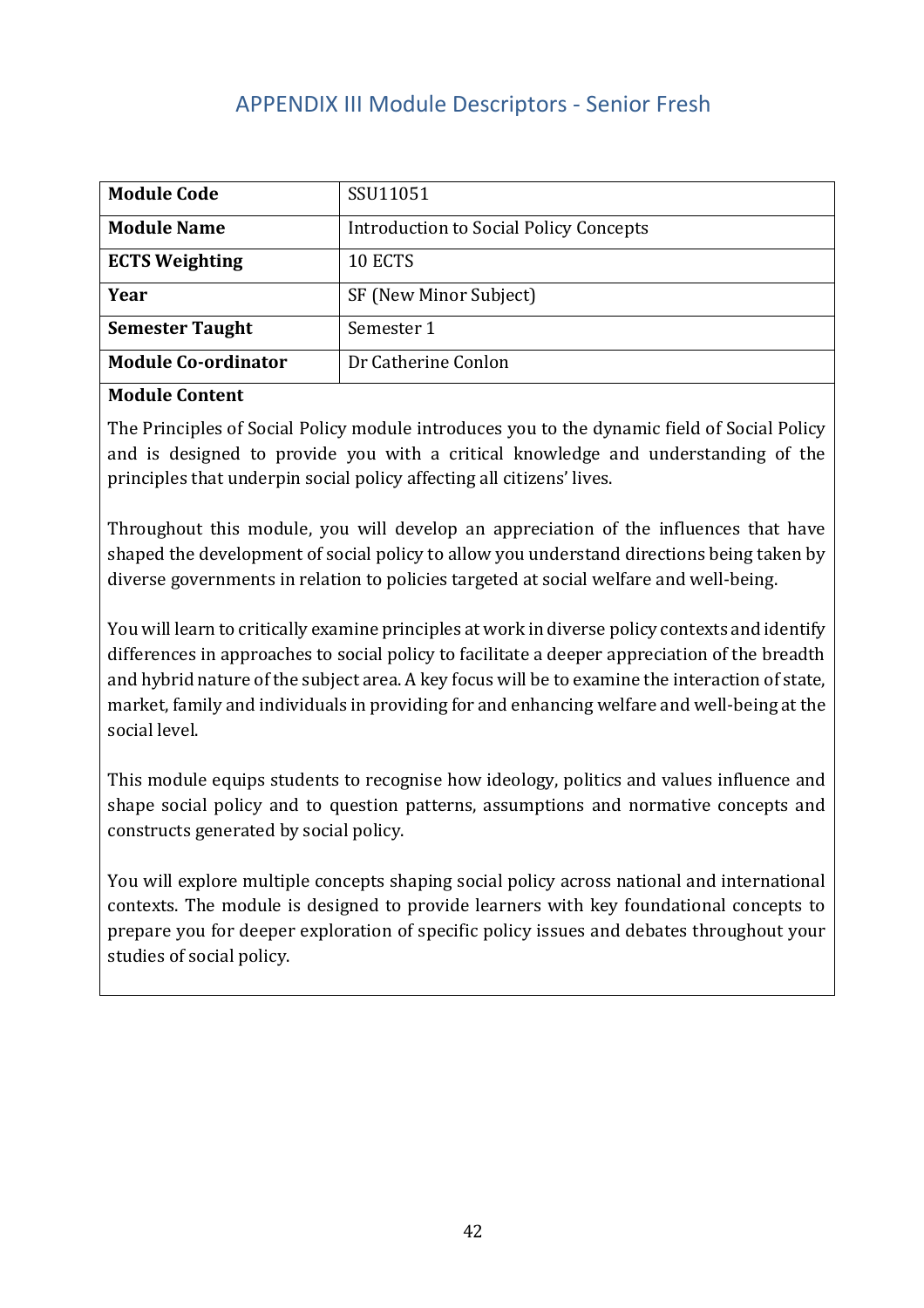# **Module Learning Outcomes:**

At the end of this module the student should be able to:

- 1. Understand and conceptualise the remit of social policy
- 2. Identify the relationship and interface between historical, social and political developments and the evolution of social policy
- 3. Articulate the contested nature of rights, entitlements, welfare and social justice
- 4. Recognise the extent to which social policies are influenced by social and political values
- 5. Appreciate key ideological, social, cultural and political factors shaping contemporary social policy at national and international level.
- 6. Understand the extent to which history, ideology and politics come together to form normative concepts shaping social practices and policy measures.

| <b>Teaching and Learning</b> | Lectures, tutorials, practical classes involving students                                                                           |                                                             |        |                 |  |
|------------------------------|-------------------------------------------------------------------------------------------------------------------------------------|-------------------------------------------------------------|--------|-----------------|--|
| methods                      | analysing a policy initiative in groups                                                                                             |                                                             |        |                 |  |
| <b>Assessment details</b>    | <b>Assessment</b>                                                                                                                   | <b>Assessment</b>                                           | $%$ of | <b>Week due</b> |  |
|                              | Component                                                                                                                           | <b>Description</b>                                          | total  |                 |  |
|                              | Presentation                                                                                                                        | of<br>$\overline{4}$<br>Groups                              | 10     | 6-8 & 10-14     |  |
|                              |                                                                                                                                     | leading<br>tutorial                                         |        | (as per TCD     |  |
|                              |                                                                                                                                     | discussion<br><sub>on</sub>                                 |        | academic        |  |
|                              |                                                                                                                                     | assigned reading.                                           |        | year            |  |
|                              |                                                                                                                                     |                                                             |        | calendar)       |  |
|                              | Essay                                                                                                                               | 3000 word end of                                            | 90     | 16 (TCD         |  |
|                              |                                                                                                                                     | semester essay.                                             |        | academic        |  |
|                              |                                                                                                                                     |                                                             |        | year            |  |
|                              |                                                                                                                                     |                                                             |        | calendar)       |  |
| <b>Reassessment</b>          |                                                                                                                                     | Students who fail the module will be reassessed by an essay |        |                 |  |
| requirements                 |                                                                                                                                     | of 3000 words in the supplemental period.                   |        |                 |  |
|                              | All supplemental assessments must be resubmitted during                                                                             |                                                             |        |                 |  |
|                              | the college supplemental examination period.                                                                                        |                                                             |        |                 |  |
| <b>Contact Hours and</b>     |                                                                                                                                     | For this module, the guidelines for student inputs are as   |        |                 |  |
| <b>Indicative Student</b>    | follows - these represent the minimum number of hours                                                                               |                                                             |        |                 |  |
| <b>Workload</b>              |                                                                                                                                     | that students are expected to invest:                       |        |                 |  |
|                              | Class (lecture & tutorial) attendance and participation:<br>27 hours                                                                |                                                             |        |                 |  |
|                              | Time spent reviewing instructional material (notes &                                                                                |                                                             |        |                 |  |
|                              |                                                                                                                                     | assigned readings): 60 hours                                |        |                 |  |
|                              | $\overline{a}$                                                                                                                      | Time spent on further recommended reading: 35 hours         |        |                 |  |
|                              | Independent sourcing and reading of relevant<br>$\blacksquare$                                                                      |                                                             |        |                 |  |
|                              | supplementary materials to prepare for assessment: 25                                                                               |                                                             |        |                 |  |
|                              | Researching current social policy initiatives inform class<br>$\qquad \qquad \blacksquare$<br>discussion and written assessment: 10 |                                                             |        |                 |  |
|                              | Learning academic writing methods including citation                                                                                |                                                             |        |                 |  |
|                              | styles for written assessment: 15                                                                                                   |                                                             |        |                 |  |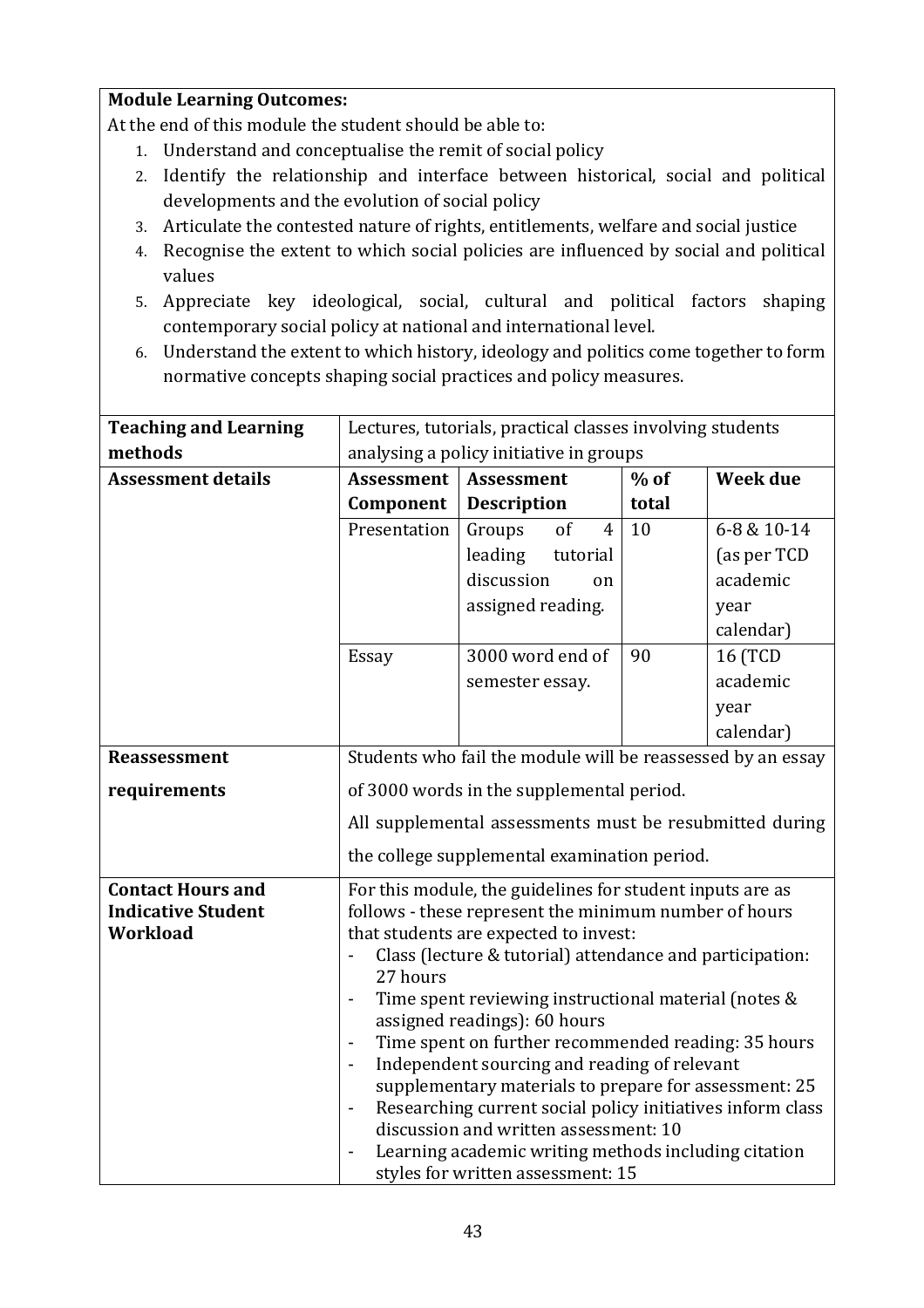|                             | Preparation to lead class discussion for assessment: 3<br>$\overline{\phantom{0}}$<br>hours<br>Drafting and finalising writing of essay for written<br>$\overline{\phantom{a}}$<br>assessment: 25 hours<br><b>TOTAL: 205</b><br>$\overline{\phantom{a}}$ |  |  |  |
|-----------------------------|----------------------------------------------------------------------------------------------------------------------------------------------------------------------------------------------------------------------------------------------------------|--|--|--|
| <b>Recommended Reading</b>  | Alcock, P., Haux, T., May, M. and Wright, S. (2016) The<br>$\bullet$                                                                                                                                                                                     |  |  |  |
| list                        | <b>Students Companion to Social Policy. Chichester:</b><br>Wiley.                                                                                                                                                                                        |  |  |  |
|                             | Considine, M., and Dukelow, F., (2017) Irish Social<br>$\bullet$<br>Policy. A Critical Introduction. 2 <sup>nd</sup> Edition. Bristol:<br>Policy Press.                                                                                                  |  |  |  |
|                             | Dean, H. (2012) Social Policy (2 <sup>nd</sup> Edition).<br>$\bullet$<br>Cambridge: Polity.                                                                                                                                                              |  |  |  |
|                             | Dwyer, P., and Shaw, S. (2014) An Introduction to<br>$\bullet$<br>Social Policy. London: Sage.                                                                                                                                                           |  |  |  |
|                             | Kennedy, P. (2013) Key Themes in Social Policy.<br>$\bullet$                                                                                                                                                                                             |  |  |  |
|                             | London: Routledge.                                                                                                                                                                                                                                       |  |  |  |
| <b>Module Pre-requisite</b> | n/a                                                                                                                                                                                                                                                      |  |  |  |
| <b>Module Co-requiste</b>   | n/a                                                                                                                                                                                                                                                      |  |  |  |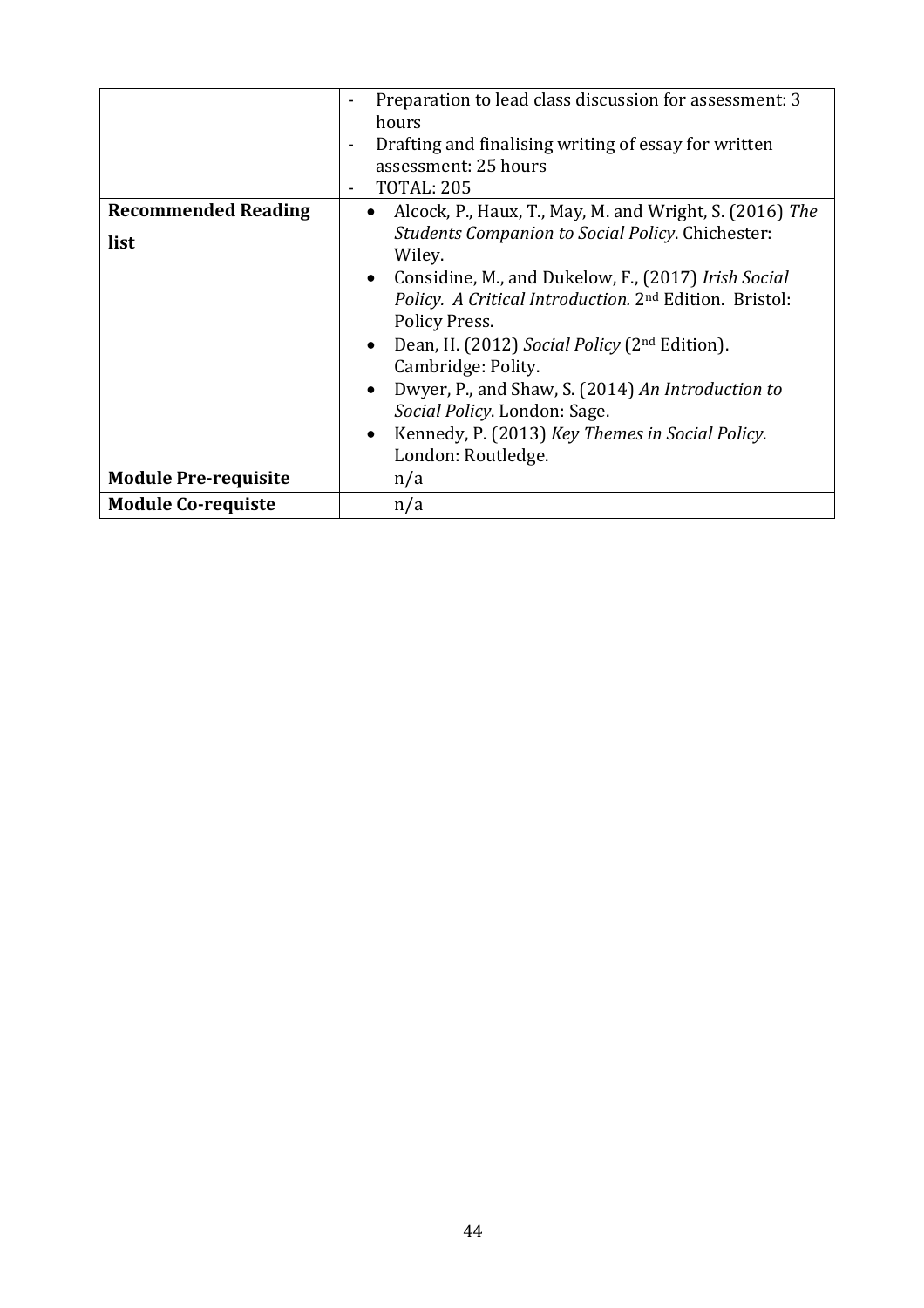| <b>Module Code</b>         | SS11062                             |  |  |
|----------------------------|-------------------------------------|--|--|
| <b>Module Name</b>         | Introducing Social Policy in Action |  |  |
|                            |                                     |  |  |
| <b>ECTS Weighting</b>      | 10 ECTS                             |  |  |
| Year                       | SF (New Minor Subject)              |  |  |
| <b>Semester Taught</b>     | Semester 2                          |  |  |
| <b>Module Co-ordinator</b> | Dr Catherine Conlon                 |  |  |
| <b>Module Content</b>      |                                     |  |  |

This module looks at social policy *in action*. It considers how social policy is devised and implemented, asking: how do issues come onto the agenda? Who are key policy actors? How do principles and ideologies encountered in the first semester feature in policy responses? What are the key national and supra-national institutions framing policy, and how is policy reviewed and evaluated? Students gain an insight into models for analysing the policy making process. They are introduced to a range of current social policy issues and instruments in place within the Irish, EU or international context addressing these issues to which they can apply this analytical model in lectures.

Tutorials follow a laboratory-based format where students will carry out a project for continuous assessment applying the framework for policy analysis to a policy area of their choice workshopped with their lab instructor each week.

This module will equip students for deeper exploration of specific policy issues and debates as they progress in their study of social policy and experience of applying a framework for policy analysis to a policy area of their choice.

# **Module Learning Outcomes:**

On successful completion of this module, students should be able to:

- 1. Delineate the key stages involved in the policy making process.
- 2. Explain how key stages in the policy making process feature in selected policy areas.
- 3. Analyse specific policy initiatives to identify specific elements involved in each policy making stage featuring within that initiative.
- 4. Critically assess how adequately frameworks offered within policy science capture policy action through selected case studies.
- 5. Use the conventions of essay writing to explain the stages model of policy making illustrated with reference to applied policy examples.

| <b>Teaching and Learning</b> | Lectures, tutorials, practical laboratories involving students |  |  |
|------------------------------|----------------------------------------------------------------|--|--|
| methods                      | applying the framework for analysis of the policy making       |  |  |
|                              | process to a policy area of their choice in weekly tutorials   |  |  |
|                              | following a workshop format.                                   |  |  |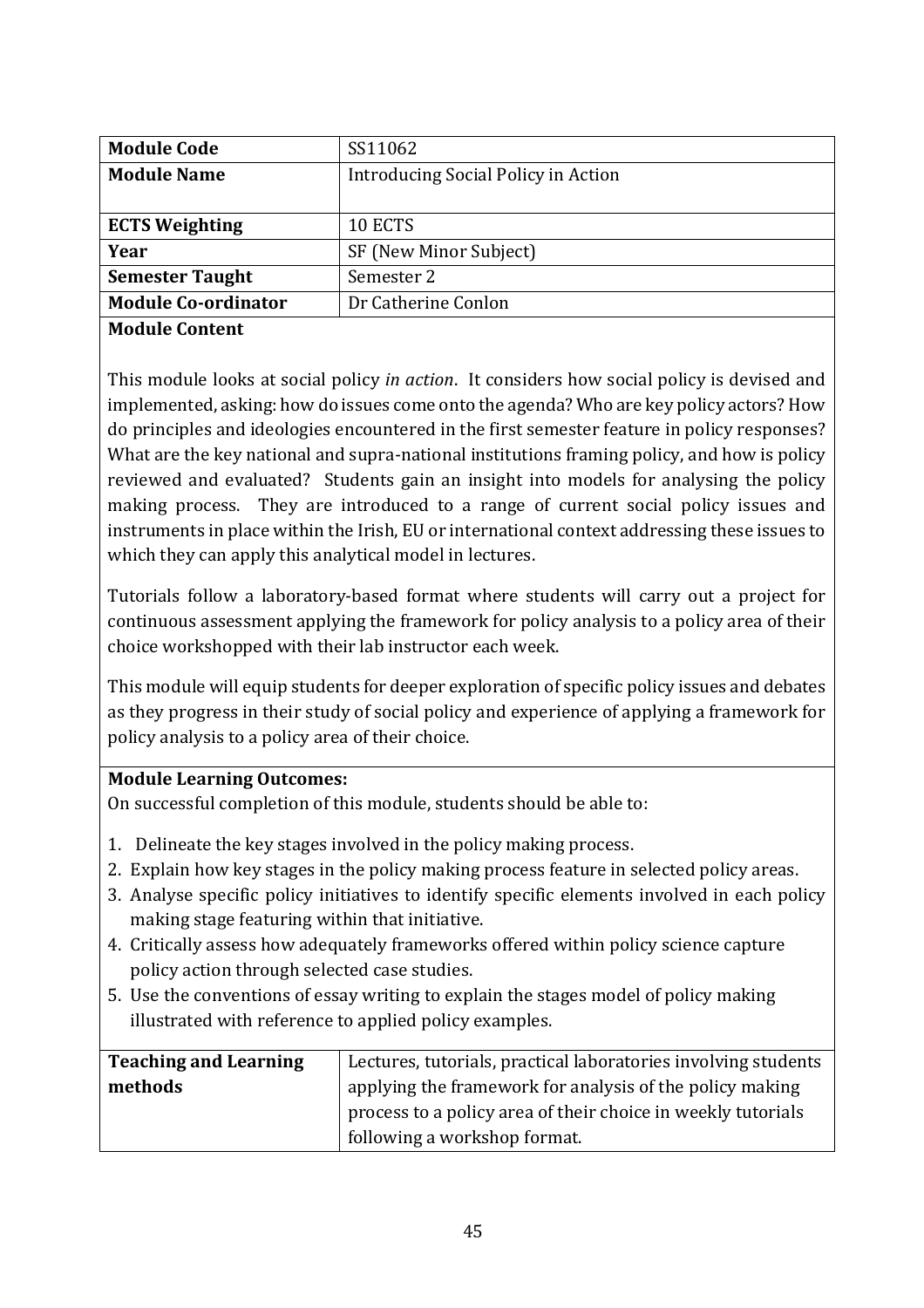| <b>Assessment details</b>   | <b>Assessment</b>                                                                            | <b>Assessment</b>                                                  | $%$ of | Week due |  |
|-----------------------------|----------------------------------------------------------------------------------------------|--------------------------------------------------------------------|--------|----------|--|
|                             | Component                                                                                    | <b>Description</b>                                                 | total  |          |  |
|                             | Presentation                                                                                 | Presentation by 2                                                  | 20     | 23-33    |  |
|                             |                                                                                              | students on their                                                  |        |          |  |
|                             |                                                                                              | continuous assessment                                              |        |          |  |
|                             |                                                                                              | project relating to a                                              |        |          |  |
|                             |                                                                                              | policy area of their                                               |        |          |  |
|                             |                                                                                              | choice                                                             |        |          |  |
|                             | Continuous                                                                                   | 4000 word project                                                  | 80     | 36       |  |
|                             | Assessment                                                                                   | submission.                                                        |        |          |  |
| <b>Reassessment</b>         | Students who fail the module will be reassessed by an essay                                  |                                                                    |        |          |  |
| requirements                | of 4000 words in the supplemental period. Supplemental                                       |                                                                    |        |          |  |
|                             | assessments must be resubmitted during the college                                           |                                                                    |        |          |  |
|                             | supplemental examination period by the date specified.                                       |                                                                    |        |          |  |
| <b>Contact Hours and</b>    | For this module, the guidelines for student inputs are as                                    |                                                                    |        |          |  |
| <b>Indicative Student</b>   | follows - these represent the minimum number of hours                                        |                                                                    |        |          |  |
| <b>Workload</b>             | that students are expected to invest:                                                        |                                                                    |        |          |  |
|                             | Class (lecture & tutorial) attendance and participation:<br>$\overline{\phantom{0}}$         |                                                                    |        |          |  |
|                             | 32 hours                                                                                     |                                                                    |        |          |  |
|                             | Time spent reviewing instructional material (notes &<br>$\overline{\phantom{0}}$             |                                                                    |        |          |  |
|                             |                                                                                              | assigned readings): 30 hours                                       |        |          |  |
|                             | $\overline{\phantom{a}}$                                                                     | Time spent on further recommended reading: 40 hours                |        |          |  |
|                             | Independent sourcing and reading of relevant<br>$\overline{\phantom{a}}$                     |                                                                    |        |          |  |
|                             | supplementary materials to prepare for assessment: 50                                        |                                                                    |        |          |  |
|                             | Researching current social policy issues to inform class<br>۰                                |                                                                    |        |          |  |
|                             | presentation and written assessment: 40                                                      |                                                                    |        |          |  |
|                             | Drafting and finalising writing of semester long project<br>$\overline{\phantom{0}}$         |                                                                    |        |          |  |
|                             | for written assessment: 30 hours                                                             |                                                                    |        |          |  |
|                             | <b>TOTAL: 222</b>                                                                            |                                                                    |        |          |  |
| <b>Recommended Reading</b>  | Alcock, P., Haux, T., May, M. and Wright, S. (2016) The<br>$\bullet$                         |                                                                    |        |          |  |
| list                        | <b>Students Companion to Social Policy. Chichester:</b><br>Wiley.                            |                                                                    |        |          |  |
|                             | $\bullet$                                                                                    | Considine, M., and Dukelow, F., (2017) Irish Social                |        |          |  |
|                             |                                                                                              | Policy. A Critical Introduction. 2 <sup>nd</sup> Edition. Bristol: |        |          |  |
|                             | Policy Press.                                                                                |                                                                    |        |          |  |
|                             | $\bullet$                                                                                    | Dean, H. (2012) Social Policy (2 <sup>nd</sup> Edition).           |        |          |  |
|                             |                                                                                              | Cambridge: Polity.                                                 |        |          |  |
|                             | Dwyer, P., and Shaw, S. (2014) An Introduction to<br>$\bullet$                               |                                                                    |        |          |  |
|                             | Social Policy. London: Sage.<br>Kennedy, P. (2013) Key Themes in Social Policy.<br>$\bullet$ |                                                                    |        |          |  |
|                             | London: Routledge.                                                                           |                                                                    |        |          |  |
|                             | ٠                                                                                            | McCashin, A (2019) Continuity and Change in the                    |        |          |  |
|                             |                                                                                              | Welfare State. Cham: Palgrave Macmillan.                           |        |          |  |
| <b>Module Pre-requisite</b> | n/a                                                                                          |                                                                    |        |          |  |
| <b>Module Co-requiste</b>   | n/a                                                                                          |                                                                    |        |          |  |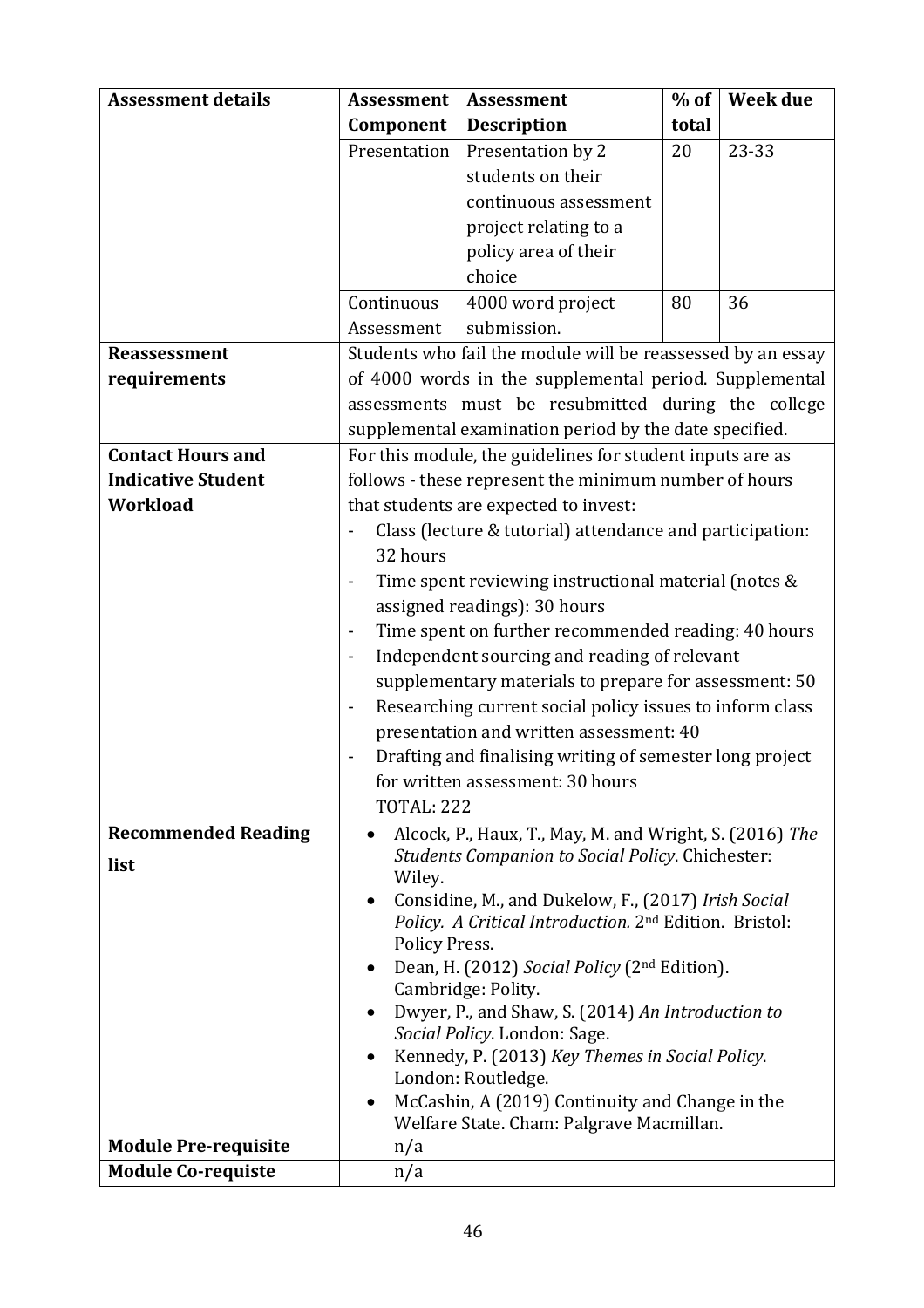# APPENDIX IV Teaching Staff Biographies

#### <span id="page-46-0"></span>**Dr Julie Byrne**

Julie is an Assistant Professor in the School of Social Work and Social Policy where she is the School's Director of Undergraduate Teaching and Learning and Co-Director of the Social Policy Joint Honours degree. Her academic background is in business management, specialising in people management and development which she studied at Dublin City University and University College Dublin. She completed her doctoral thesis on professional careers at the University of Limerick. Julie was the Director of Academic Programmes at National College of Ireland, a founding director of the Institute of Managers in Community and Voluntary Organisations and acting Director of the National Institute for Intellectual Disability.

Her research interests include the leadership and management of human service organisations, transitions in the professional career and, the impact of technology on human services. She is particularly interested in the use of digital technologies in education and recently completed a study on optimising interaction in online education funded by the National Forum for the Enhancement of Teaching and Learning. In addition to her academic role, Julie provides consulting services to professional bodies, educational institutions and regulators on education, training and continuing professional development matters.

# **Dr Louise Caffrey**

Louise is an Assistant Professor in Social Policy in the School of Social Work and Social Policy at Trinity College Dublin. She holds a PhD in Social Policy from the London School of Economics and Political Science (LSE), where she was awarded an LSE PhD Scholarship to undertake her research. Louise also holds a Full Post-Graduate Certificate in Higher Education Teaching (PGCHE) from the LSE, an MSc in Applied Social Research from Trinity College Dublin and a BA (International) in Political Science and History from University College Dublin (UCD).

Much of Louise's recent research stems from a core interest in the challenges of implementing public policy in organisations. Her research has sought to better understand, firstly why implementing policy is so challenging and, secondly, how we can better evaluate public policy initiatives and programmes so that evaluation findings are more useful for policy makers. Louise specialises in understanding public sector organisations as Complex Adaptive Systems (CAS) and using Systems and Realist Evaluation & Synthesis approaches. Her research has studied policy implementation in both child protection and health systems and explores overarching themes of system safety, inter-professional working and intended and unintended effects of performance management and measurement. She has studied the implementation of specific programmes and initiatives including, Signs of Safety (a framework for child protection social work practice) Athena SWAN (a gender equity initiative) and Health Research Systems. In addition, her research as investigated safety and child engagement in child contact centres and the experience of lone-parents subject to welfare-to-work policy.